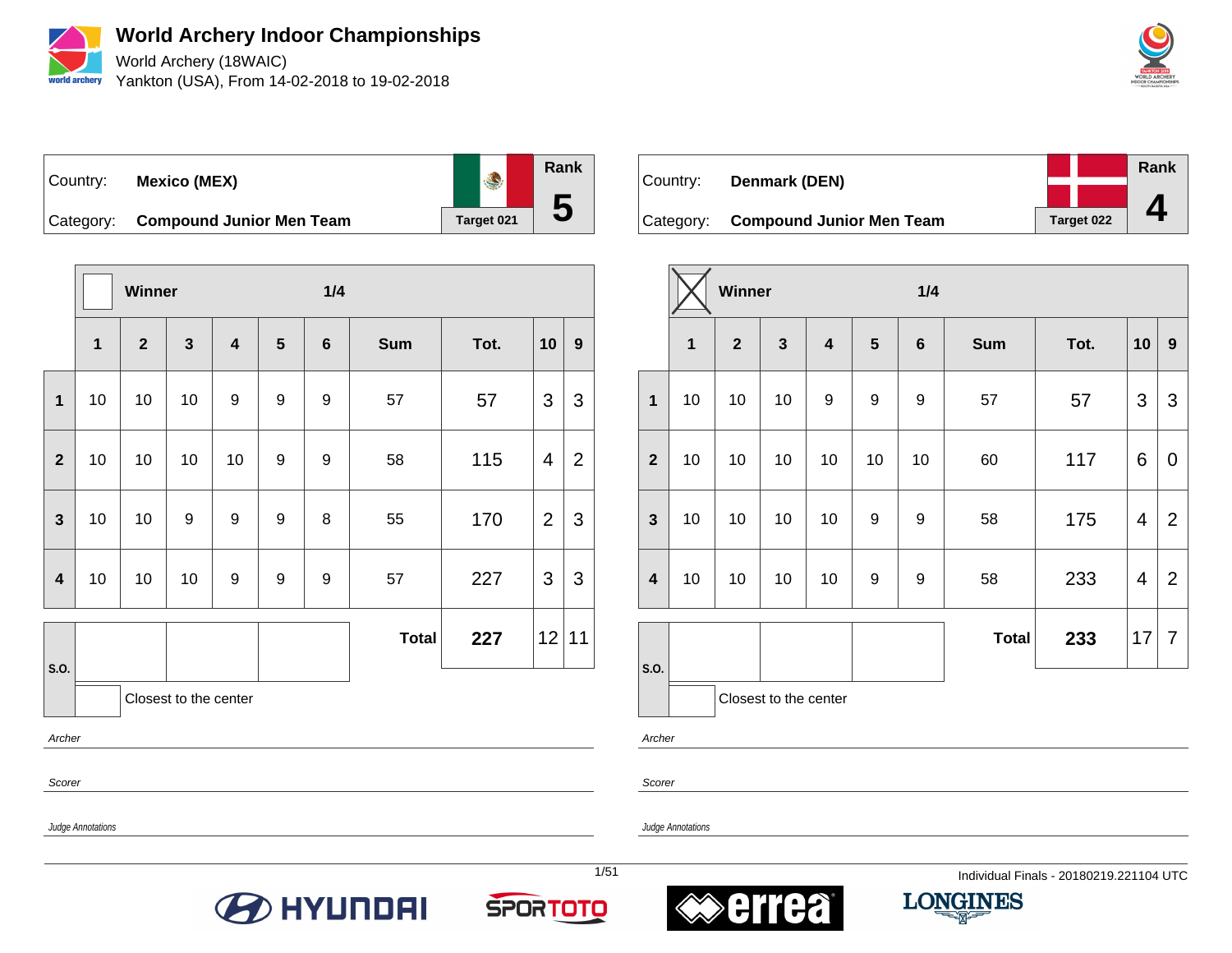

World Archery (18WAIC) Yankton (USA), From 14-02-2018 to 19-02-2018





Category: **Compound Junior Men Team** Target 018

|                         |    | Winner       |                       |                         |                  | 1/2             |              |      |                |             |
|-------------------------|----|--------------|-----------------------|-------------------------|------------------|-----------------|--------------|------|----------------|-------------|
|                         | 1  | $\mathbf{2}$ | $\mathbf{3}$          | $\overline{\mathbf{4}}$ | $5\phantom{1}$   | $6\phantom{1}6$ | <b>Sum</b>   | Tot. | 10             | 9           |
| $\mathbf{1}$            | 10 | 10           | 10                    | 10                      | 10               | 10              | 60           | 60   | 6              | $\mathbf 0$ |
| $\mathbf{2}$            | 10 | 10           | 10                    | 10                      | 10               | 9               | 59           | 119  | 5              | 1           |
| $\overline{\mathbf{3}}$ | 10 | 10           | 9                     | $\boldsymbol{9}$        | $\boldsymbol{9}$ | 9               | 56           | 175  | $\overline{2}$ | 4           |
| $\overline{\mathbf{4}}$ | 10 | 10           | 10                    | 10                      | 10               | 9               | 59           | 234  | 5              | 1           |
|                         |    |              |                       |                         |                  |                 | <b>Total</b> | 234  | 18             | 6           |
| S.O.                    |    |              | Closest to the center |                         |                  |                 |              |      |                |             |
| Archer                  |    |              |                       |                         |                  |                 |              |      |                |             |

Country: **Denmark (DEN)** Category: **Compound Junior Men Team** Target 019 **Rank 4**

|                         |                         | Winner       |              |                         | 1/2              |                |              |      |                         |                  |
|-------------------------|-------------------------|--------------|--------------|-------------------------|------------------|----------------|--------------|------|-------------------------|------------------|
|                         | $\overline{\mathbf{1}}$ | $\mathbf{2}$ | $\mathbf{3}$ | $\overline{\mathbf{4}}$ | $5\phantom{1}$   | $6\phantom{1}$ | <b>Sum</b>   | Tot. | 10                      | $\boldsymbol{9}$ |
| 1                       | 10                      | 10           | 10           | 10                      | 9                | 9              | 58           | 58   | $\overline{\mathbf{4}}$ | 2                |
| $\overline{2}$          | 10                      | 10           | 10           | 10                      | 9                | 9              | 58           | 116  | 4                       | 2                |
| $\mathbf{3}$            | 10                      | 10           | 9            | $\boldsymbol{9}$        | $\boldsymbol{9}$ | 9              | 56           | 172  | $\overline{2}$          | 4                |
| $\overline{\mathbf{4}}$ | 10                      | 10           | 10           | 10                      | 9                | 9              | 58           | 230  | 4                       | 2                |
|                         |                         |              |              |                         |                  |                | <b>Total</b> | 230  |                         | 14 10            |
| S.O.                    | Closest to the center   |              |              |                         |                  |                |              |      |                         |                  |

Archer

Scorer

Judge Annotations

Scorer







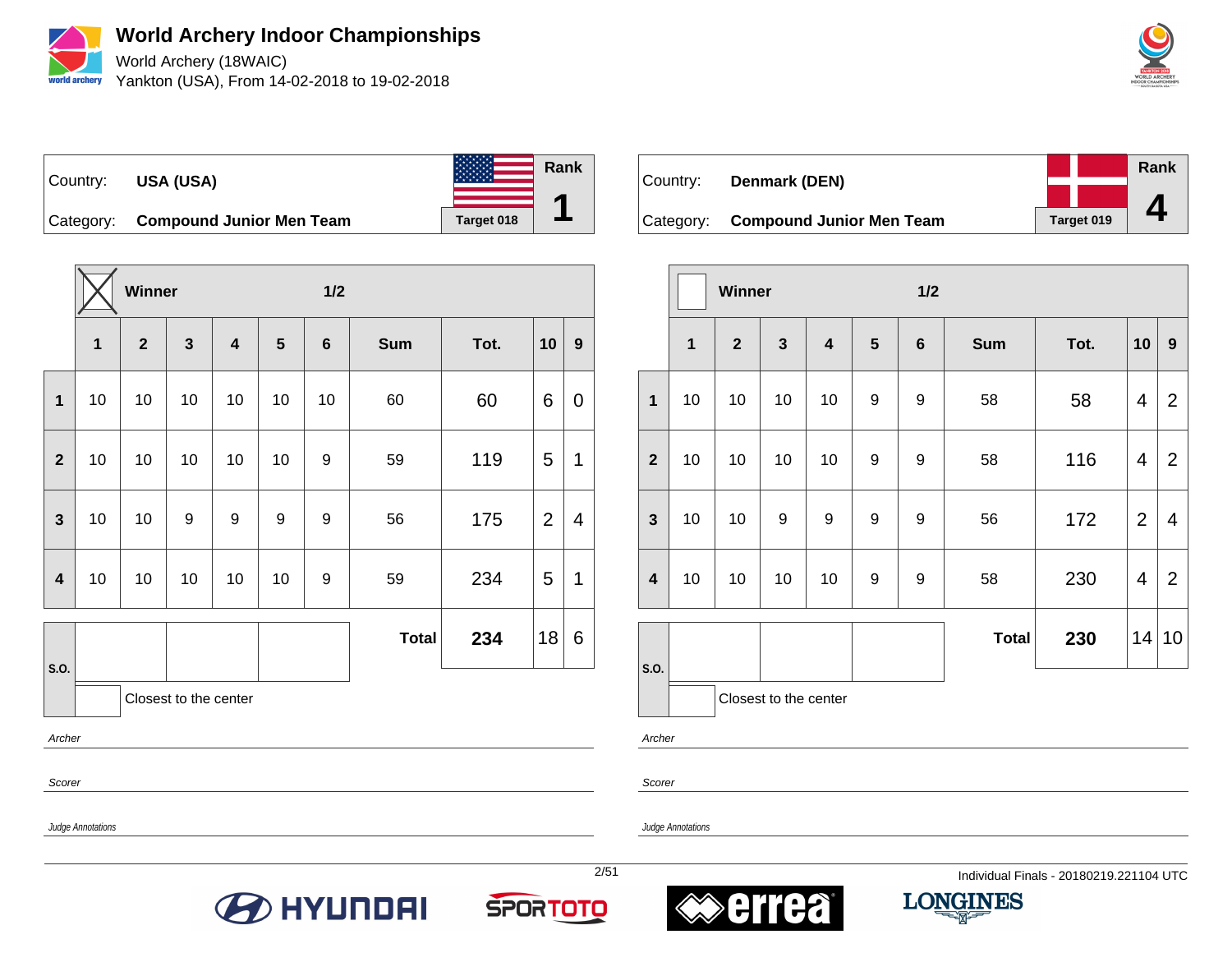

**World Archery Indoor Championships** World Archery (18WAIC)

Yankton (USA), From 14-02-2018 to 19-02-2018



Country: **Canada (CAN)** Category: **Compound Junior Men Team** Target 021 **Rank 3**

|                         |                         | Winner       |              |                         |                  | 1/2             |            |      |                |                  |
|-------------------------|-------------------------|--------------|--------------|-------------------------|------------------|-----------------|------------|------|----------------|------------------|
|                         | $\overline{\mathbf{1}}$ | $\mathbf{2}$ | $\mathbf{3}$ | $\overline{\mathbf{4}}$ | $5\phantom{.0}$  | $6\phantom{1}6$ | <b>Sum</b> | Tot. | 10             | $\boldsymbol{9}$ |
| $\overline{1}$          | 10                      | 10           | 10           | 10                      | 9                | 9               | 58         | 58   | 4              | 2                |
| $\overline{2}$          | 10                      | 10           | 10           | 10                      | $\boldsymbol{9}$ | 9               | 58         | 116  | 4              | $\overline{2}$   |
| $\overline{\mathbf{3}}$ | 10                      | 10           | 10           | 10                      | 9                | 9               | 58         | 174  | 4              | 2                |
| $\overline{\mathbf{4}}$ | 10                      | 10           | 10           | 10                      | $\boldsymbol{9}$ | 9               | 58         | 232  | $\overline{4}$ | 2                |
|                         |                         | 10<br>10     |              |                         | $\boldsymbol{9}$ | <b>Total</b>    | 232        | 16   | 8              |                  |
| S.O.                    | Closest to the center   |              |              |                         |                  |                 |            |      |                |                  |

Archer

Scorer

Scorer

Archer

Judge Annotations

Judge Annotations







Country: **Australia (AUS)**

 $\overline{\phantom{a}}$ 





|                         |    | <b>Winner</b>  |                       |                         |    | 1/2              |              |      |                |                |
|-------------------------|----|----------------|-----------------------|-------------------------|----|------------------|--------------|------|----------------|----------------|
|                         | 1  | $\overline{2}$ | 3                     | $\overline{\mathbf{4}}$ | 5  | $\boldsymbol{6}$ | <b>Sum</b>   | Tot. | 10             | 9              |
| $\mathbf{1}$            | 10 | 10             | 10                    | 10                      | 9  | $\boldsymbol{9}$ | 58           | 58   | $\overline{4}$ | $\overline{2}$ |
| $\overline{2}$          | 10 | 10             | 10                    | 10                      | 9  | 9                | 58           | 116  | 4              | $\overline{2}$ |
| $\mathbf{3}$            | 10 | 10             | 10                    | 10                      | 10 | $\boldsymbol{9}$ | 59           | 175  | 5              | 1              |
| $\overline{\mathbf{4}}$ | 10 | 10             | 10                    | $\boldsymbol{9}$        | 9  | $\boldsymbol{9}$ | 57           | 232  | 3              | 3              |
|                         |    | 10             |                       | $10\,$                  |    | $9*$             | <b>Total</b> | 232  | 16             | 8              |
| S.O.                    |    |                | Closest to the center |                         |    |                  |              |      |                |                |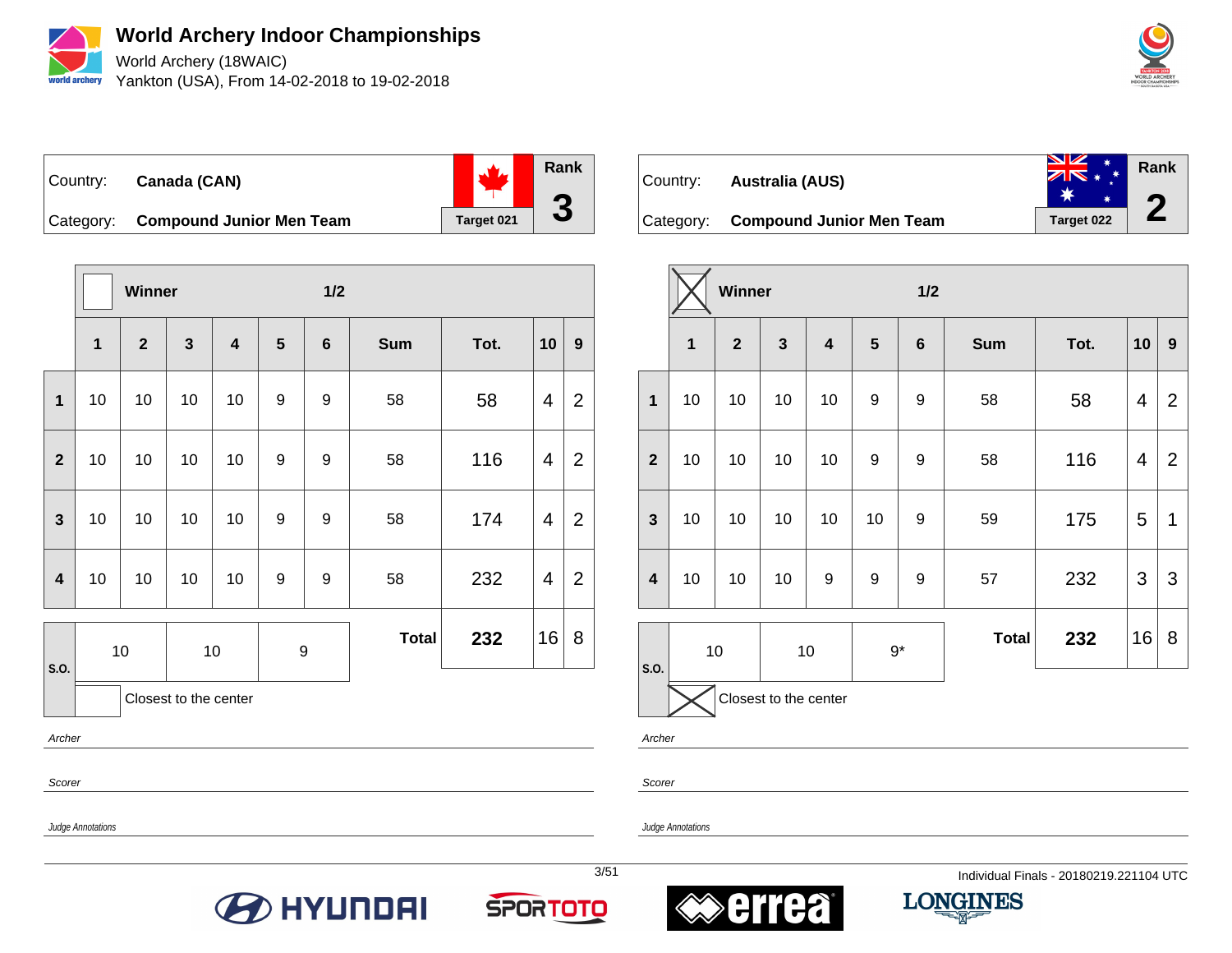

World Archery (18WAIC) Yankton (USA), From 14-02-2018 to 19-02-2018



Country: **Denmark (DEN)** Category: **Compound Junior Men Team** Target 021 **Rank 4**

|                         |                       | Winner       |                         |                         |                | <b>Bronze</b>   |              |      |                |   |
|-------------------------|-----------------------|--------------|-------------------------|-------------------------|----------------|-----------------|--------------|------|----------------|---|
|                         | $\overline{1}$        | $\mathbf{2}$ | $\overline{\mathbf{3}}$ | $\overline{\mathbf{4}}$ | $5\phantom{1}$ | $6\phantom{1}6$ | <b>Sum</b>   | Tot. | 10             | 9 |
| $\mathbf{1}$            | 10                    | 10           | 10                      | 10                      | 9              | 9               | 58           | 58   | $\overline{4}$ | 2 |
| $\overline{2}$          | 10                    | 10           | 10                      | 10                      | 10             | 9               | 59           | 117  | 5              | 1 |
| $\mathbf{3}$            | 10                    | 10           | 10                      | 9                       | 9              | 9               | 57           | 174  | 3              | 3 |
| $\overline{\mathbf{4}}$ | 10                    | 10           | 10                      | 9                       | 9              | 9               | 57           | 231  | 3              | 3 |
|                         |                       |              |                         |                         |                |                 | <b>Total</b> | 231  | 15             | 9 |
| S.O.                    | Closest to the center |              |                         |                         |                |                 |              |      |                |   |

Archer

Scorer

Judge Annotations

Judge Annotations









| Country: | Canada (CAN)                       |            | Rank |
|----------|------------------------------------|------------|------|
|          | Category: Compound Junior Men Team | Target 022 |      |

|                         |                | <b>Winner</b>  |                       |                         | <b>Bronze</b> |                 |              |      |    |   |
|-------------------------|----------------|----------------|-----------------------|-------------------------|---------------|-----------------|--------------|------|----|---|
|                         | $\overline{1}$ | $\overline{2}$ | $\mathbf{3}$          | $\overline{\mathbf{4}}$ | 5             | $6\phantom{1}6$ | <b>Sum</b>   | Tot. | 10 | 9 |
| $\mathbf{1}$            | 10             | 10             | 10                    | 9                       | 9             | 9               | 57           | 57   | 3  | 3 |
| $\overline{\mathbf{2}}$ | 10             | 10             | 10                    | 10                      | 10            | 9               | 59           | 116  | 5  | 1 |
| $\mathbf{3}$            | 10             | 10             | 10                    | $\boldsymbol{9}$        | 9             | 9               | 57           | 173  | 3  | 3 |
| $\overline{\mathbf{4}}$ | 10             | 10             | 10                    | 10                      | 10            | 9               | 59           | 232  | 5  | 1 |
|                         |                |                |                       |                         |               |                 | <b>Total</b> | 232  | 16 | 8 |
| S.O.                    |                |                | Closest to the center |                         |               |                 |              |      |    |   |

Archer

Scorer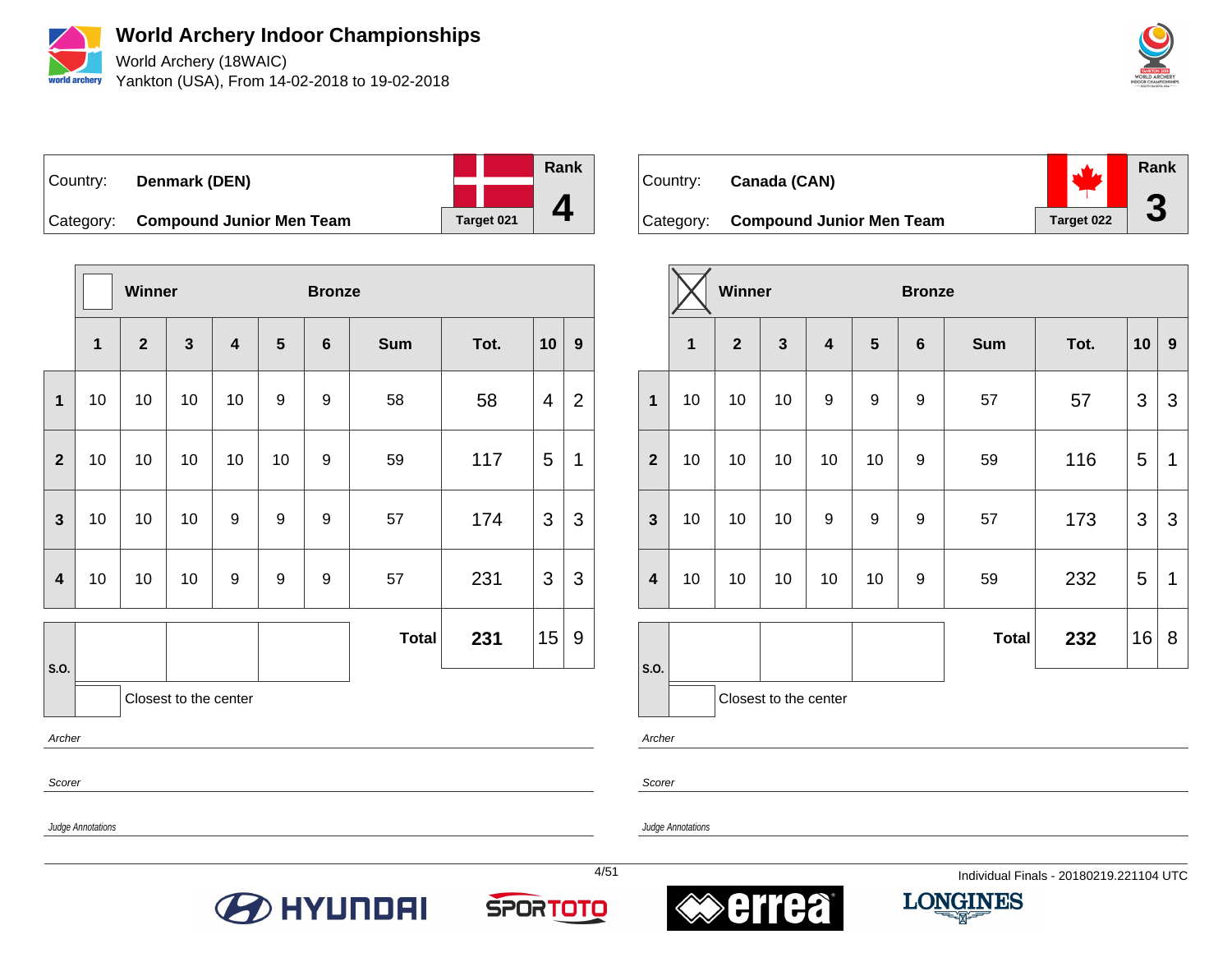

World Archery (18WAIC) Yankton (USA), From 14-02-2018 to 19-02-2018





Category: **Compound Junior Men Team** Target 001

|                         |              | Winner         |                       |    |                 | Gold             |              |      |                |                |
|-------------------------|--------------|----------------|-----------------------|----|-----------------|------------------|--------------|------|----------------|----------------|
|                         | $\mathbf{1}$ | $\overline{2}$ | $\mathbf{3}$          | 4  | $5\phantom{.0}$ | $6\phantom{1}$   | <b>Sum</b>   | Tot. | 10             | 9              |
| 1                       | 10           | 9              | 10                    | 10 | 10              | 10               | 59           | 59   | 5              | 1              |
| $\overline{2}$          | 10           | 10             | 10                    | 10 | 10              | 10               | 60           | 119  | 6              | 0              |
| $\overline{\mathbf{3}}$ | 10           | 9              | 9                     | 9  | 9               | 10               | 56           | 175  | $\overline{2}$ | 4              |
| $\overline{\mathbf{4}}$ | 10           | 10             | 10                    | 10 | 9               | $\boldsymbol{9}$ | 58           | 233  | 4              | $\overline{2}$ |
|                         |              |                |                       |    |                 |                  | <b>Total</b> | 233  | 17             | $\overline{7}$ |
| S.O.                    |              |                | Closest to the center |    |                 |                  |              |      |                |                |
| Archer                  |              |                |                       |    |                 |                  |              |      |                |                |

Scorer

Scorer

Archer

Judge Annotations









| Country: | Australia (AUS)                    | $ZN$ * $*$ | Rank                  |
|----------|------------------------------------|------------|-----------------------|
|          | Category: Compound Junior Men Team | Target 002 | $\blacktriangleright$ |

|                         |    | <b>Winner</b>  |                       |                         |   | Gold            |              |      |                |                  |
|-------------------------|----|----------------|-----------------------|-------------------------|---|-----------------|--------------|------|----------------|------------------|
|                         | 1  | $\overline{2}$ | $\mathbf{3}$          | $\overline{\mathbf{4}}$ | 5 | $6\phantom{1}6$ | <b>Sum</b>   | Tot. | 10             | $\boldsymbol{9}$ |
| $\mathbf{1}$            | 9  | 9              | $\boldsymbol{9}$      | 10                      | 9 | 10              | 56           | 56   | $\overline{2}$ | 4                |
| $\overline{2}$          | 10 | 9              | 10                    | 9                       | 9 | 10              | 57           | 113  | 3              | 3                |
| $\mathbf{3}$            | 10 | 9              | 10                    | 9                       | 9 | 10              | 57           | 170  | 3              | 3                |
| $\overline{\mathbf{4}}$ | 10 | 10             | 10                    | 9                       | 9 | 10              | 58           | 228  | 4              | $\overline{2}$   |
|                         |    |                |                       |                         |   |                 | <b>Total</b> | 228  | 12             | 12               |
| S.O.                    |    |                | Closest to the center |                         |   |                 |              |      |                |                  |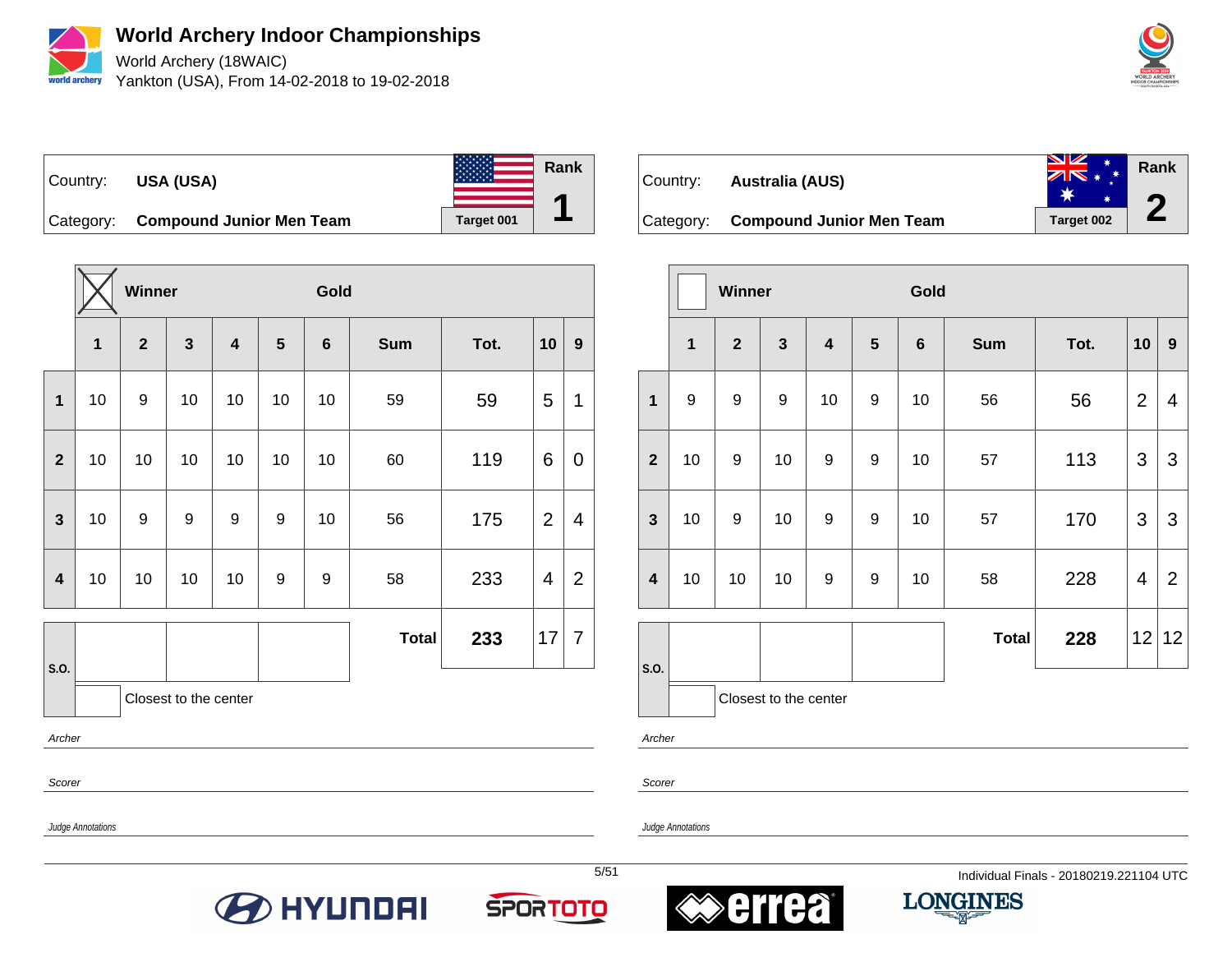

**World Archery Indoor Championships** World Archery (18WAIC)

Yankton (USA), From 14-02-2018 to 19-02-2018



## Country: **Mexico (MEX)**



Category: **Compound Junior Women Team** | Target 028

|                         |                         | <b>Winner</b>  |                       |                         |                  | 1/4             |              |      |                         |                  |
|-------------------------|-------------------------|----------------|-----------------------|-------------------------|------------------|-----------------|--------------|------|-------------------------|------------------|
|                         | $\overline{\mathbf{1}}$ | $\overline{2}$ | $\mathbf{3}$          | $\overline{\mathbf{4}}$ | 5                | $6\phantom{1}6$ | <b>Sum</b>   | Tot. | 10                      | $\boldsymbol{9}$ |
| $\mathbf{1}$            | 10                      | 10             | 10                    | 9                       | 9                | 9               | 57           | 57   | 3                       | 3                |
| $\mathbf{2}$            | 10                      | 10             | 10                    | 9                       | $\boldsymbol{9}$ | 9               | 57           | 114  | 3                       | 3                |
| $\mathbf{3}$            | 10                      | 10             | 10                    | 10                      | $\boldsymbol{9}$ | 9               | 58           | 172  | $\overline{\mathbf{4}}$ | $\overline{2}$   |
| $\overline{\mathbf{4}}$ | 10                      | 10             | 10                    | 9                       | 9                | $9$             | 57           | 229  | 3                       | 3                |
|                         |                         |                |                       |                         |                  |                 | <b>Total</b> | 229  | 13                      | 11               |
| S.O.                    |                         |                | Closest to the center |                         |                  |                 |              |      |                         |                  |
|                         | Archer                  |                |                       |                         |                  |                 |              |      |                         |                  |

**Rank**  $\mathcal{L}_{1}$ Country: **Canada (CAN) 4** Category: **Compound Junior Women Team** | Target 029

|                         |    | Winner         |                       |                         |                 | 1/4             |              |      |                |                |  |  |
|-------------------------|----|----------------|-----------------------|-------------------------|-----------------|-----------------|--------------|------|----------------|----------------|--|--|
|                         | 1  | $\overline{2}$ | $\mathbf{3}$          | $\overline{\mathbf{4}}$ | $5\phantom{.0}$ | $6\phantom{1}6$ | <b>Sum</b>   | Tot. | 10             | 9              |  |  |
| $\mathbf 1$             | 10 | 10             | 10                    | 10                      | 9               | 9               | 58           | 58   | 4              | $\overline{2}$ |  |  |
| $\overline{2}$          | 10 | 10             | $\boldsymbol{9}$      | 9                       | 9               | 9               | 56           | 114  | $\overline{2}$ | $\overline{4}$ |  |  |
| $\mathbf{3}$            | 10 | 10             | 10                    | 9                       | 9               | 9               | 57           | 171  | 3              | 3              |  |  |
| $\overline{\mathbf{4}}$ | 10 | 10             | 10                    | 10                      | 10              | 9               | 59           | 230  | 5              | 1              |  |  |
|                         |    |                |                       |                         |                 |                 | <b>Total</b> | 230  | 14             | 10             |  |  |
| S.O.                    |    |                | Closest to the center |                         |                 |                 |              |      |                |                |  |  |

Archer

Scorer

Judge Annotations

Scorer

Judge Annotations







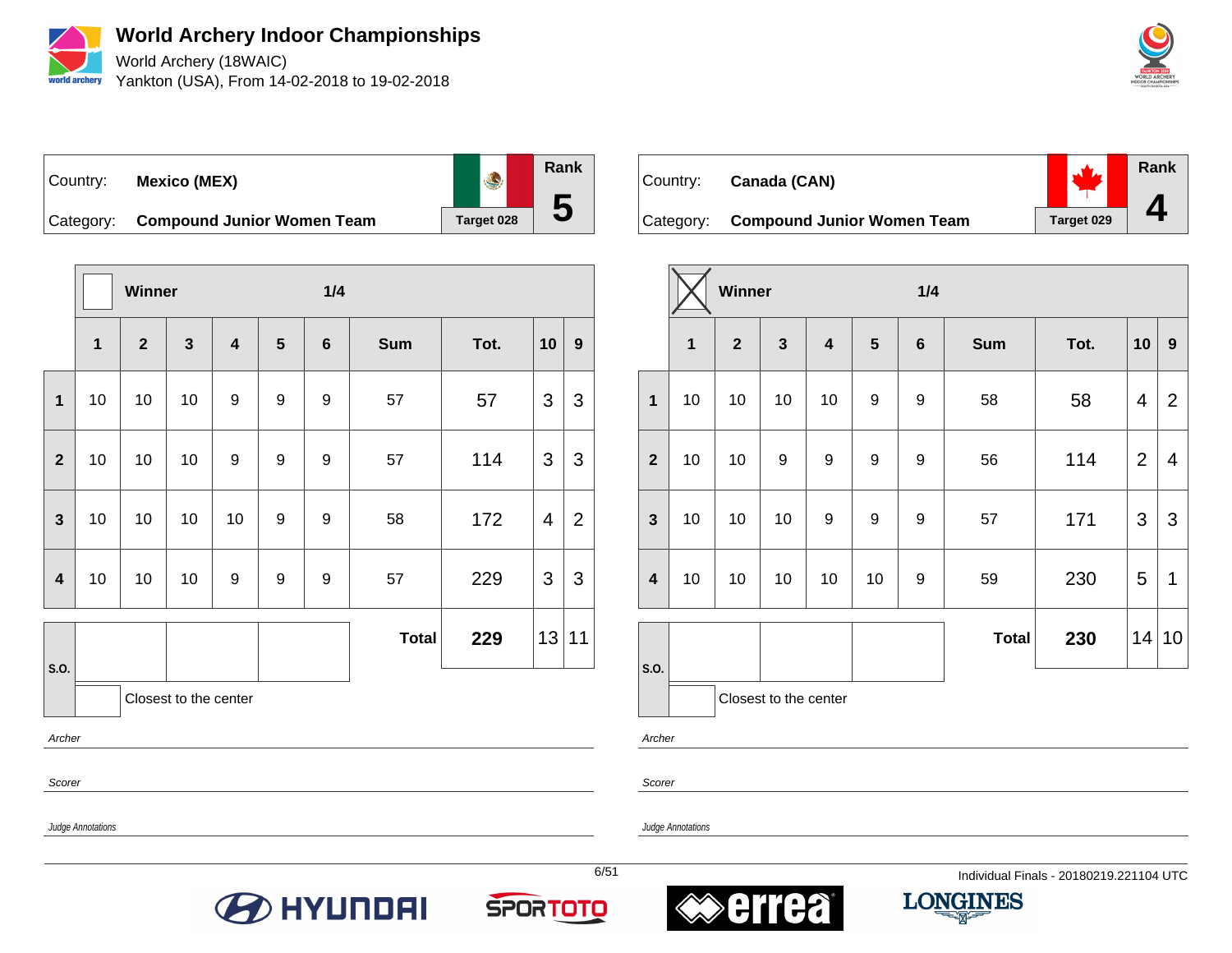

World Archery (18WAIC) Yankton (USA), From 14-02-2018 to 19-02-2018



## Country: **Italy (ITA)**



Category: **Compound Junior Women Team** | Target 025

|                         |              | Winner       |                       |                         | 1/2              |                 |              |      |                         |                  |
|-------------------------|--------------|--------------|-----------------------|-------------------------|------------------|-----------------|--------------|------|-------------------------|------------------|
|                         | $\mathbf{1}$ | $\mathbf{2}$ | $\mathbf{3}$          | $\overline{\mathbf{4}}$ | 5                | $6\phantom{1}6$ | <b>Sum</b>   | Tot. | 10                      | $\boldsymbol{9}$ |
| $\mathbf{1}$            | 10           | 10           | 10                    | 10                      | 10               | $9$             | 59           | 59   | 5                       | 1                |
| $\overline{2}$          | 10           | 10           | 10                    | 10                      | 9                | 9               | 58           | 117  | $\overline{\mathbf{4}}$ | $\overline{2}$   |
| $\mathbf{3}$            | 10           | 10           | 10                    | $\boldsymbol{9}$        | $\boldsymbol{9}$ | 9               | 57           | 174  | 3                       | 3                |
| $\overline{\mathbf{4}}$ | 10           | 10           | 10                    | $\boldsymbol{9}$        | $\boldsymbol{9}$ | $9$             | 57           | 231  | 3                       | $\mathfrak{S}$   |
|                         |              |              |                       |                         |                  |                 | <b>Total</b> | 231  | 15                      | $9\,$            |
| S.O.                    |              |              | Closest to the center |                         |                  |                 |              |      |                         |                  |
| Archer                  |              |              |                       |                         |                  |                 |              |      |                         |                  |

**Rank**  $\mathcal{L}_{1}$ Country: **Canada (CAN) 4** Category: **Compound Junior Women Team** | Target 026

|                         |             | <b>Winner</b> |                         |                         |                  | 1/2              |              |      |                |                |  |  |
|-------------------------|-------------|---------------|-------------------------|-------------------------|------------------|------------------|--------------|------|----------------|----------------|--|--|
|                         | $\mathbf 1$ | $\mathbf{2}$  | $\overline{\mathbf{3}}$ | $\overline{\mathbf{4}}$ | $5\phantom{1}$   | $6\phantom{1}$   | <b>Sum</b>   | Tot. | 10             | 9              |  |  |
| 1                       | 10          | 10            | 10                      | 10                      | 10               | $\boldsymbol{9}$ | 59           | 59   | 5              | 1              |  |  |
| $\overline{2}$          | 10          | 10            | 10                      | 10                      | $\boldsymbol{9}$ | $\boldsymbol{9}$ | 58           | 117  | $\overline{4}$ | $\overline{2}$ |  |  |
| $\mathbf{3}$            | 10          | 10            | 10                      | 9                       | $\boldsymbol{9}$ | $\boldsymbol{9}$ | 57           | 174  | 3              | 3              |  |  |
| $\overline{\mathbf{4}}$ | 10          | 10            | 10                      | 10                      | 10               | 9                | 59           | 233  | 5              | 1              |  |  |
|                         |             |               |                         |                         |                  |                  | <b>Total</b> | 233  | 17             | 7              |  |  |
| S.O.                    |             |               | Closest to the center   |                         |                  |                  |              |      |                |                |  |  |

Archer

Scorer

Judge Annotations

Scorer









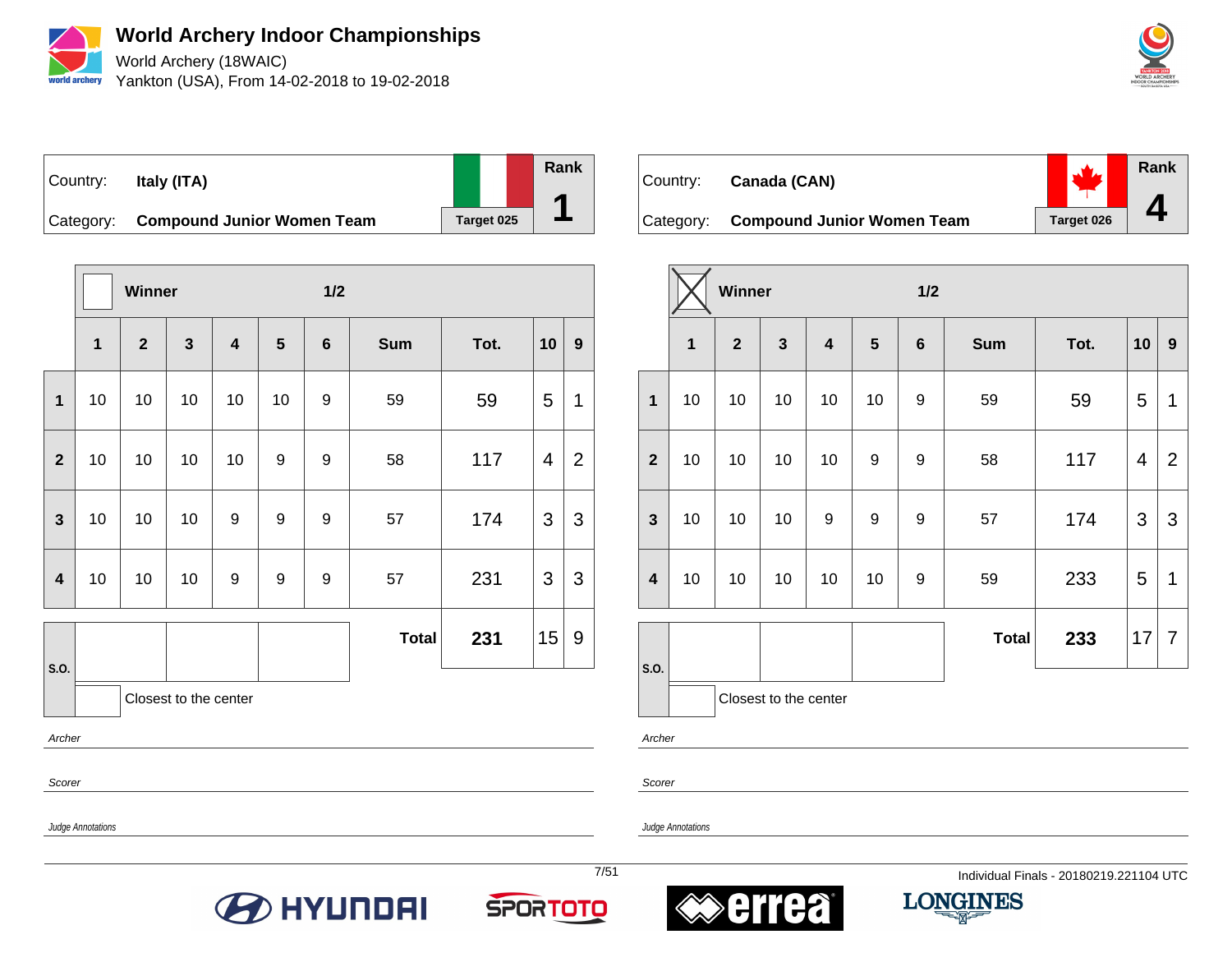

**World Archery Indoor Championships** World Archery (18WAIC) Yankton (USA), From 14-02-2018 to 19-02-2018



Country: **Great Britain (GBR)** Category: **Compound Junior Women Team** | Target 028 **Rank 3**

**Winner 1/2 1 2 3 4 5 6 Sum Tot. 10 9 1** | 10 | 10 | 10 | 9 | 9 | 58 | 58 | 4 | 2 **2** | 10 | 10 | 10 | 9 | 9 | 9 | 57 | 115 | 3 | 3 **3** | 10 | 10 | 10 | 10 | 9 | 59 | 174 | 5 | 1 **4** | 10 | 10 | 10 | 9 | 9 | 9 | 57 | 231 | 3 | 3 **S.O. Total 231**  $|15|$  9 Closest to the center

Archer

Scorer

Judge Annotations

Judge Annotations











| Country:  | USA (USA)                         |            | <b>Rank</b> |
|-----------|-----------------------------------|------------|-------------|
|           |                                   |            |             |
| Category: | <b>Compound Junior Women Team</b> | Target 029 |             |

|                  |              | Winner         |                         |                         |                | 1/2     |              |      |                         |                |  |  |
|------------------|--------------|----------------|-------------------------|-------------------------|----------------|---------|--------------|------|-------------------------|----------------|--|--|
|                  | $\mathbf{1}$ | $\overline{2}$ | $\overline{\mathbf{3}}$ | $\overline{\mathbf{4}}$ | $5\phantom{1}$ | $\bf 6$ | <b>Sum</b>   | Tot. | 10                      | 9              |  |  |
| $\mathbf{1}$     | 10           | 10             | 10                      | $\boldsymbol{9}$        | 9              | 9       | 57           | 57   | 3                       | 3              |  |  |
| $\overline{2}$   | 10           | 10             | 10                      | 10                      | 10             | 9       | 59           | 116  | 5                       | 1              |  |  |
| $\mathbf{3}$     | 10           | 10             | 10                      | 10                      | 10             | 9       | 59           | 175  | 5                       | 1              |  |  |
| $\boldsymbol{4}$ | 10           | 10             | 10                      | 10                      | 9              | 9       | 58           | 233  | $\overline{\mathbf{4}}$ | $\overline{2}$ |  |  |
|                  |              |                |                         |                         |                |         | <b>Total</b> | 233  | 17                      | $\overline{7}$ |  |  |
| S.O.             |              |                | Closest to the center   |                         |                |         |              |      |                         |                |  |  |

Archer

Scorer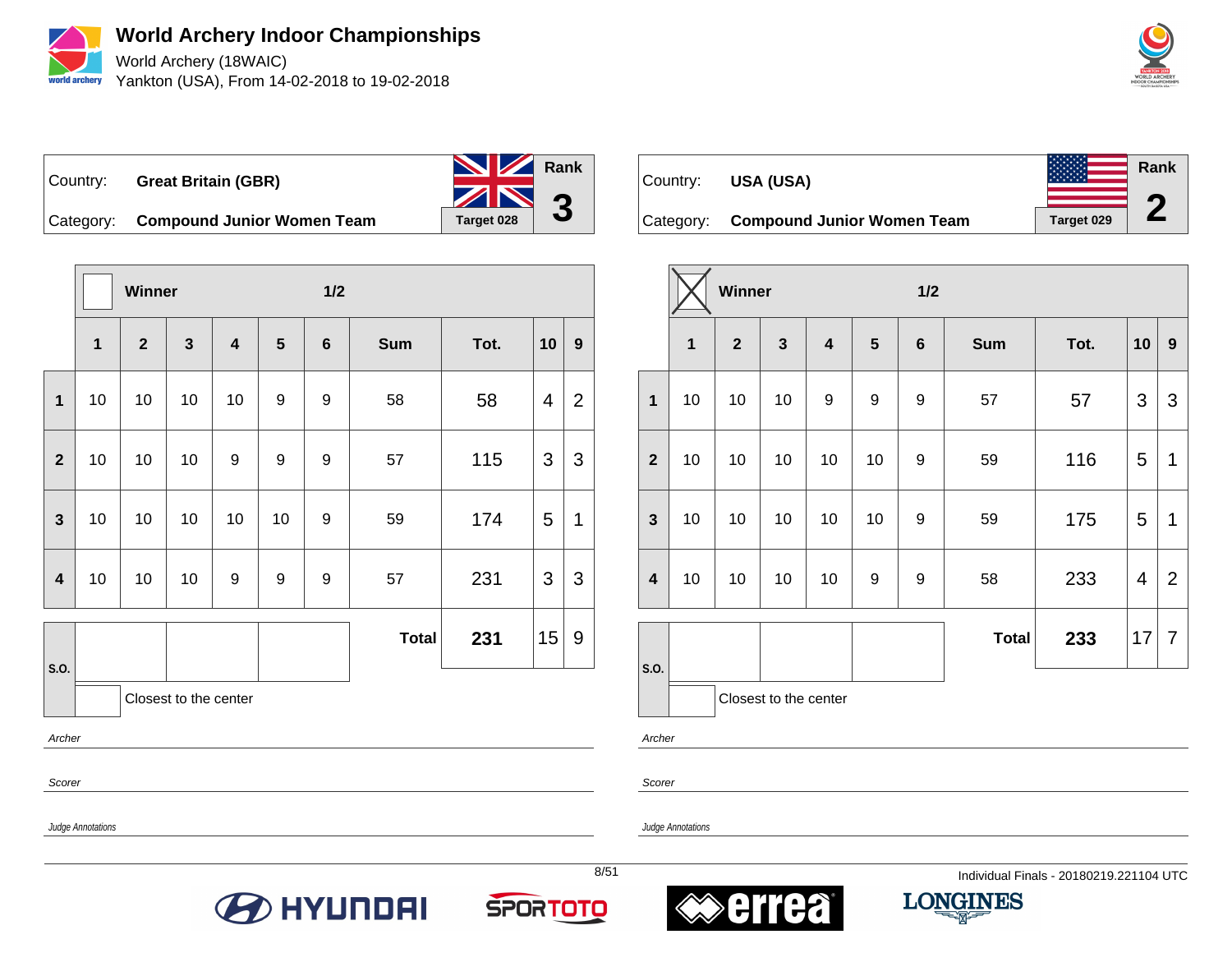

**World Archery Indoor Championships** World Archery (18WAIC)

Yankton (USA), From 14-02-2018 to 19-02-2018



## Country: **Italy (ITA)**



Category: **Compound Junior Women Team** | Target 025

|                         |    | <b>Winner</b> |                       |                         |    | <b>Bronze</b>   |              |      |                |   |
|-------------------------|----|---------------|-----------------------|-------------------------|----|-----------------|--------------|------|----------------|---|
|                         | 1  | $\mathbf{2}$  | $\mathbf{3}$          | $\overline{\mathbf{4}}$ | 5  | $6\phantom{1}6$ | <b>Sum</b>   | Tot. | 10             | 9 |
| $\overline{\mathbf{1}}$ | 10 | 10            | 10                    | 10                      | 10 | 10              | 60           | 60   | 6              | 0 |
| $\overline{2}$          | 10 | 10            | 10                    | 10                      | 10 | 9               | 59           | 119  | 5              | 1 |
| $\mathbf{3}$            | 10 | 10            | 9                     | 9                       | 9  | 8               | 55           | 174  | $\overline{2}$ | 3 |
| $\overline{\mathbf{4}}$ | 10 | 10            | 10                    | 10                      | 10 | 9               | 59           | 233  | 5              | 1 |
|                         |    |               |                       |                         |    |                 | <b>Total</b> | 233  | 18             | 5 |
| S.O.                    |    |               | Closest to the center |                         |    |                 |              |      |                |   |

Archer

Scorer

Scorer

Judge Annotations

Judge Annotations







Country: **Great Britain (GBR)**



9/51 Individual Finals - 20180219.221104 UTC



|                         |                       | <b>Winner</b>  |              |                         |                  | <b>Bronze</b>  |              |      |                |                |  |
|-------------------------|-----------------------|----------------|--------------|-------------------------|------------------|----------------|--------------|------|----------------|----------------|--|
|                         | 1                     | $\overline{2}$ | $\mathbf{3}$ | $\overline{\mathbf{4}}$ | 5                | $6\phantom{1}$ | <b>Sum</b>   | Tot. | 10             | 9              |  |
| $\mathbf{1}$            | 10                    | 10             | 10           | 10                      | 10               | 9              | 59           | 59   | 5              | 1              |  |
| $\overline{2}$          | 10                    | 10             | 10           | 10                      | 9                | 9              | 58           | 117  | 4              | $\overline{2}$ |  |
| $\mathbf{3}$            | 10                    | 10             | 10           | 10                      | 9                | 9              | 58           | 175  | 4              | $\overline{2}$ |  |
| $\overline{\mathbf{4}}$ | 10                    | 10             | 9            | 9                       | $\boldsymbol{9}$ | 9              | 56           | 231  | $\overline{2}$ | $\overline{4}$ |  |
|                         |                       |                |              |                         |                  |                | <b>Total</b> | 231  | 15             | 9              |  |
| S.O.                    | Closest to the center |                |              |                         |                  |                |              |      |                |                |  |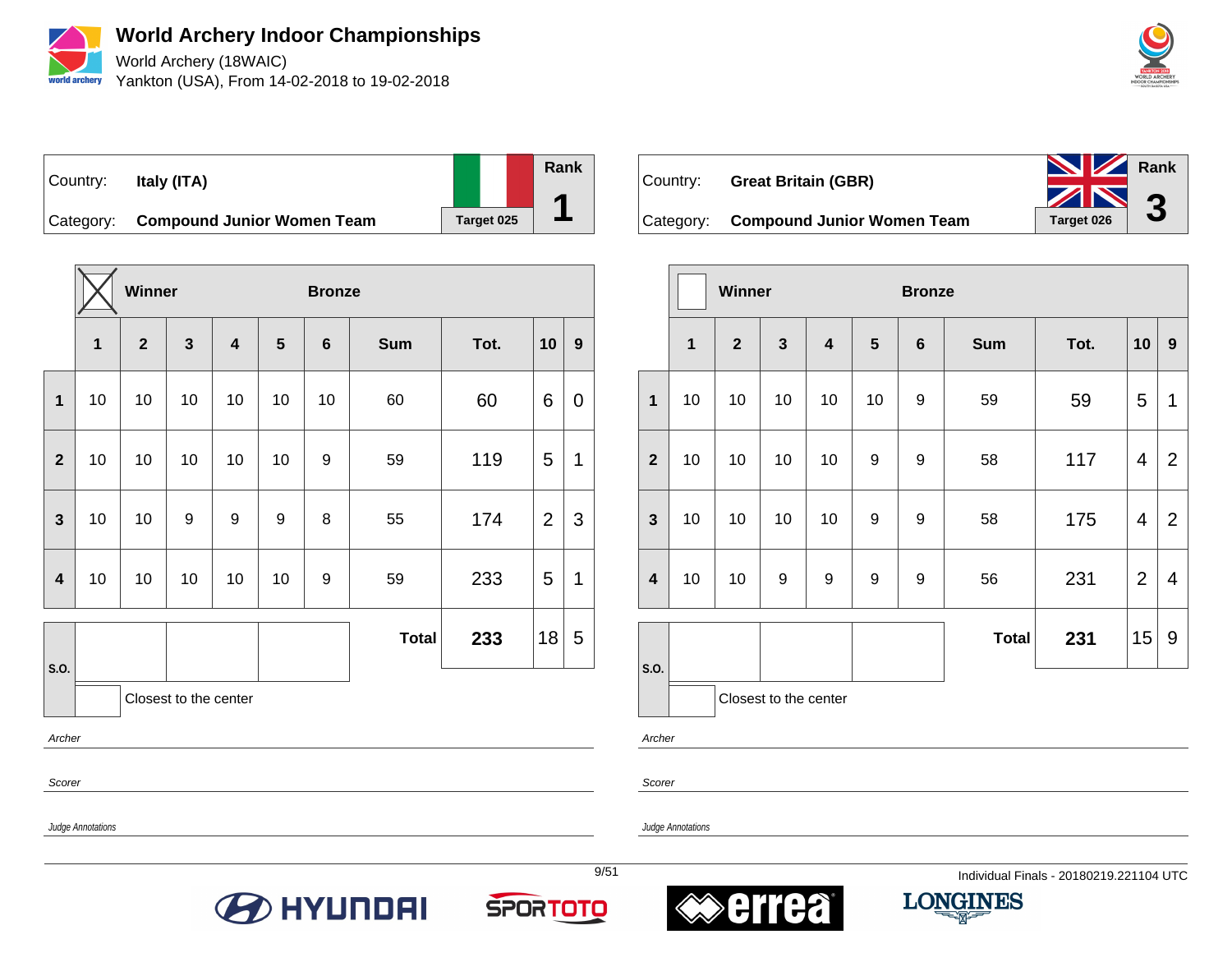

**World Archery Indoor Championships** World Archery (18WAIC)

Yankton (USA), From 14-02-2018 to 19-02-2018



## Country: **Canada (CAN)**



Category: **Compound Junior Women Team** | Target 001

|                         |                       | <b>Winner</b>    |                         |                         |                | Gold           |              |      |                  |                |
|-------------------------|-----------------------|------------------|-------------------------|-------------------------|----------------|----------------|--------------|------|------------------|----------------|
|                         | $\overline{1}$        | $\overline{2}$   | $\overline{\mathbf{3}}$ | $\overline{\mathbf{4}}$ | $5\phantom{1}$ | $6\phantom{1}$ | <b>Sum</b>   | Tot. | 10               | 9              |
| 1                       | 10                    | $\boldsymbol{9}$ | $\boldsymbol{9}$        | 10                      | 9              | 9              | 56           | 56   | $\overline{2}$   | 4              |
| $\overline{2}$          | 10                    | $\boldsymbol{9}$ | 9                       | 9                       | 9              | 9              | 55           | 111  | 1                | 5              |
| $\mathbf{3}$            | 10                    | 9                | 10                      | 10                      | 9              | 10             | 58           | 169  | $\overline{4}$   | $\overline{2}$ |
| $\overline{\mathbf{4}}$ | 10                    | 10               | 9                       | 9                       | 9              | 9              | 56           | 225  | $\overline{2}$   | $\overline{4}$ |
|                         |                       |                  |                         |                         |                |                | <b>Total</b> | 225  | $\boldsymbol{9}$ | 15             |
| S.O.                    | Closest to the center |                  |                         |                         |                |                |              |      |                  |                |

Archer

Scorer

Scorer

Judge Annotations

Judge Annotations







Country: **USA (USA)**





|                         |                         | Winner         |              |    |    | Gold           |              |      |    |                  |
|-------------------------|-------------------------|----------------|--------------|----|----|----------------|--------------|------|----|------------------|
|                         | $\overline{\mathbf{1}}$ | $\overline{2}$ | $\mathbf{3}$ | 4  | 5  | $6\phantom{1}$ | <b>Sum</b>   | Tot. | 10 | $\boldsymbol{9}$ |
| $\mathbf 1$             | 10                      | 9              | 10           | 8  | 10 | 9              | 56           | 56   | 3  | $\overline{2}$   |
| $\overline{\mathbf{2}}$ | $\boldsymbol{9}$        | 10             | 10           | 10 | 10 | 10             | 59           | 115  | 5  | 1                |
| $\mathbf{3}$            | 9                       | 10             | 10           | 10 | 10 | 9              | 58           | 173  | 4  | 2                |
| $\overline{\mathbf{4}}$ | 10                      | 9              | 9            | 10 | 9  | 10             | 57           | 230  | 3  | 3                |
|                         |                         |                |              |    |    |                | <b>Total</b> | 230  | 15 | 8                |
| S.O.                    | Closest to the center   |                |              |    |    |                |              |      |    |                  |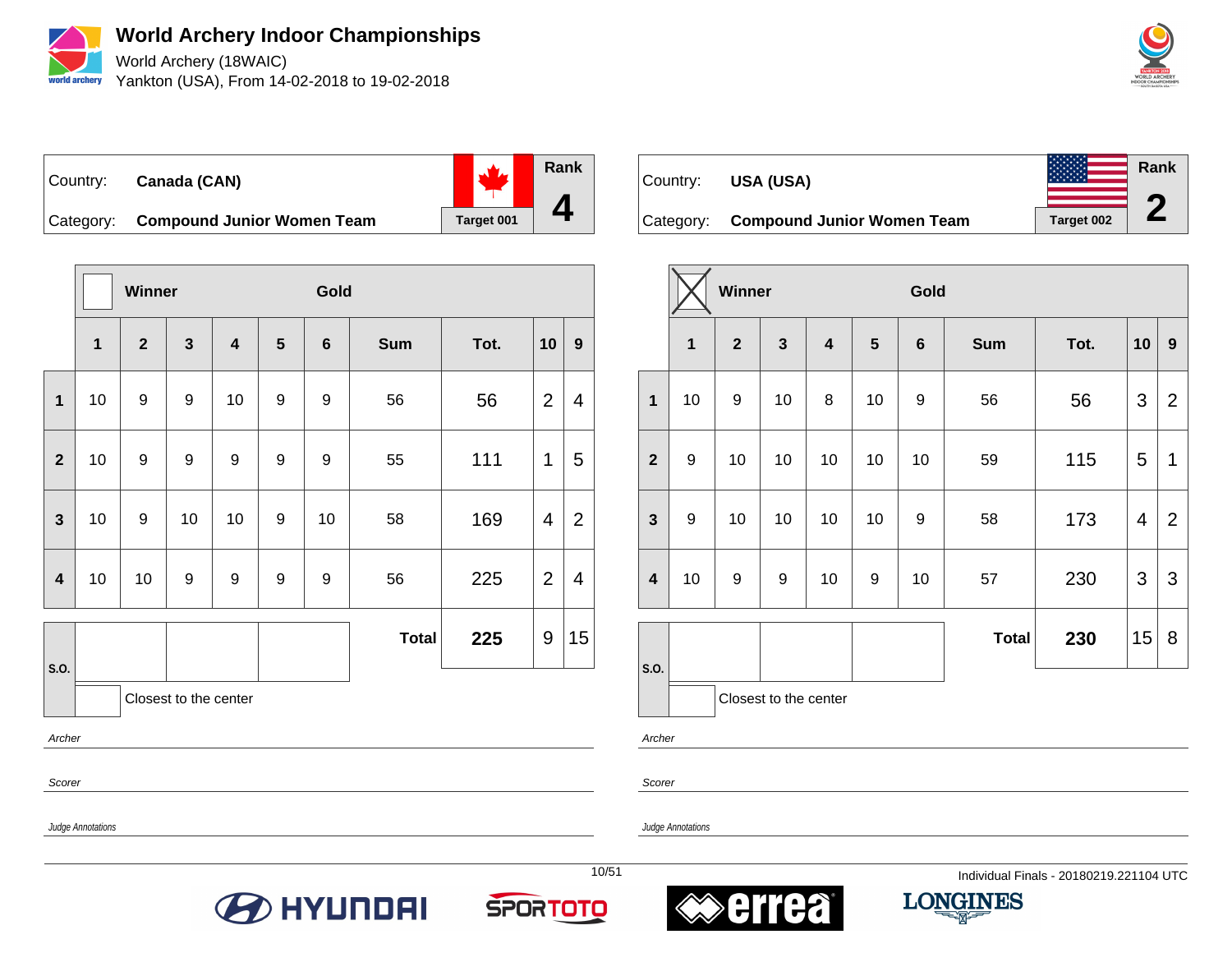

World Archery (18WAIC) Yankton (USA), From 14-02-2018 to 19-02-2018



Country: **USA (USA)** Category: **Compound Men Team Target 026 Rank 1**

|                         |        | Winner       |                       |                         |                  | 1/4             |              |      |    |                  |
|-------------------------|--------|--------------|-----------------------|-------------------------|------------------|-----------------|--------------|------|----|------------------|
|                         | 1      | $\mathbf{2}$ | $\mathbf{3}$          | $\overline{\mathbf{4}}$ | 5                | $6\phantom{1}6$ | <b>Sum</b>   | Tot. | 10 | $\boldsymbol{9}$ |
| $\mathbf{1}$            | 10     | 10           | 10                    | 10                      | 10               | 10              | 60           | 60   | 6  | $\mathbf 0$      |
| $\overline{\mathbf{2}}$ | 10     | 10           | 10                    | 10                      | $\boldsymbol{9}$ | 9               | 58           | 118  | 4  | $\overline{2}$   |
| $\overline{\mathbf{3}}$ | 10     | 10           | 10                    | 10                      | 10               | 9               | 59           | 177  | 5  | 1                |
| $\overline{\mathbf{4}}$ | 10     | 10           | 10                    | 10                      | 10               | 10              | 60           | 237  | 6  | 0                |
|                         |        |              |                       |                         |                  |                 | <b>Total</b> | 237  | 21 | 3                |
| S.O.                    |        |              | Closest to the center |                         |                  |                 |              |      |    |                  |
|                         | Archer |              |                       |                         |                  |                 |              |      |    |                  |

Scorer

Scorer

Judge Annotations

Judge Annotations







Country: **Mexico (MEX)**

 $\overline{a}$ 





|                         |                       | <b>Winner</b> |              |                         |                  | 1/4              |              |      |    |                  |
|-------------------------|-----------------------|---------------|--------------|-------------------------|------------------|------------------|--------------|------|----|------------------|
|                         | $\mathbf{1}$          | $\mathbf{2}$  | $\mathbf{3}$ | $\overline{\mathbf{4}}$ | $5\phantom{.0}$  | $6\phantom{1}6$  | <b>Sum</b>   | Tot. | 10 | $\boldsymbol{9}$ |
| 1                       | 10                    | 10            | 10           | 10                      | $\boldsymbol{9}$ | $\boldsymbol{9}$ | 58           | 58   | 4  | $\overline{2}$   |
| $\overline{2}$          | 10                    | 10            | 10           | 10                      | $\boldsymbol{9}$ | $\boldsymbol{9}$ | 58           | 116  | 4  | $\overline{2}$   |
| $\overline{\mathbf{3}}$ | 10                    | 10            | 10           | 10                      | 10               | $\boldsymbol{9}$ | 59           | 175  | 5  | 1                |
| $\overline{\mathbf{4}}$ | 10                    | 10            | 10           | 10                      | $\boldsymbol{9}$ | 9                | 58           | 233  | 4  | 2                |
|                         |                       |               |              |                         |                  |                  | <b>Total</b> | 233  | 17 | $\overline{7}$   |
| S.O.                    | Closest to the center |               |              |                         |                  |                  |              |      |    |                  |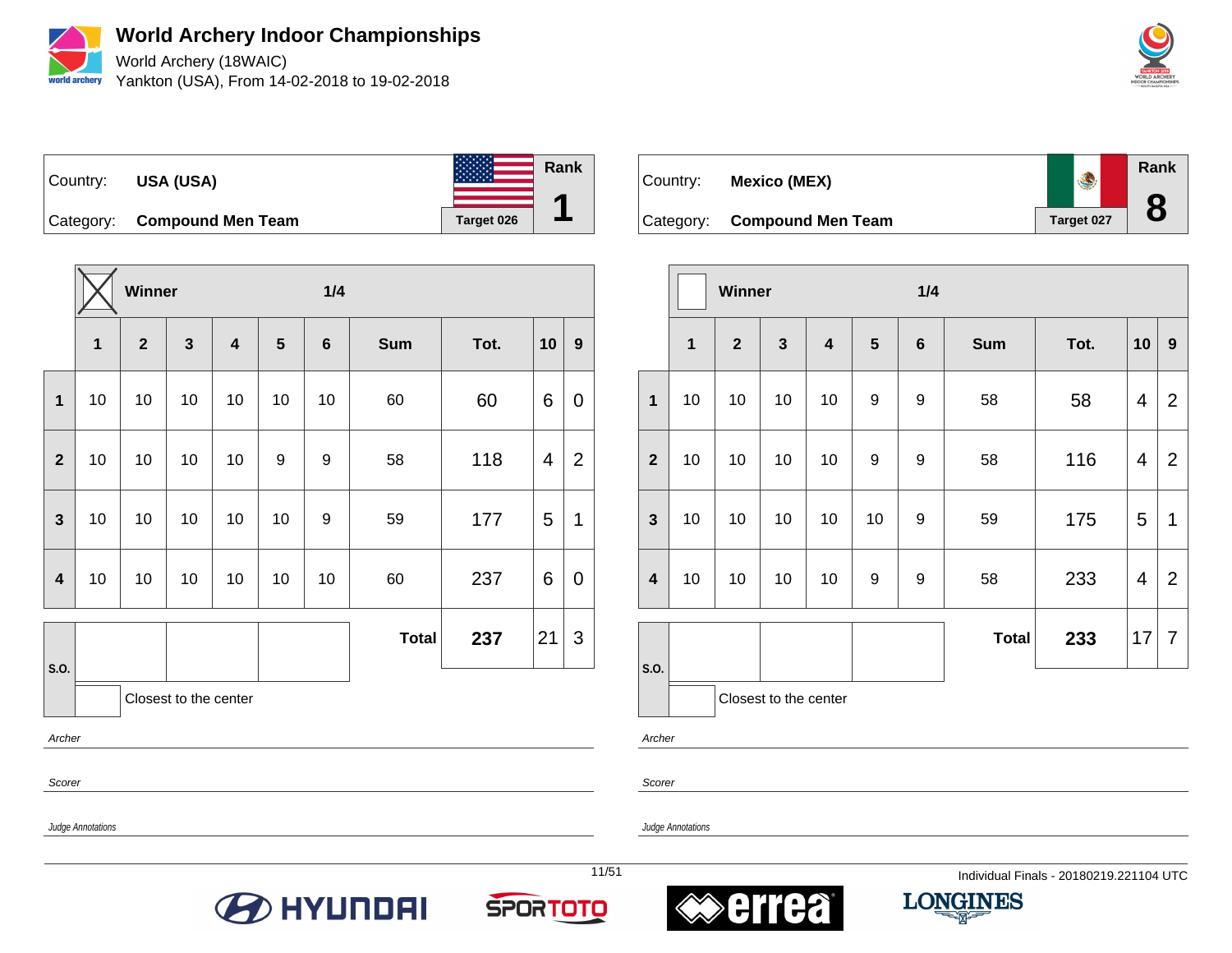

World Archery (18WAIC) Yankton (USA), From 14-02-2018 to 19-02-2018



Country: **Denmark (DEN)** Category: **Compound Men Team Target 029 Rank 5**

|                         |                         | Winner                |              |                         |                  | 1/4             |              |      |                         |                  |
|-------------------------|-------------------------|-----------------------|--------------|-------------------------|------------------|-----------------|--------------|------|-------------------------|------------------|
|                         | $\overline{\mathbf{1}}$ | $\mathbf{2}$          | $\mathbf{3}$ | $\overline{\mathbf{4}}$ | $5\phantom{1}$   | $6\phantom{1}6$ | <b>Sum</b>   | Tot. | 10                      | $\boldsymbol{9}$ |
| $\mathbf{1}$            | 10                      | 10                    | 10           | 10                      | 9                | 9               | 58           | 58   | 4                       | $\overline{2}$   |
| $\mathbf{2}$            | 10                      | 10                    | 10           | 10                      | 10               | 10              | 60           | 118  | 6                       | 0                |
| $\overline{\mathbf{3}}$ | 10                      | 10                    | 10           | 9                       | $\boldsymbol{9}$ | $9$             | 57           | 175  | 3                       | 3                |
| $\overline{\mathbf{4}}$ | 10                      | 10                    | $10$         | 10                      | $\boldsymbol{9}$ | $9$             | 58           | 233  | $\overline{\mathbf{4}}$ | $\overline{2}$   |
|                         |                         |                       |              |                         |                  |                 | <b>Total</b> | 233  | 17                      | 7                |
| S.O.                    |                         | Closest to the center |              |                         |                  |                 |              |      |                         |                  |

Archer

Scorer

Judge Annotations

Judge Annotations









12/51 Individual Finals - 20180219.221104 UTC

|                          |            | <b>Rank</b> |
|--------------------------|------------|-------------|
| <b>Netherlands (NED)</b> |            |             |
|                          |            |             |
| <b>Compound Men Team</b> | Target 030 |             |

|                         |             | Winner                  |                       |                         |    | 1/4            |              |      |    |                |
|-------------------------|-------------|-------------------------|-----------------------|-------------------------|----|----------------|--------------|------|----|----------------|
|                         | $\mathbf 1$ | $\overline{\mathbf{2}}$ | $\mathbf{3}$          | $\overline{\mathbf{4}}$ | 5  | $6\phantom{1}$ | Sum          | Tot. | 10 | $\mathbf{9}$   |
| $\mathbf 1$             | 10          | 10                      | 10                    | 10                      | 10 | 10             | 60           | 60   | 6  | $\mathbf 0$    |
| $\overline{2}$          | 10          | 10                      | 10                    | 10                      | 9  | 9              | 58           | 118  | 4  | $\overline{2}$ |
| $\mathbf{3}$            | 10          | 10                      | 10                    | 10                      | 9  | 9              | 58           | 176  | 4  | $\overline{2}$ |
| $\overline{\mathbf{4}}$ | 10          | 10                      | 10                    | 10                      | 10 | 9              | 59           | 235  | 5  | 1              |
| S.O.                    |             |                         |                       |                         |    |                | <b>Total</b> | 235  | 19 | 5              |
|                         |             |                         | Closest to the center |                         |    |                |              |      |    |                |

Archer

Country:

**Category:** 

Scorer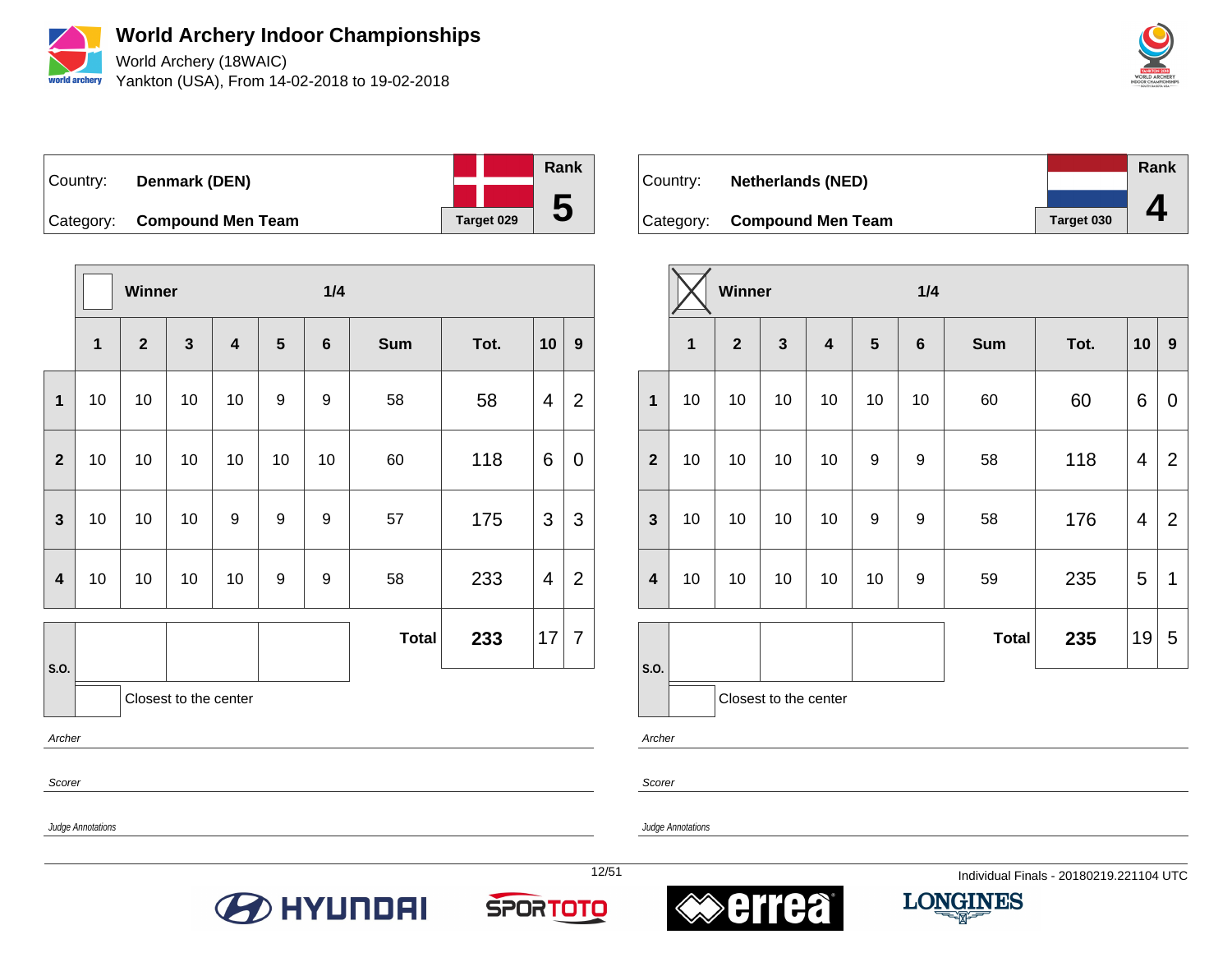

World Archery (18WAIC) Yankton (USA), From 14-02-2018 to 19-02-2018



Country: **France (FRA)** Category: **Compound Men Team** Target 032 **Rank 3**

|                         |    | Winner       |                       |                         |    | 1/4             |              |      |                         |                |
|-------------------------|----|--------------|-----------------------|-------------------------|----|-----------------|--------------|------|-------------------------|----------------|
|                         | 1  | $\mathbf{2}$ | $\mathbf{3}$          | $\overline{\mathbf{4}}$ | 5  | $6\phantom{1}6$ | <b>Sum</b>   | Tot. | 10                      | 9              |
| $\mathbf{1}$            | 10 | 10           | 10                    | 10                      | 9  | 9               | 58           | 58   | 4                       | $\overline{2}$ |
| $\overline{2}$          | 10 | 10           | 10                    | 10                      | 9  | 9               | 58           | 116  | $\overline{\mathbf{4}}$ | $\overline{2}$ |
| $\overline{\mathbf{3}}$ | 10 | 10           | 10                    | 10                      | 10 | 10              | 60           | 176  | 6                       | $\mathbf 0$    |
| $\overline{\mathbf{4}}$ | 10 | 10           | 10                    | 10                      | 9  | 9               | 58           | 234  | $\overline{4}$          | $\overline{2}$ |
|                         |    |              |                       |                         |    |                 | <b>Total</b> | 234  | 18                      | 6              |
| S.O.                    |    |              | Closest to the center |                         |    |                 |              |      |                         |                |



|                         |                       | Winner       |    |                         |    | 1/4              |              |      |    |                  |
|-------------------------|-----------------------|--------------|----|-------------------------|----|------------------|--------------|------|----|------------------|
|                         | 1                     | $\mathbf{2}$ | 3  | $\overline{\mathbf{4}}$ | 5  | $\bf 6$          | <b>Sum</b>   | Tot. | 10 | $\boldsymbol{9}$ |
| $\mathbf 1$             | 10                    | 10           | 10 | 10                      | 10 | 9                | 59           | 59   | 5  | 1                |
| $\overline{2}$          | 10                    | 10           | 10 | 10                      | 9  | 9                | 58           | 117  | 4  | $\overline{2}$   |
| $\mathbf{3}$            | 10                    | 10           | 10 | 10                      | 10 | $\boldsymbol{9}$ | 59           | 176  | 5  | 1                |
| $\overline{\mathbf{4}}$ | 10                    | 10           | 10 | 10                      | 10 | 9                | 59           | 235  | 5  | 1                |
|                         |                       |              |    |                         |    |                  | <b>Total</b> | 235  | 19 | 5                |
| S.O.                    | Closest to the center |              |    |                         |    |                  |              |      |    |                  |

Archer

Scorer

Judge Annotations

Archer

Scorer







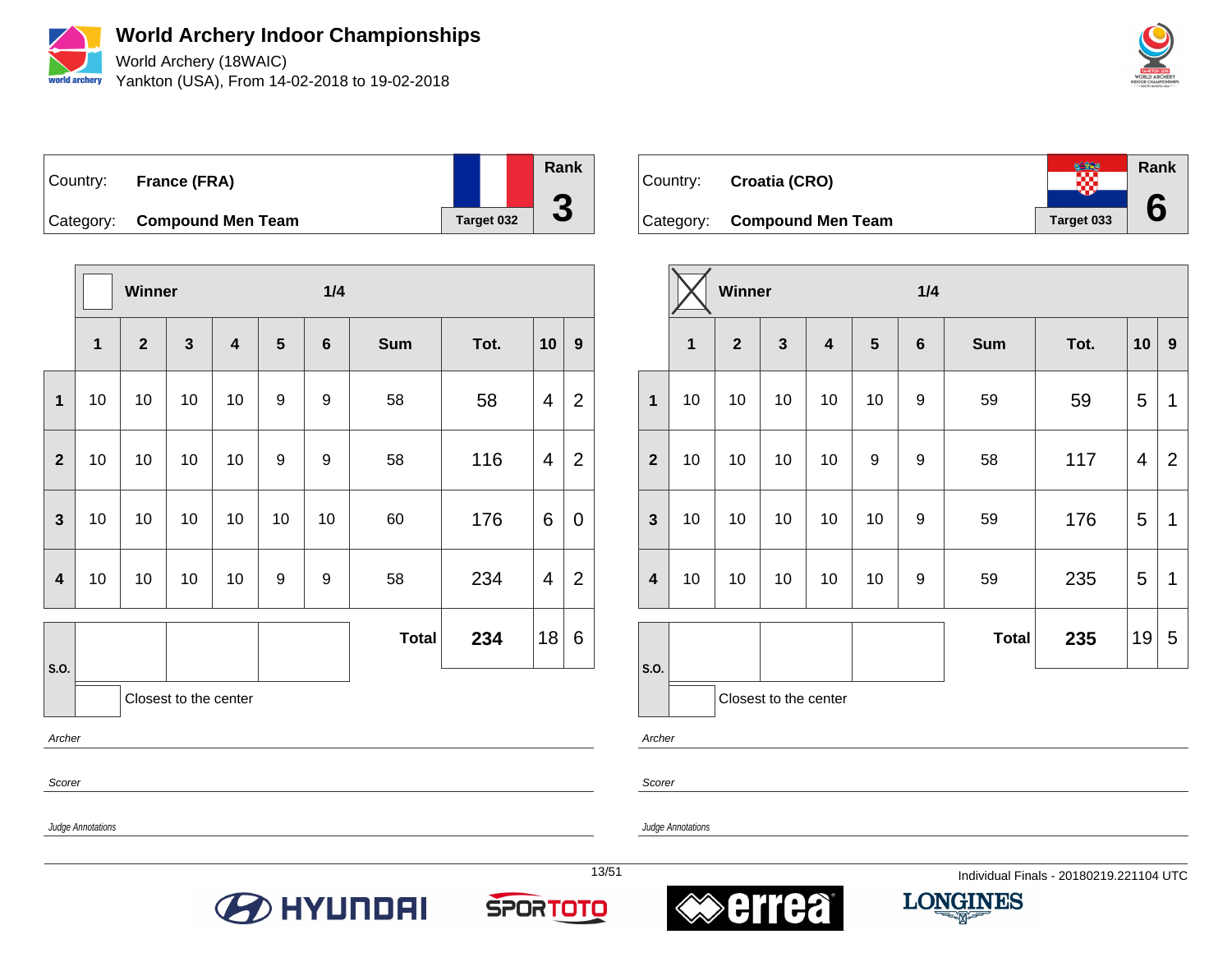

World Archery (18WAIC) Yankton (USA), From 14-02-2018 to 19-02-2018



**Rank** Country: **IR Iran (IRI)**  $\mathbf{U}$ **7** Category: **Compound Men Team** Target 035

|                         |                         | Winner         |                       |                         |                  | 1/4             |              |      |                         |                |
|-------------------------|-------------------------|----------------|-----------------------|-------------------------|------------------|-----------------|--------------|------|-------------------------|----------------|
|                         | $\overline{\mathbf{1}}$ | $\overline{2}$ | $\mathbf{3}$          | $\overline{\mathbf{4}}$ | $5\phantom{1}$   | $6\phantom{1}6$ | <b>Sum</b>   | Tot. | 10                      | 9 <sup>°</sup> |
| 1                       | 10                      | 10             | 10                    | 10                      | 9                | 9               | 58           | 58   | 4                       | $\overline{2}$ |
| $\overline{\mathbf{2}}$ | 10                      | 10             | 10                    | 10                      | 10               | 9               | 59           | 117  | 5                       | 1              |
| $\mathbf{3}$            | 10                      | 10             | 10                    | 10                      | 10               | 9               | 59           | 176  | 5                       | 1              |
| $\overline{\mathbf{4}}$ | 10                      | 10             | 10                    | 10                      | $\boldsymbol{9}$ | 9               | 58           | 234  | $\overline{\mathbf{4}}$ | $\overline{2}$ |
|                         |                         |                |                       |                         |                  |                 | <b>Total</b> | 234  | 18                      | 6              |
| S.O.                    |                         |                | Closest to the center |                         |                  |                 |              |      |                         |                |

Archer

Scorer

Judge Annotations

Judge Annotations











|                         |                         | <b>Winner</b>  |                       |    |    | 1/4 |              |      |    |                  |
|-------------------------|-------------------------|----------------|-----------------------|----|----|-----|--------------|------|----|------------------|
|                         | $\overline{\mathbf{1}}$ | $\overline{2}$ | 3                     | 4  | 5  | 6   | <b>Sum</b>   | Tot. | 10 | $\boldsymbol{9}$ |
| 1                       | 10                      | 10             | 10                    | 10 | 10 | 10  | 60           | 60   | 6  | 0                |
| $\overline{2}$          | 10                      | 10             | 10                    | 10 | 10 | 9   | 59           | 119  | 5  | 1                |
| $\mathbf{3}$            | 10                      | 10             | 10                    | 10 | 10 | 10  | 60           | 179  | 6  | 0                |
| $\overline{\mathbf{4}}$ | 10                      | 10             | 10                    | 10 | 10 | 10  | 60           | 239  | 6  | 0                |
|                         |                         |                |                       |    |    |     | <b>Total</b> | 239  | 23 | $\mathbf 1$      |
| S.O.                    |                         |                | Closest to the center |    |    |     |              |      |    |                  |

Archer

Country: **Italy (ITA)**

 $\overline{\phantom{a}}$ 

Scorer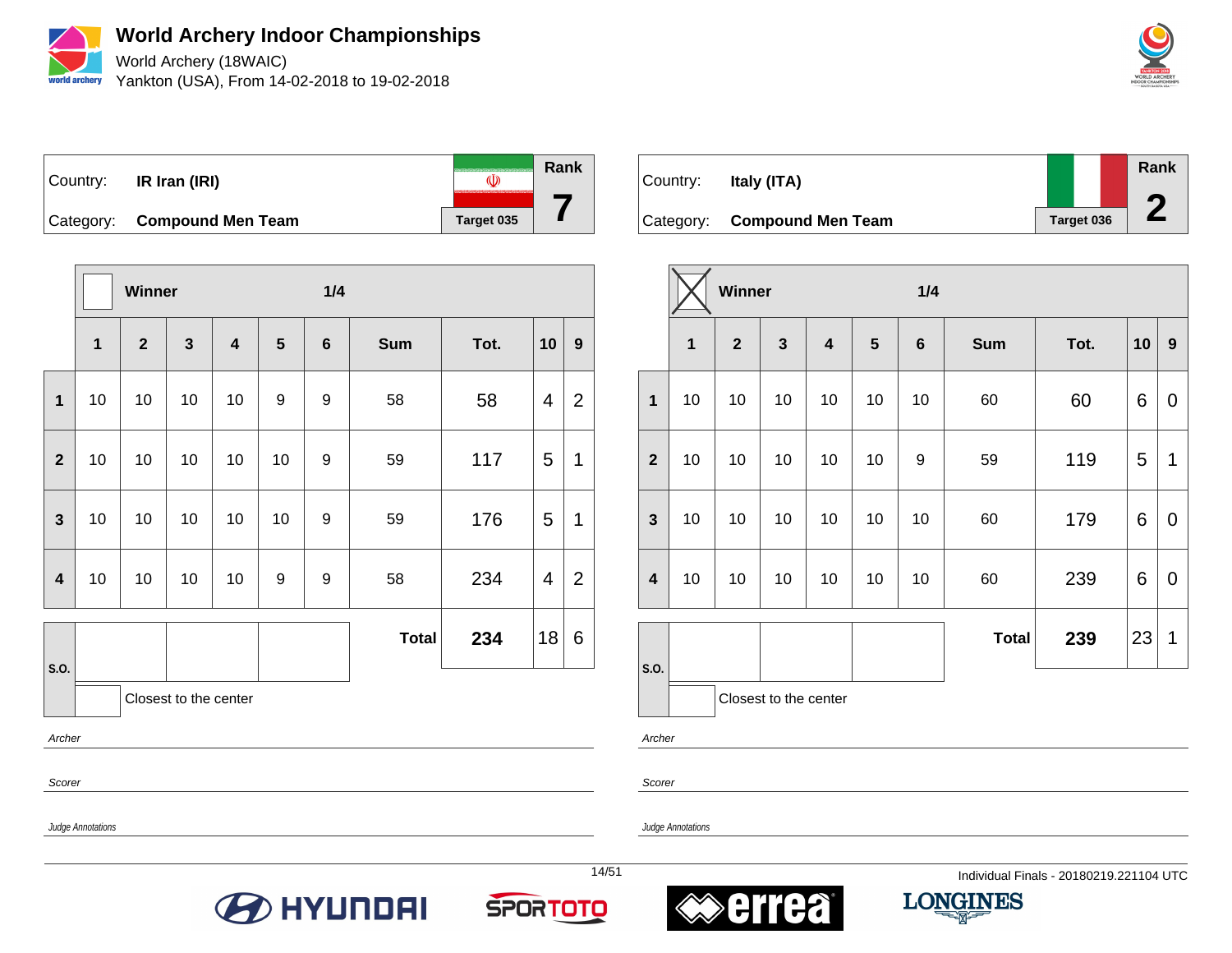

World Archery (18WAIC) Yankton (USA), From 14-02-2018 to 19-02-2018



**Rank**

**4**



|                         |              | Winner         |                       |                         |    | 1/2     |              |      |    |                  |
|-------------------------|--------------|----------------|-----------------------|-------------------------|----|---------|--------------|------|----|------------------|
|                         | $\mathbf{1}$ | $\overline{2}$ | $\mathbf{3}$          | $\overline{\mathbf{4}}$ | 5  | $\bf 6$ | <b>Sum</b>   | Tot. | 10 | $\boldsymbol{9}$ |
| $\mathbf{1}$            | 10           | 10             | 10                    | 10                      | 10 | 9       | 59           | 59   | 5  | 1                |
| $\overline{2}$          | 10           | 10             | 10                    | 10                      | 10 | 10      | 60           | 119  | 6  | 0                |
| $\mathbf{3}$            | 10           | 10             | 10                    | 10                      | 10 | 10      | 60           | 179  | 6  | 0                |
| $\overline{\mathbf{4}}$ | 10           | 10             | 10                    | 10                      | 10 | 10      | 60           | 239  | 6  | 0                |
|                         |              |                |                       |                         |    |         | <b>Total</b> | 239  | 23 | 1                |
| S.O.                    |              |                | Closest to the center |                         |    |         |              |      |    |                  |

Archer

Scorer

Scorer

Archer

Judge Annotations

Judge Annotations







Country: **Netherlands (NED)**



| Category:    |                |   | <b>Compound Men Team</b> |   |     |            | Target 030 |  |
|--------------|----------------|---|--------------------------|---|-----|------------|------------|--|
|              | <b>Winner</b>  |   |                          |   | 1/2 |            |            |  |
| $\mathbf{1}$ | $\overline{2}$ | 3 | $\boldsymbol{4}$         | 5 | 6   | <b>Sum</b> | Tot.       |  |

|                         |              | <b>AAIIIIIAI</b> |                         |                         |    | 17Z              |              |      |    |                |
|-------------------------|--------------|------------------|-------------------------|-------------------------|----|------------------|--------------|------|----|----------------|
|                         | $\mathbf{1}$ | $\overline{2}$   | $\overline{\mathbf{3}}$ | $\overline{\mathbf{4}}$ | 5  | $\boldsymbol{6}$ | <b>Sum</b>   | Tot. | 10 | 9              |
| $\mathbf{1}$            | 10           | 10               | 10                      | 10                      | 10 | 9                | 59           | 59   | 5  | 1              |
| $\overline{2}$          | 10           | 10               | 10                      | 10                      | 10 | 9                | 59           | 118  | 5  | 1              |
| $\mathbf{3}$            | 10           | 10               | 10                      | 10                      | 10 | 10               | 60           | 178  | 6  | 0              |
| $\overline{\mathbf{4}}$ | 10           | 10               | 10                      | 10                      | 9  | 9                | 58           | 236  | 4  | $\overline{2}$ |
|                         |              |                  |                         |                         |    |                  | <b>Total</b> | 236  | 20 | 4              |
| S.O.                    |              |                  | Closest to the center   |                         |    |                  |              |      |    |                |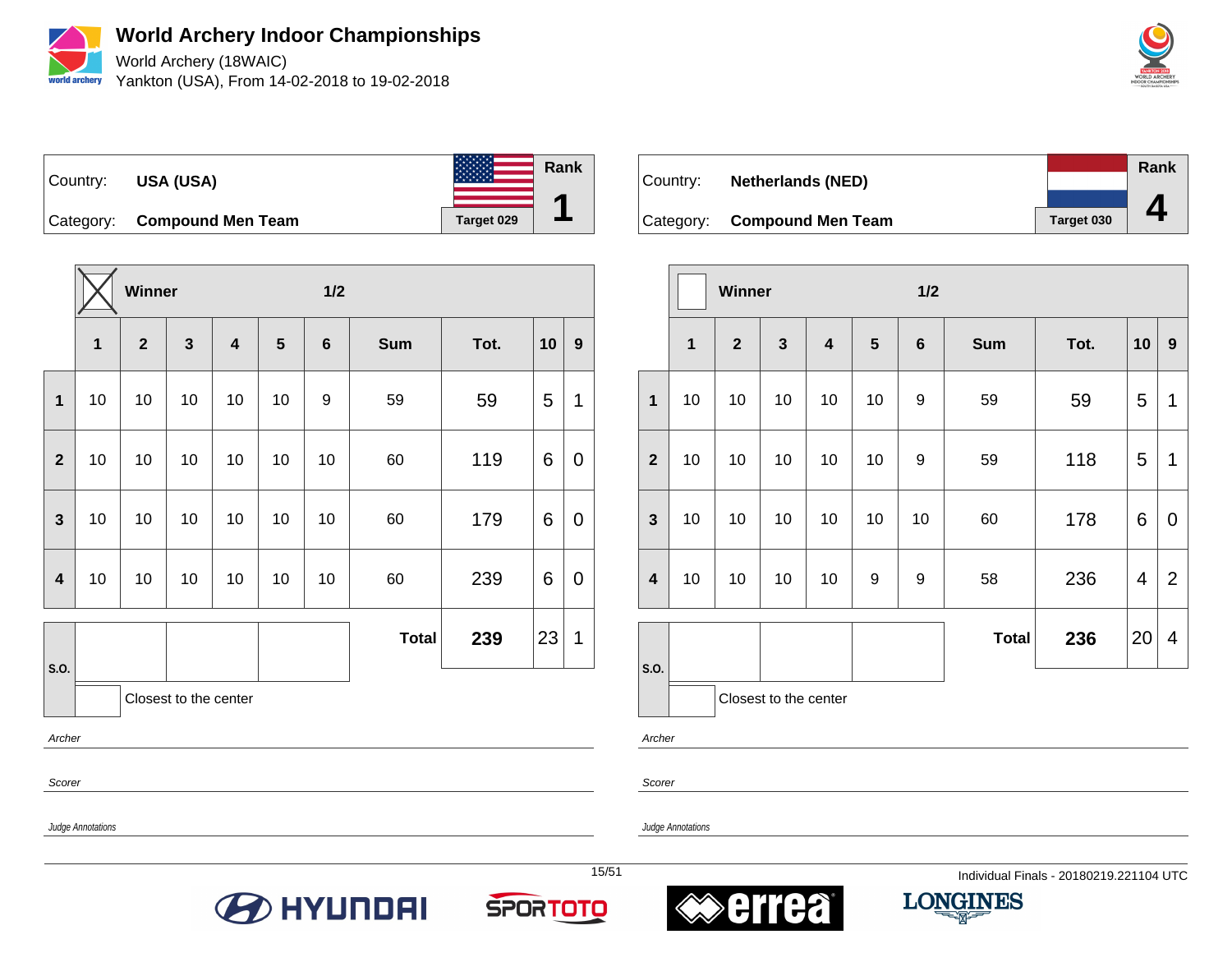

**World Archery Indoor Championships** World Archery (18WAIC)

Yankton (USA), From 14-02-2018 to 19-02-2018



**Rank**  $\frac{1}{2}$ Country: **Croatia (CRO) 6** Category: **Compound Men Team** Target 032

|                         |    | Winner       |                       |                         |                  | 1/2             |              |      |                |                  |  |
|-------------------------|----|--------------|-----------------------|-------------------------|------------------|-----------------|--------------|------|----------------|------------------|--|
|                         | 1  | $\mathbf{2}$ | $\mathbf{3}$          | $\overline{\mathbf{4}}$ | 5                | $6\phantom{1}6$ | <b>Sum</b>   | Tot. | 10             | $\boldsymbol{9}$ |  |
| $\mathbf{1}$            | 10 | 10           | 9                     | 9                       | $\boldsymbol{9}$ | $9$             | 56           | 56   | $\overline{2}$ | 4                |  |
| $\mathbf{2}$            | 10 | 10           | 10                    | 9                       | 9                | 9               | 57           | 113  | 3              | 3                |  |
| $\overline{\mathbf{3}}$ | 10 | 10           | 10                    | 10                      | 10               | $9$             | 59           | 172  | 5              | 1                |  |
| $\overline{\mathbf{4}}$ | 10 | 10           | 10                    | 10                      | 10               | 9               | 59           | 231  | 5              | 1                |  |
|                         |    |              |                       |                         |                  |                 | <b>Total</b> | 231  | 15             | 9                |  |
| S.O.                    |    |              | Closest to the center |                         |                  |                 |              |      |                |                  |  |
| Archer                  |    |              |                       |                         |                  |                 |              |      |                |                  |  |

Scorer

Scorer

Judge Annotations

Judge Annotations

**BEITH AND HALL** 







16/51 Individual Finals - 20180219.221104 UTC



|                         |    | Winner       |                       |    |    | 1/2             |              |      |    |                  |
|-------------------------|----|--------------|-----------------------|----|----|-----------------|--------------|------|----|------------------|
|                         | 1  | $\mathbf{2}$ | 3                     | 4  | 5  | $6\phantom{1}6$ | <b>Sum</b>   | Tot. | 10 | $\boldsymbol{9}$ |
| 1                       | 10 | 10           | 10                    | 10 | 10 | 9               | 59           | 59   | 5  | 1                |
| $\overline{2}$          | 10 | 10           | 10                    | 10 | 10 | 10              | 60           | 119  | 6  | $\mathbf 0$      |
| $\mathbf{3}$            | 10 | 10           | 10                    | 10 | 10 | 10              | 60           | 179  | 6  | 0                |
| $\overline{\mathbf{4}}$ | 10 | 10           | 10                    | 10 | 10 | 10              | 60           | 239  | 6  | 0                |
|                         |    |              |                       |    |    |                 | <b>Total</b> | 239  | 23 | 1                |
| S.O.                    |    |              | Closest to the center |    |    |                 |              |      |    |                  |

Archer

Country: **Italy (ITA)**

 $\overline{\phantom{a}}$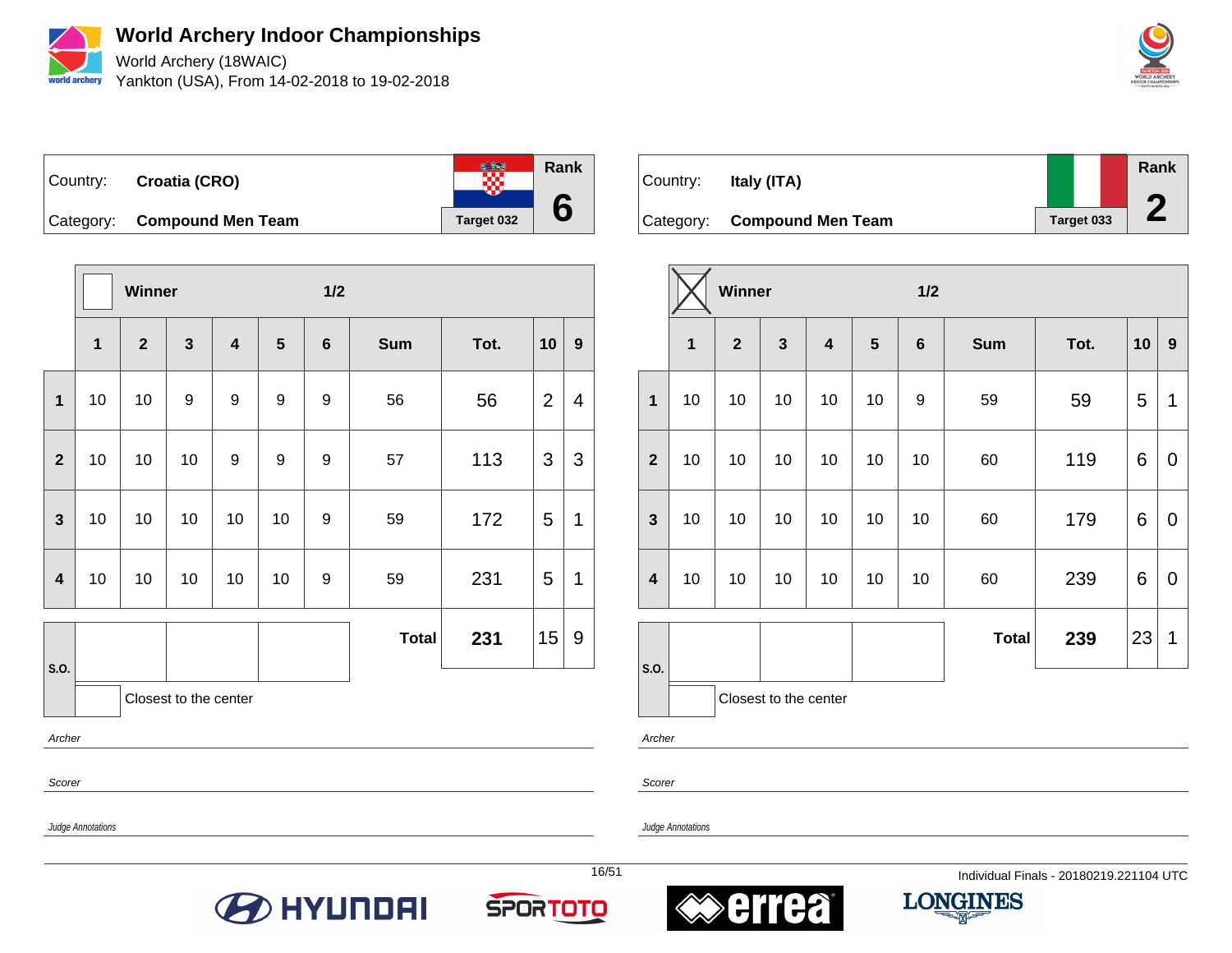

World Archery (18WAIC) Yankton (USA), From 14-02-2018 to 19-02-2018



Country: **Netherlands (NED)** Category: **Compound Men Team Target 001 Rank 4**

|                         |                       | <b>Winner</b> |                         |    |    | <b>Bronze</b>   |            |      |                |                  |
|-------------------------|-----------------------|---------------|-------------------------|----|----|-----------------|------------|------|----------------|------------------|
|                         | 1                     | $\mathbf{2}$  | $\overline{\mathbf{3}}$ | 4  | 5  | $6\phantom{1}6$ | <b>Sum</b> | Tot. | 10             | $\boldsymbol{9}$ |
| $\overline{\mathbf{1}}$ | 10                    | 10            | 10                      | 10 | 9  | 10              | 59         | 59   | 5              | $\mathbf 1$      |
| $\overline{2}$          | 10                    | 10            | 10                      | 10 | 10 | 10              | 60         | 119  | 6              | 0                |
| $\mathbf{3}$            | 10                    | 10            | 10                      | 10 | 10 | 9               | 59         | 178  | 5              | 1                |
| $\overline{\mathbf{4}}$ | 10                    | 9             | 9                       | 9  | 9  | 10              | 56         | 234  | $\overline{2}$ | 4                |
|                         | $\boldsymbol{9}$      |               | $10$<br>$10*$           |    |    | <b>Total</b>    | 234        | 18   | 6              |                  |
| S.O.                    | Closest to the center |               |                         |    |    |                 |            |      |                |                  |

Archer

Scorer

Scorer

Archer

Judge Annotations

Judge Annotations







Country: **Croatia (CRO)**

 $\overline{a}$ 





|                         |                         | Winner         |                       | <b>Bronze</b>           |                  |                 |              |      |                |                  |
|-------------------------|-------------------------|----------------|-----------------------|-------------------------|------------------|-----------------|--------------|------|----------------|------------------|
|                         | $\overline{\mathbf{1}}$ | $\overline{2}$ | 3                     | $\overline{\mathbf{r}}$ | $5\phantom{1}$   | $6\phantom{1}6$ | <b>Sum</b>   | Tot. | 10             | $\boldsymbol{9}$ |
| $\overline{\mathbf{1}}$ | 10                      | 10             | 9                     | 10                      | $\boldsymbol{9}$ | 10              | 58           | 58   | 4              | $\overline{2}$   |
| $\overline{\mathbf{2}}$ | 10                      | 10             | 10                    | 10                      | 9                | 10              | 59           | 117  | 5              | 1                |
| $\mathbf{3}$            | 9                       | 10             | 10                    | 10                      | 10               | 10              | 59           | 176  | 5              | 1                |
| $\overline{\mathbf{4}}$ | 10                      | 10             | 9                     | 10                      | 10               | 9               | 58           | 234  | $\overline{4}$ | 2                |
| S.O.                    |                         | 10             |                       | 9                       |                  | 10              | <b>Total</b> | 234  | 18             | 6                |
|                         |                         |                | Closest to the center |                         |                  |                 |              |      |                |                  |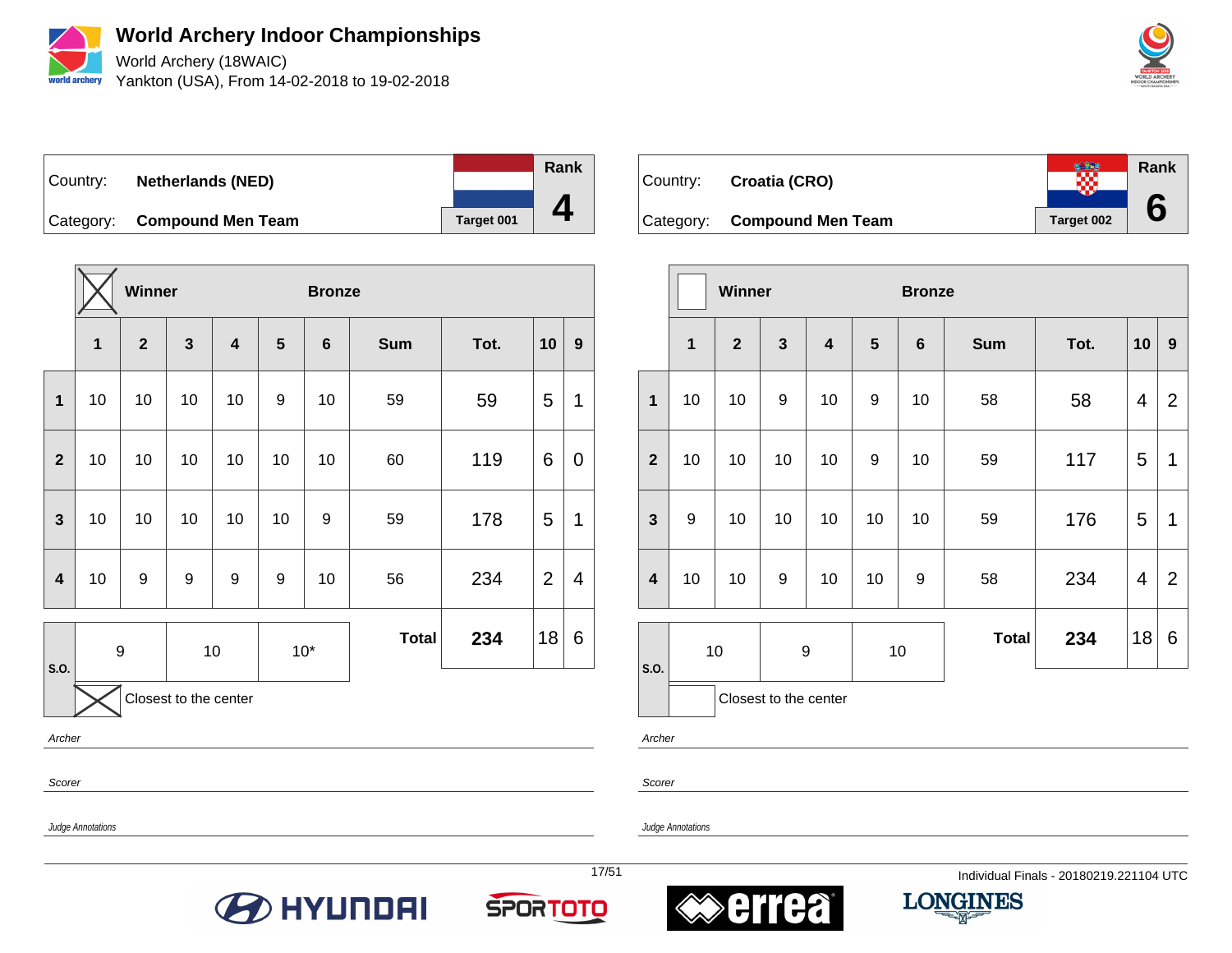

World Archery (18WAIC) Yankton (USA), From 14-02-2018 to 19-02-2018



Country: **USA (USA)** Category: **Compound Men Team Target 001 Rank 1**

|                         |                | Winner         |                       |    |    | Gold            |              |      |    |             |
|-------------------------|----------------|----------------|-----------------------|----|----|-----------------|--------------|------|----|-------------|
|                         | 1              | $\overline{2}$ | $\mathbf{3}$          | 4  | 5  | $6\phantom{1}6$ | <b>Sum</b>   | Tot. | 10 | 9           |
| $\overline{\mathbf{1}}$ | 10             | 10             | 10                    | 10 | 10 | 10              | 60           | 60   | 6  | $\mathbf 0$ |
| $\mathbf{2}$            | 10<br>10<br>10 |                |                       |    | 9  | 9               | 57           | 117  | 3  | 3           |
| $\mathbf{3}$            | 10             | 10             | 10                    | 10 | 9  | 10              | 59           | 176  | 5  | 1           |
| $\overline{\mathbf{4}}$ | 10             | 10             | 10                    | 9  | 10 | 10              | 59           | 235  | 5  | 1           |
| S.O.                    |                |                |                       |    |    |                 | <b>Total</b> | 235  | 19 | 5           |
|                         |                |                | Closest to the center |    |    |                 |              |      |    |             |
| Archer                  |                |                |                       |    |    |                 |              |      |    |             |

Scorer

Judge Annotations

Judge Annotations











|                         |              | Winner         |                       |                         |                | Gold           |              |      |    |                |
|-------------------------|--------------|----------------|-----------------------|-------------------------|----------------|----------------|--------------|------|----|----------------|
|                         | $\mathbf{1}$ | $\overline{2}$ | $\mathbf{3}$          | $\overline{\mathbf{4}}$ | $5\phantom{1}$ | $6\phantom{1}$ | <b>Sum</b>   | Tot. | 10 | 9              |
| $\mathbf{1}$            | 9            | 10             | 10                    | 10                      | 9              | 10             | 58           | 58   | 4  | $\overline{2}$ |
| $\overline{2}$          | 10           | 10             | 10                    | 10                      | 9              | 10             | 59           | 117  | 5  | 1              |
| $\mathbf{3}$            | 10           | 10             | 9                     | 10                      | 10             | 9              | 58           | 175  | 4  | $\overline{2}$ |
| $\overline{\mathbf{4}}$ | 10           | 10             | 9                     | 10                      | 10             | 10             | 59           | 234  | 5  | 1              |
|                         |              |                |                       |                         |                |                | <b>Total</b> | 234  | 18 | 6              |
| S.O.                    |              |                | Closest to the center |                         |                |                |              |      |    |                |

Archer

Scorer

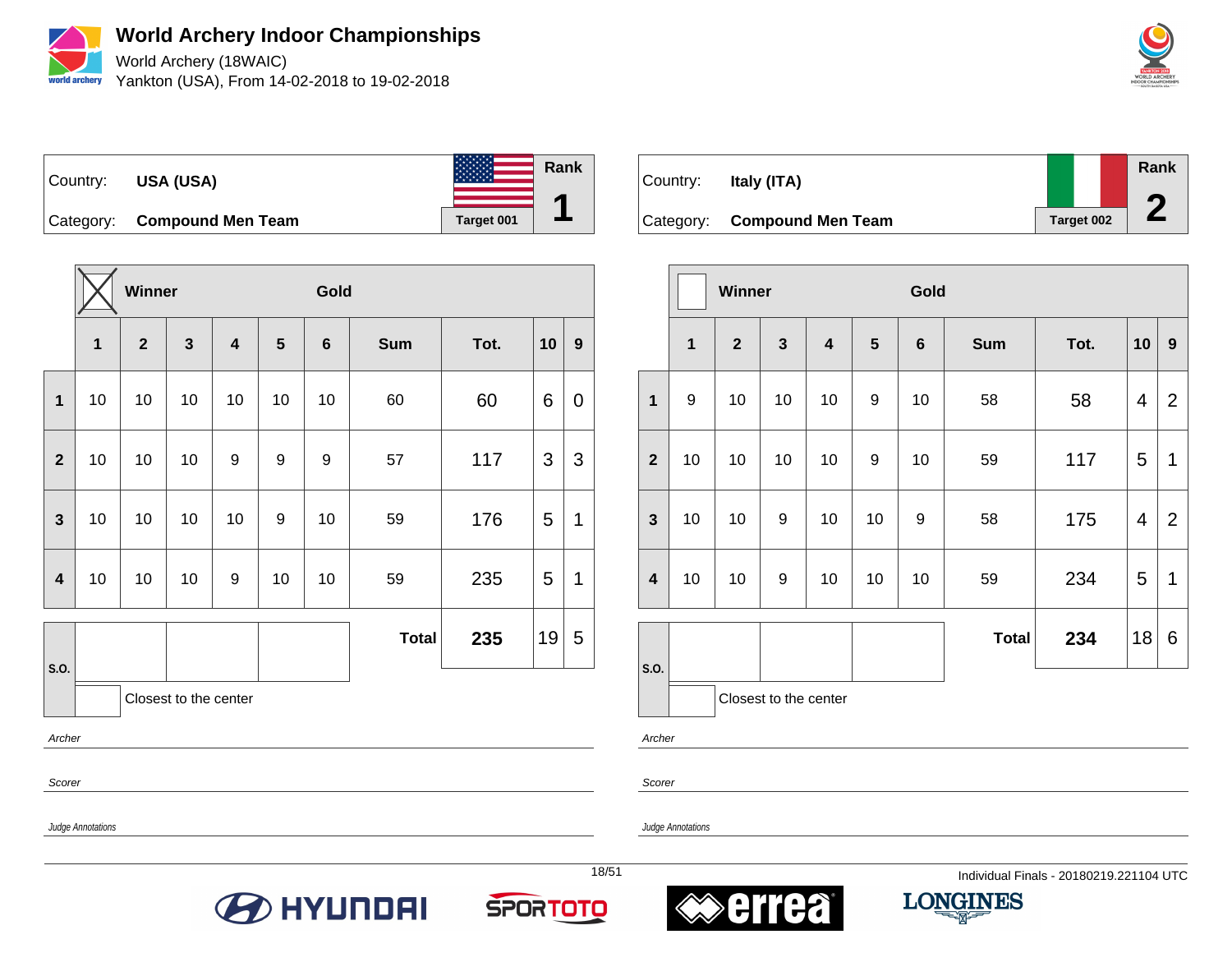

**World Archery Indoor Championships** World Archery (18WAIC)

Yankton (USA), From 14-02-2018 to 19-02-2018



Country: **Canada (CAN)** Category: **Compound Women Team** Target 031 **Rank 5**

**Winner 1/4 1 2 3 4 5 6 Sum Tot. 10 9 1** 10 10 9 9 9 9 56 56 2 4 **2** | 10 | 10 | 10 | 10 | 9 | 59 | 115 | 5 | 1 **3** | 10 | 10 | 10 | 9 | 9 | 9 | 57 | 172 | 3 | 3 **4** | 10 | 10 | 10 | 10 | 9 | 9 | 58 | 230 | 4 | 2 **S.O. Total 230** 14 10 Closest to the center

Archer

Scorer

Scorer

Archer

Judge Annotations

Judge Annotations









| Country: | Italy (ITA)                   |            | Rank |
|----------|-------------------------------|------------|------|
|          | Category: Compound Women Team | Target 032 |      |

|                         |                         | Winner         |                         |                         |                 | 1/4             |              |      |                |                          |  |  |
|-------------------------|-------------------------|----------------|-------------------------|-------------------------|-----------------|-----------------|--------------|------|----------------|--------------------------|--|--|
|                         | $\overline{\mathbf{1}}$ | $\overline{2}$ | $\overline{\mathbf{3}}$ | $\overline{\mathbf{4}}$ | $5\phantom{.0}$ | $6\phantom{1}6$ | <b>Sum</b>   | Tot. | 10             | $\mathbf{9}$             |  |  |
| 1                       | 10                      | 10             | 10                      | 9                       | $\mathsf g$     | 8               | 56           | 56   | 3              | $\overline{2}$           |  |  |
| $\overline{\mathbf{2}}$ | 10                      | 10             | 10                      | 9                       | 9               | 9               | 57           | 113  | 3              | 3                        |  |  |
| $\mathbf{3}$            | 10                      | 10             | 9                       | 9                       | 9               | 9               | 56           | 169  | $\overline{2}$ | $\overline{\mathcal{A}}$ |  |  |
| $\overline{\mathbf{4}}$ | 10                      | 9              | 9                       | 9                       | 9               | 9               | 55           | 224  | 1              | 5                        |  |  |
|                         |                         |                |                         |                         |                 |                 | <b>Total</b> | 224  | 9              | 14                       |  |  |
| S.O.                    |                         |                | Closest to the center   |                         |                 |                 |              |      |                |                          |  |  |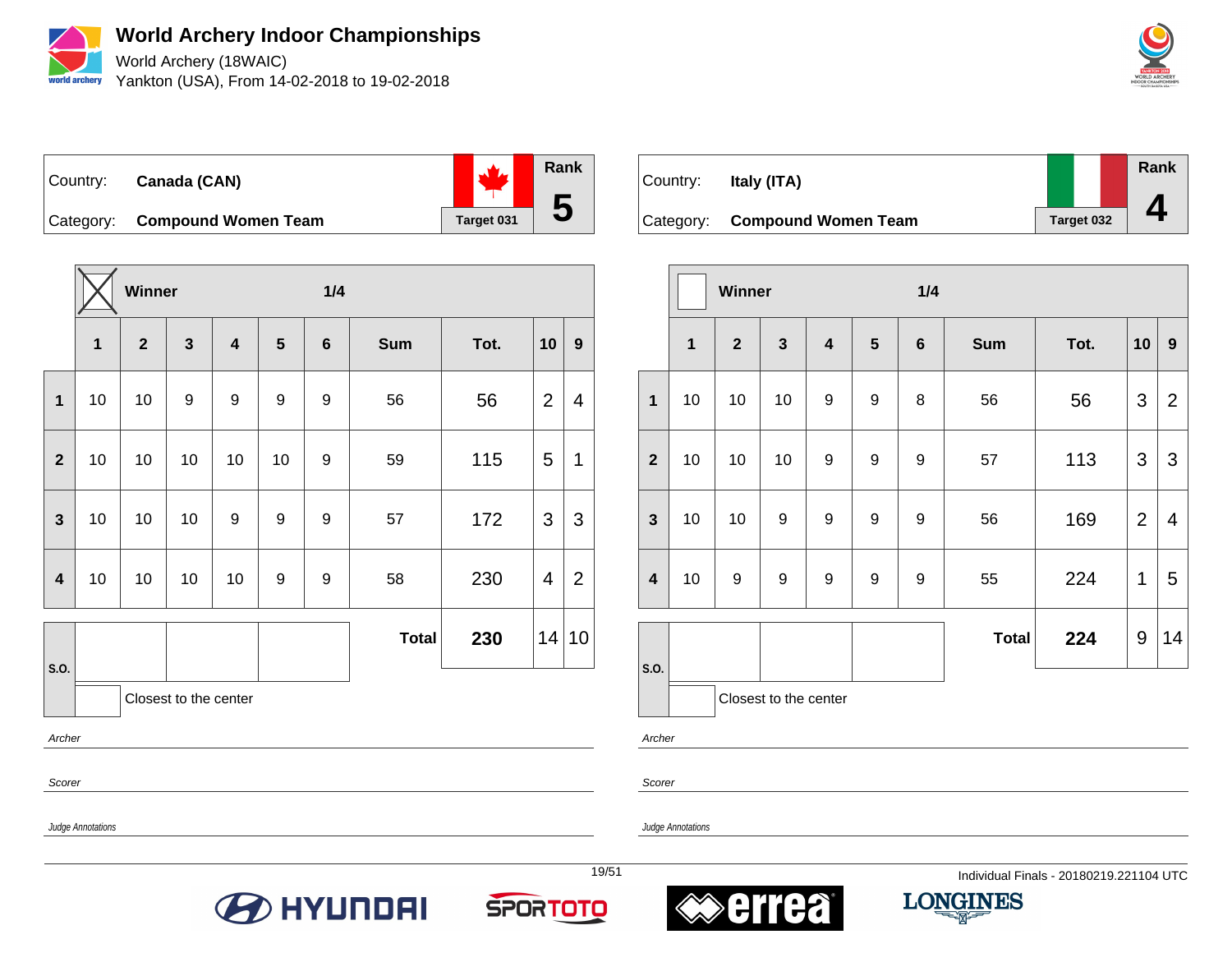

World Archery (18WAIC) Yankton (USA), From 14-02-2018 to 19-02-2018



Country: **Russia (RUS)** Category: **Compound Women Team** Target 031 **Rank 1**

**Winner 1/2 1 2 3 4 5 6 Sum Tot. 10 9 1** | 10 | 10 | 10 | 10 | 9 | 59 | 59 | 5 | 1 **2** | 10 | 10 | 10 | 9 | 9 | 9 | 57 | 116 | 3 | 3 **3** | 10 | 10 | 10 | 9 | 9 | 9 | 58 | 174 | 4 | 2 **4** | 10 | 10 | 10 | 10 | 9 | 59 | 233 | 5 | 1 **S.O. Total 233** 17 7 Closest to the center

Archer

Scorer

Judge Annotations







Country: **Canada (CAN)**





|                |    | Winner         |                       |                  | 1/2 |                  |              |      |                |                |
|----------------|----|----------------|-----------------------|------------------|-----|------------------|--------------|------|----------------|----------------|
|                | 1  | $\overline{2}$ | 3                     | 4                | 5   | $6\phantom{1}$   | <b>Sum</b>   | Tot. | 10             | 9              |
| 1              | 10 | 10             | 10                    | $\boldsymbol{9}$ | 9   | $\boldsymbol{9}$ | 57           | 57   | 3              | 3              |
| $\overline{2}$ | 10 | 10             | 10                    | 10               | 9   | 9                | 58           | 115  | 4              | $\overline{2}$ |
| $\mathbf{3}$   | 10 | 10             | $\boldsymbol{9}$      | 9                | 9   | $\boldsymbol{9}$ | 56           | 171  | $\overline{2}$ | 4              |
| 4              | 10 | 10             | 10                    | 10               | 9   | 9                | 58           | 229  | $\overline{4}$ | $\overline{2}$ |
|                |    |                |                       |                  |     |                  | <b>Total</b> | 229  | 13             | 11             |
| S.O.           |    |                | Closest to the center |                  |     |                  |              |      |                |                |

Archer

Scorer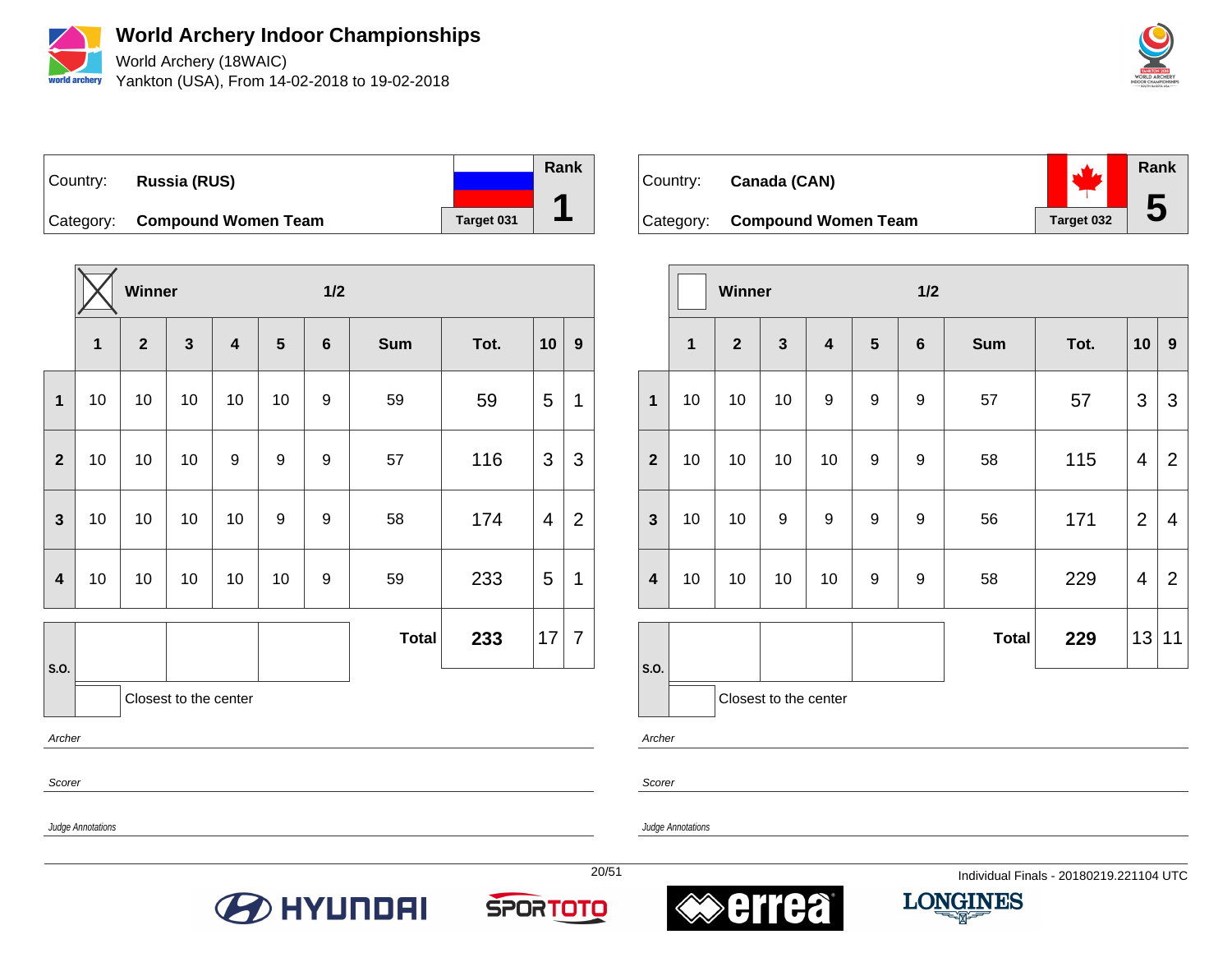

**World Archery Indoor Championships** World Archery (18WAIC) Yankton (USA), From 14-02-2018 to 19-02-2018



**Rank** Country: **Mexico (MEX) 3** Category: **Compound Women Team** Team Target 034

|                         |                         | Winner       |    |                         |                  | 1/2            |              |      |                |                |
|-------------------------|-------------------------|--------------|----|-------------------------|------------------|----------------|--------------|------|----------------|----------------|
|                         | $\overline{\mathbf{1}}$ | $\mathbf{2}$ | 3  | $\overline{\mathbf{4}}$ | 5                | $6\phantom{1}$ | <b>Sum</b>   | Tot. | 10             | $9\phantom{.}$ |
| $\mathbf{1}$            | 10                      | 10           | 10 | 10                      | 10               | 9              | 59           | 59   | 5              | 1              |
| $\overline{2}$          | 10                      | 10           | 10 | 10                      | 10               | 9              | 59           | 118  | 5              | 1              |
| $\mathbf{3}$            | 10                      | 10           | 10 | 9                       | 9                | 9              | 57           | 175  | 3              | 3              |
| $\overline{\mathbf{4}}$ | 10                      | 10           | 9  | 9                       | $\boldsymbol{9}$ | $\overline{7}$ | 54           | 229  | $\overline{2}$ | 3              |
|                         |                         |              |    |                         |                  |                | <b>Total</b> | 229  | 15             | 8              |
| S.O.                    | Closest to the center   |              |    |                         |                  |                |              |      |                |                |

Archer

Scorer

Judge Annotations

Judge Annotations

**B** HYUNDAI









Category: **Compound Women Team** Target 035

|                         |             | Winner       |              |                         |                | 1/2     |              |      |                         |                  |
|-------------------------|-------------|--------------|--------------|-------------------------|----------------|---------|--------------|------|-------------------------|------------------|
|                         | $\mathbf 1$ | $\mathbf{2}$ | $\mathbf{3}$ | $\overline{\mathbf{4}}$ | $5\phantom{1}$ | $\bf 6$ | <b>Sum</b>   | Tot. | 10                      | $\boldsymbol{9}$ |
| $\mathbf{1}$            | 10          | 10           | 10           | 9                       | 9              | 9       | 57           | 57   | 3                       | $\mathfrak{B}$   |
| $\overline{2}$          | 10          | 10           | 10           | 10                      | 9              | 9       | 58           | 115  | $\overline{\mathbf{4}}$ | $\overline{2}$   |
| $\mathbf{3}$            | 10          | 10           | 10           | 10                      | 9              | 9       | 58           | 173  | 4                       | $\overline{2}$   |
| $\overline{\mathbf{4}}$ | 10          | $10$         | 10           | 10                      | 9              | 9       | 58           | 231  | 4                       | $\overline{2}$   |
|                         |             |              |              |                         |                |         | <b>Total</b> | 231  | 15                      | 9                |
| S.O.                    |             |              |              |                         |                |         |              |      |                         |                  |

Closest to the center

Archer

Scorer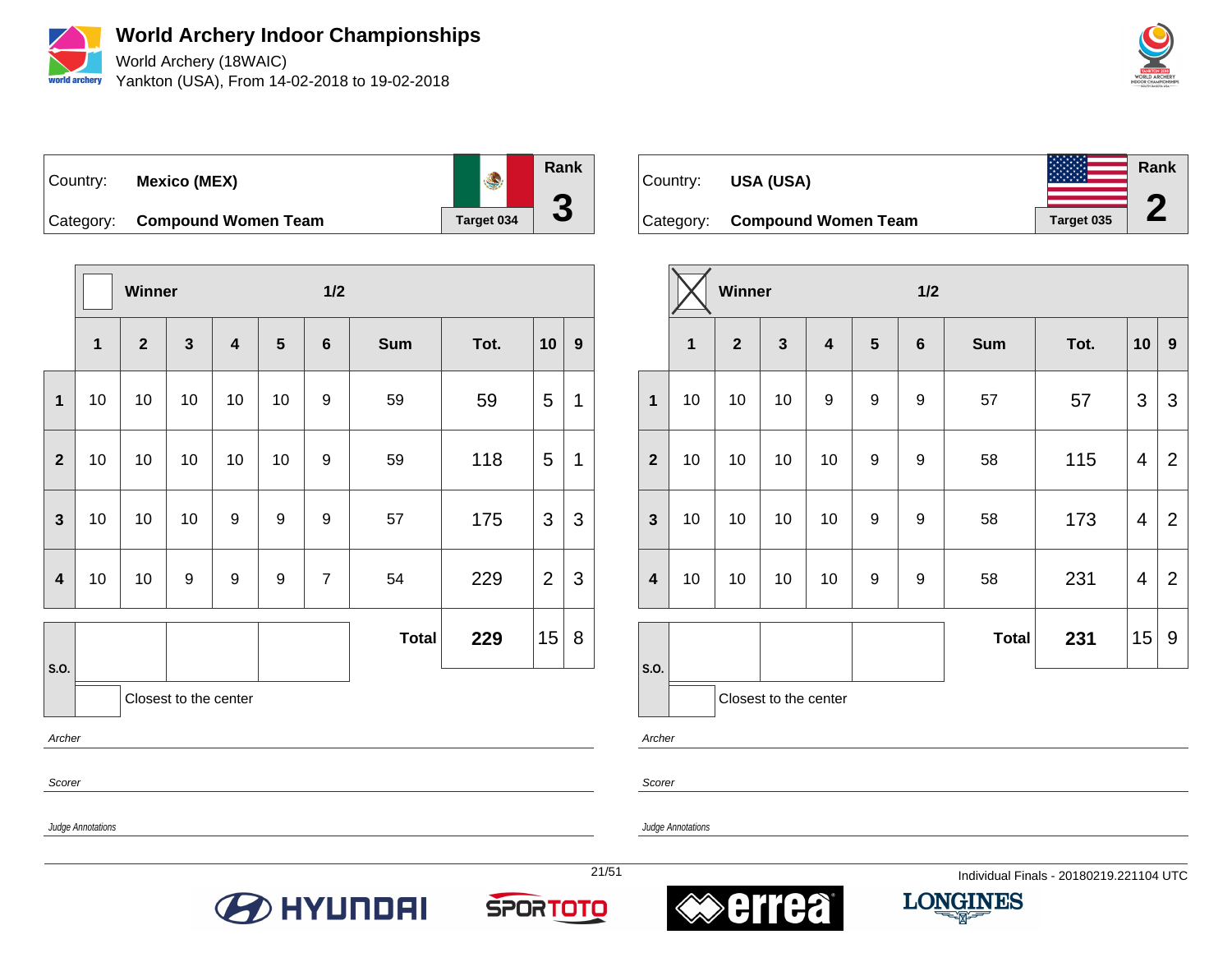

**World Archery Indoor Championships** World Archery (18WAIC)

Yankton (USA), From 14-02-2018 to 19-02-2018



Country: **Canada (CAN)** Category: **Compound Women Team** Target 001 **Rank 5**

**Winner Bronze 2 3 4 5 6 Sum Tot. 10 9** | 10 | 10 | 9 | 9 | 9 | 9 | 57 | 7 | 3 | 3 | 10 | 10 | 9 | 9 | 9 | 9 | 9 | 9 | 114 | 3 | 3 | 10 | 10 | 10 | 10 | 10 | 10 | 60 | 174 | 6 | 0 | 9 | 9 | 9 | 10 | 10 | 9 | 56 | 230 | 2 | 4 **S.O. Total 230** 14 10

Closest to the center

Archer

Scorer

Judge Annotations

Judge Annotations







Country: **Mexico (MEX)**

 $\overline{a}$ 





|                         |              | Winner       |                       |                         | <b>Bronze</b>    |                  |              |      |                |                  |
|-------------------------|--------------|--------------|-----------------------|-------------------------|------------------|------------------|--------------|------|----------------|------------------|
|                         | $\mathbf{1}$ | $\mathbf{2}$ | 3                     | $\overline{\mathbf{4}}$ | $5\phantom{1}$   | $6\phantom{1}$   | <b>Sum</b>   | Tot. | 10             | $\boldsymbol{9}$ |
| $\mathbf{1}$            | 9            | 10           | 9                     | 10                      | 10               | $\boldsymbol{9}$ | 57           | 57   | 3              | 3                |
| $\overline{2}$          | 10           | 9            | 9                     | 10                      | $\boldsymbol{9}$ | 10               | 57           | 114  | 3              | 3                |
| $\mathbf{3}$            | 9            | 10           | 10                    | 9                       | 9                | 9                | 56           | 170  | $\overline{2}$ | 4                |
| $\overline{\mathbf{4}}$ | 10           | 10           | 10                    | 10                      | 9                | 9                | 58           | 228  | 4              | $\overline{2}$   |
|                         |              |              |                       |                         |                  |                  | <b>Total</b> | 228  | 12             | 12               |
| S.O.                    |              |              | Closest to the center |                         |                  |                  |              |      |                |                  |

Archer

Scorer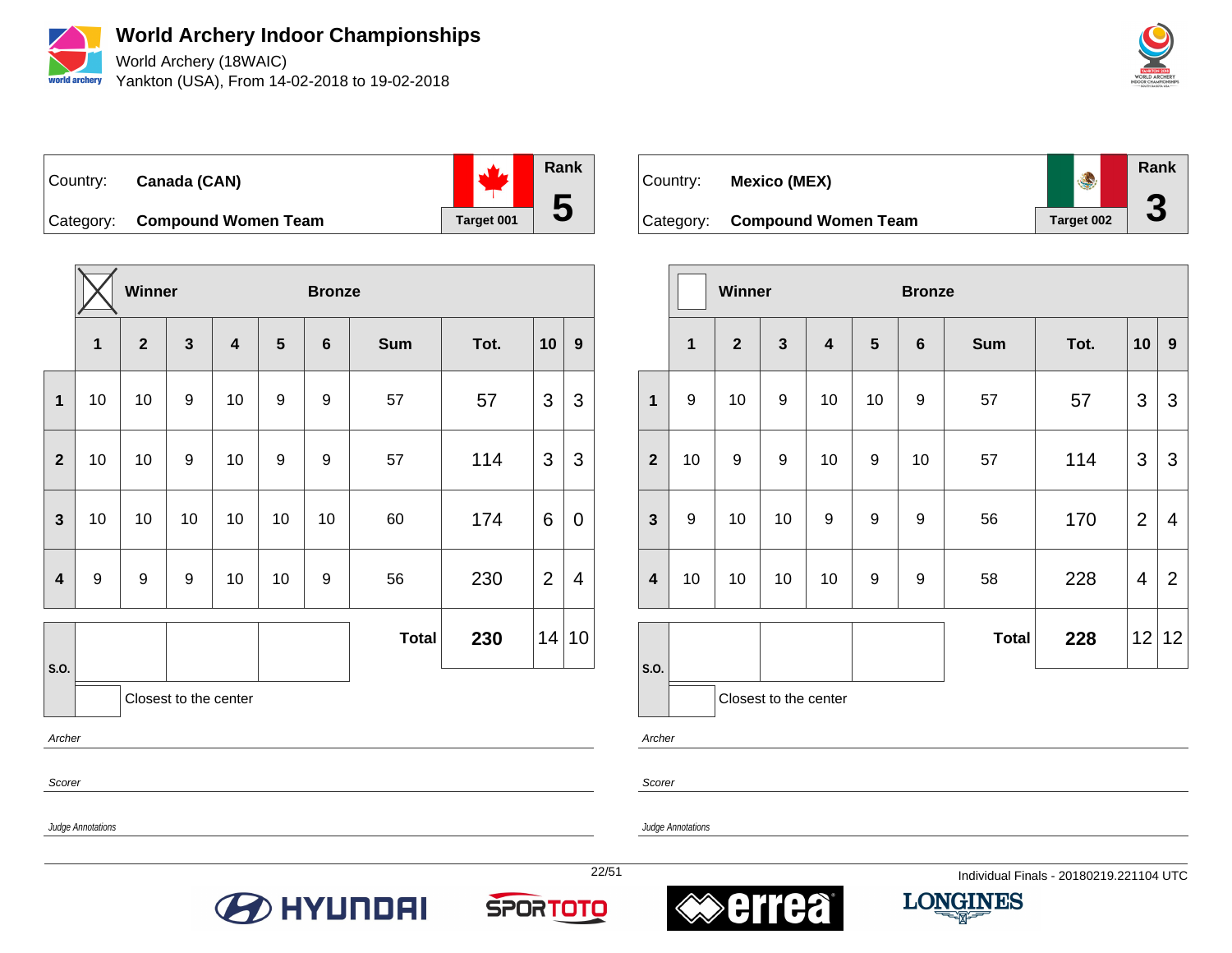

World Archery (18WAIC) Yankton (USA), From 14-02-2018 to 19-02-2018



Country: **Russia (RUS)** Category: **Compound Women Team** Target 001 **Rank 1**

|                         |                  | Winner       |                       |                  |                  | Gold            |              |      |                |                |
|-------------------------|------------------|--------------|-----------------------|------------------|------------------|-----------------|--------------|------|----------------|----------------|
|                         | 1                | $\mathbf{2}$ | $\mathbf{3}$          | 4                | 5                | $6\phantom{1}6$ | <b>Sum</b>   | Tot. | 10             | $9^{\circ}$    |
| $\overline{\mathbf{1}}$ | 9                | 9            | 10                    | 9                | $\boldsymbol{9}$ | 9               | 55           | 55   | 1              | 5              |
| $\overline{2}$          | 9                | 10           | 9                     | 10               | 10               | 10              | 58           | 113  | $\overline{4}$ | $\overline{2}$ |
| $\mathbf{3}$            | $\boldsymbol{9}$ | 10           | 10                    | 9                | $\boldsymbol{9}$ | 10              | 57           | 170  | $\mathfrak{S}$ | 3              |
| $\overline{\mathbf{4}}$ | $\boldsymbol{9}$ | 9            | 10                    | $\boldsymbol{9}$ | $\boldsymbol{9}$ | 10              | 56           | 226  | $\overline{2}$ | 4              |
|                         |                  |              |                       |                  |                  |                 | <b>Total</b> | 226  | 10             | 14             |
| S.O.                    |                  |              | Closest to the center |                  |                  |                 |              |      |                |                |
| Archer                  |                  |              |                       |                  |                  |                 |              |      |                |                |

Country: **USA (USA)** Category: **Compound Women Team** Target 002 **Rank 2**

|                         |    | <b>Winner</b>  |                       |    |         | Gold            |              |      |                |                |
|-------------------------|----|----------------|-----------------------|----|---------|-----------------|--------------|------|----------------|----------------|
|                         | 1  | $\overline{2}$ | $\mathbf{3}$          | 4  | $\bf 5$ | $6\phantom{1}6$ | <b>Sum</b>   | Tot. | 10             | 9              |
| $\mathbf{1}$            | 10 | 9              | 10                    | 10 | 9       | 10              | 58           | 58   | 4              | $\overline{2}$ |
| $\overline{2}$          | 10 | 10             | $\boldsymbol{9}$      | 9  | 9       | 9               | 56           | 114  | $\overline{2}$ | 4              |
| 3                       | 10 | 10             | 10                    | 9  | 10      | 10              | 59           | 173  | 5              | 1              |
| $\overline{\mathbf{4}}$ | 10 | 10             | 10                    | 10 | 10      | 10              | 60           | 233  | 6              | 0              |
|                         |    |                |                       |    |         |                 | <b>Total</b> | 233  | 17             | $\overline{7}$ |
| S.O.                    |    |                | Closest to the center |    |         |                 |              |      |                |                |

Archer

Scorer

Judge Annotations

Scorer

Judge Annotations







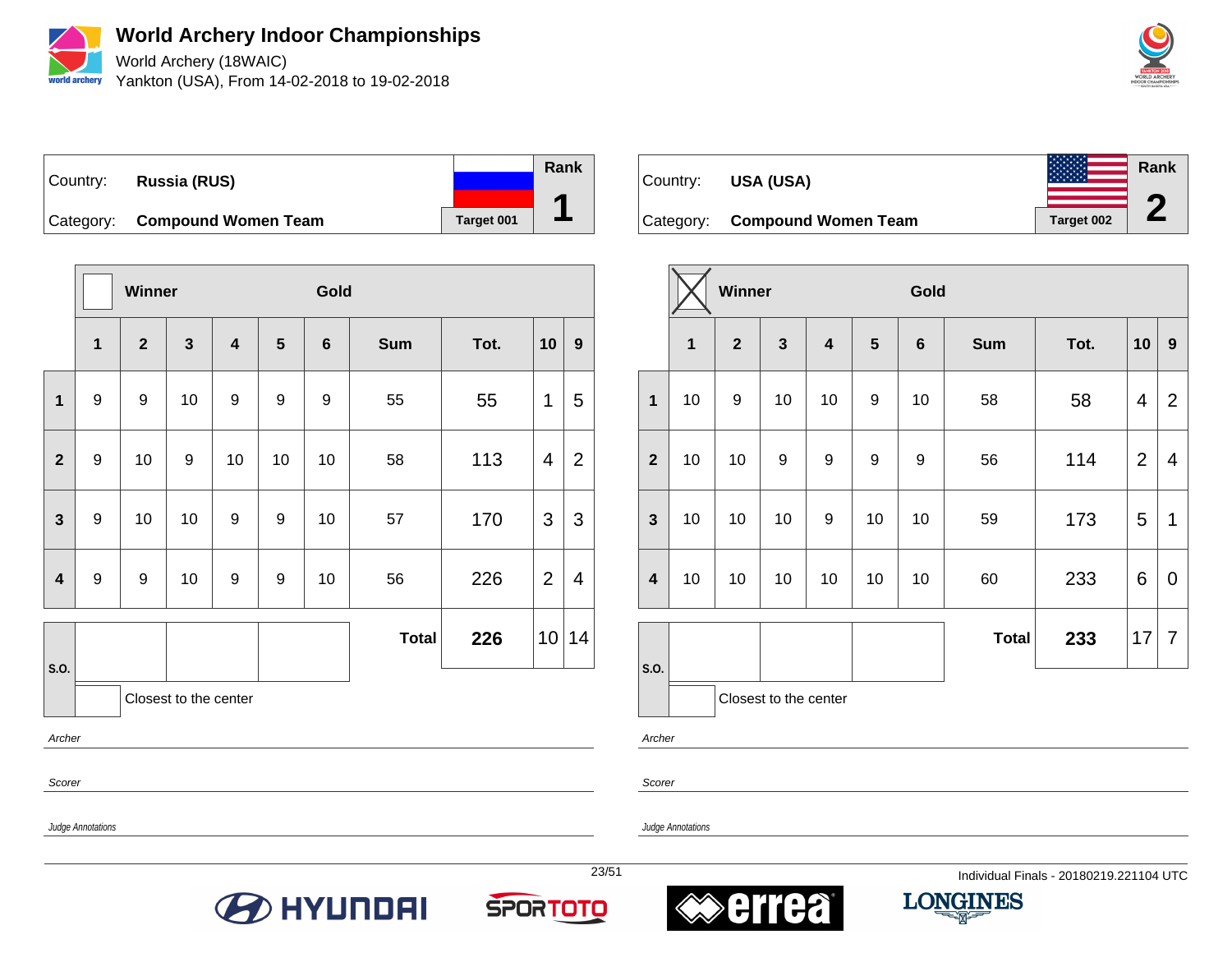

World Archery (18WAIC) Yankton (USA), From 14-02-2018 to 19-02-2018



**Rank** Country: **IR Iran (IRI)**  $\overline{\mathbb{Q}}$ **5** Category: **Recurve Junior Men Team** Target 005

|                         |                       | Winner       |    |    |   | 1/4 |                  |      |                                                             |                  |  |  |
|-------------------------|-----------------------|--------------|----|----|---|-----|------------------|------|-------------------------------------------------------------|------------------|--|--|
|                         | 1                     | $\mathbf{2}$ | 3  | 4  | 5 | 6   | <b>Set Total</b> | Tot. | Set Points                                                  | Tot.             |  |  |
| $\mathbf{1}$            | 10                    | 10           | 10 | 10 | 9 | 9   | 58               | 58   | $\bf{Q}$<br>$\mathbf{1}$<br>$\pmb{0}$                       | $\boldsymbol{2}$ |  |  |
| $\overline{\mathbf{2}}$ | 10                    | 10           | 10 | 10 | 9 | 9   | 58               | 116  | 2(1)<br>0                                                   | $\mathbf{3}$     |  |  |
| 3                       | 10                    | 10           | 10 | 9  | 9 | 6   | 54               | 170  | $\left( \mathbf{0}\right)$<br>$\overline{2}$<br>$\mathbf 1$ | $\mathbf{3}$     |  |  |
| $\overline{\mathbf{4}}$ | 10                    | 10           | 10 | 10 | 9 | 8   | 57               | 227  | $\bigcirc \!\! 2$<br>$\mathbf 1$<br>0                       | 5                |  |  |
|                         |                       |              |    |    |   |     |                  |      | <b>Total</b>                                                | 5                |  |  |
| S.O.                    | Closest to the center |              |    |    |   |     |                  |      |                                                             |                  |  |  |
| Archer                  |                       |              |    |    |   |     |                  |      |                                                             |                  |  |  |
| Scorer                  |                       |              |    |    |   |     |                  |      |                                                             |                  |  |  |

Country: **Poland (POL)** Category: **Recurve Junior Men Team** Target 006 **Rank 4**

|                |              | <b>Winner</b> |                       |    |                | 1/4            |                  |      |                  |                        |                                                         |              |
|----------------|--------------|---------------|-----------------------|----|----------------|----------------|------------------|------|------------------|------------------------|---------------------------------------------------------|--------------|
|                | $\mathbf{1}$ | $\mathbf{2}$  | $\mathbf{3}$          | 4  | $5\phantom{1}$ | $6\phantom{1}$ | <b>Set Total</b> | Tot. |                  |                        | Set Points                                              | Tot.         |
| $\mathbf{1}$   | 10           | 9             | 9                     | 9  | 9              | 8              | 54               | 54   | $\boldsymbol{2}$ | 1                      | $\left( \begin{matrix} \mathbf{0} \end{matrix} \right)$ | $\pmb{0}$    |
| $\overline{2}$ | 10           | 10            | 10                    | 10 | 9              | 9              | 58               | 112  | $\boldsymbol{2}$ | $\left( \bf{1}\right)$ | $\bf{0}$                                                | 1            |
| $\mathbf{3}$   | 10           | 10            | 10                    | 10 | 9              | 8              | 57               | 169  | $\mathbf 2$      | 1                      | $\bf{0}$                                                | $\mathbf{3}$ |
| 4              | 10           | 10            | 10                    | 9  | 9              | 8              | 56               | 225  | $\mathbf{2}$     | 1                      | $\left  \textbf{0} \right $                             | $\mathbf 3$  |
|                |              |               |                       |    |                |                |                  |      |                  | <b>Total</b>           |                                                         | 3            |
| S.O.           |              |               | Closest to the center |    |                |                |                  |      |                  |                        |                                                         |              |

Archer

Scorer

Judge Annotations









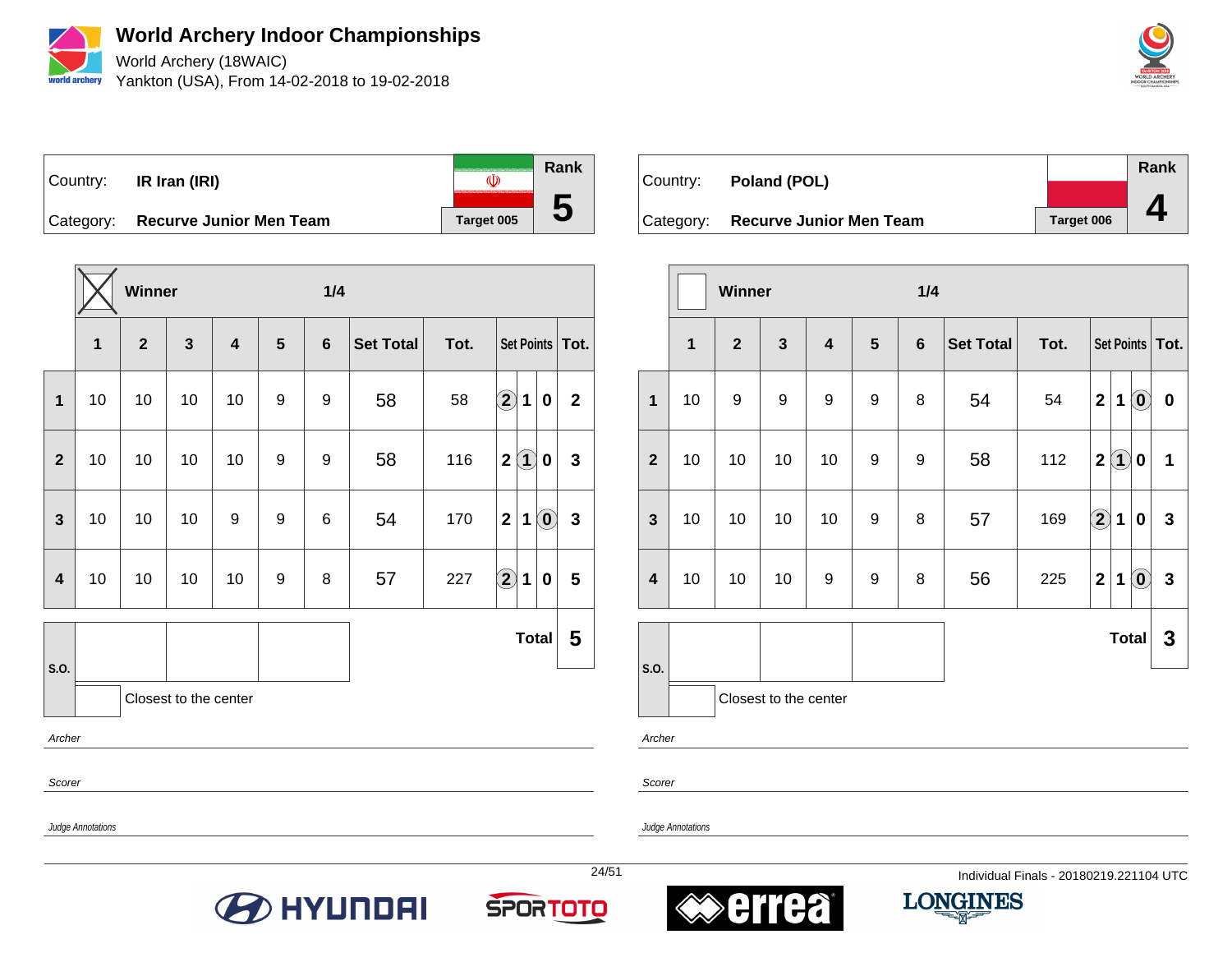

World Archery (18WAIC) Yankton (USA), From 14-02-2018 to 19-02-2018



Country: **Russia (RUS)** Category: **Recurve Junior Men Team** Target 002 **Rank 1**

|                         |                       | Winner       |              |                                                                                 |   | 1/2            |                                                     |      |              |                                                          |                         |  |
|-------------------------|-----------------------|--------------|--------------|---------------------------------------------------------------------------------|---|----------------|-----------------------------------------------------|------|--------------|----------------------------------------------------------|-------------------------|--|
|                         | 1                     | $\mathbf{2}$ | $\mathbf{3}$ | $\overline{\mathbf{4}}$                                                         | 5 | $6\phantom{1}$ | <b>Set Total</b>                                    | Tot. |              |                                                          | Set Points   Tot.       |  |
| $\mathbf 1$             | 10                    | 10           | 10           | 10                                                                              | 9 | 9              | 58                                                  | 58   | $\bf \Omega$ | $\mathbf{1}$<br>$\bf{0}$                                 | $\mathbf{2}$            |  |
| $\overline{\mathbf{2}}$ | 10                    | 10           | 10           | $\bigcirc \!\! \! 2$<br>58<br>116<br>9<br>9<br>10<br>4<br>1<br>$\boldsymbol{0}$ |   |                |                                                     |      |              |                                                          |                         |  |
| $\mathbf{3}$            | 10                    | 9            | 9            | 9                                                                               | 9 | 9              | $\odot$<br>$\mathbf{2}$<br>55<br>171<br>$\mathbf 1$ |      |              |                                                          |                         |  |
| $\overline{\mathbf{4}}$ | 10                    | 10           | 9            | 9                                                                               | 9 | $\overline{7}$ | 54                                                  | 225  | $\mathbf{2}$ | $\textcolor{black}{\widehat{\mathbf{0}}}$<br>$\mathbf 1$ | $\overline{\mathbf{4}}$ |  |
| S.O.                    |                       | 10           | 9            |                                                                                 | 9 |                | <b>Total</b>                                        |      |              |                                                          |                         |  |
|                         | Closest to the center |              |              |                                                                                 |   |                |                                                     |      |              |                                                          |                         |  |
| Archer                  |                       |              |              |                                                                                 |   |                |                                                     |      |              |                                                          |                         |  |

**Rank** Country: **IR Iran (IRI)**  $\overline{\mathbb{Q}}$ **5** Category: **Recurve Junior Men Team** Target 003

|                                                                                                                                       |              |              |                         |   | 1/2              |                  |      |                        |   |                                                         |                   |
|---------------------------------------------------------------------------------------------------------------------------------------|--------------|--------------|-------------------------|---|------------------|------------------|------|------------------------|---|---------------------------------------------------------|-------------------|
| 1                                                                                                                                     | $\mathbf{2}$ | $\mathbf{3}$ | $\overline{\mathbf{4}}$ | 5 | $6\phantom{1}6$  | <b>Set Total</b> | Tot. |                        |   |                                                         | Tot.              |
| 10                                                                                                                                    | 10           | 9            | 9                       | 9 | $\overline{7}$   | 54               | 54   | $\mathbf 2$            | 1 | $\left( \begin{matrix} \textbf{0} \end{matrix} \right)$ | $\mathbf 0$       |
| 110<br>$\overline{\mathbf{2}}$<br>$\left( \begin{matrix} \textbf{0} \end{matrix} \right)$<br>9<br>9<br>8<br>56<br>10<br>10<br>10<br>1 |              |              |                         |   |                  |                  |      | $\mathbf 0$            |   |                                                         |                   |
| 10                                                                                                                                    | 10           | 10           | 9                       | 9 | 8                | 56               | 166  |                        | 1 | $\mathbf 0$                                             | $\mathbf{2}$      |
| 10                                                                                                                                    | 10           | 10           | 10                      | 9 | $\boldsymbol{9}$ | 58               | 224  | $\widehat{\mathbf{2}}$ | 1 | 0                                                       | 4                 |
| <b>Total</b><br>10<br>$9*$<br>9<br>S.O.                                                                                               |              |              |                         |   |                  |                  |      |                        |   | 5                                                       |                   |
| <b>Signed Total</b><br>Closest to the center                                                                                          |              |              |                         |   |                  |                  |      |                        |   | 5                                                       |                   |
|                                                                                                                                       |              |              | Winner                  |   |                  |                  |      |                        |   | $\widehat{\mathbf{2}}$                                  | <b>Set Points</b> |

Scorer

Judge Annotations

Scorer







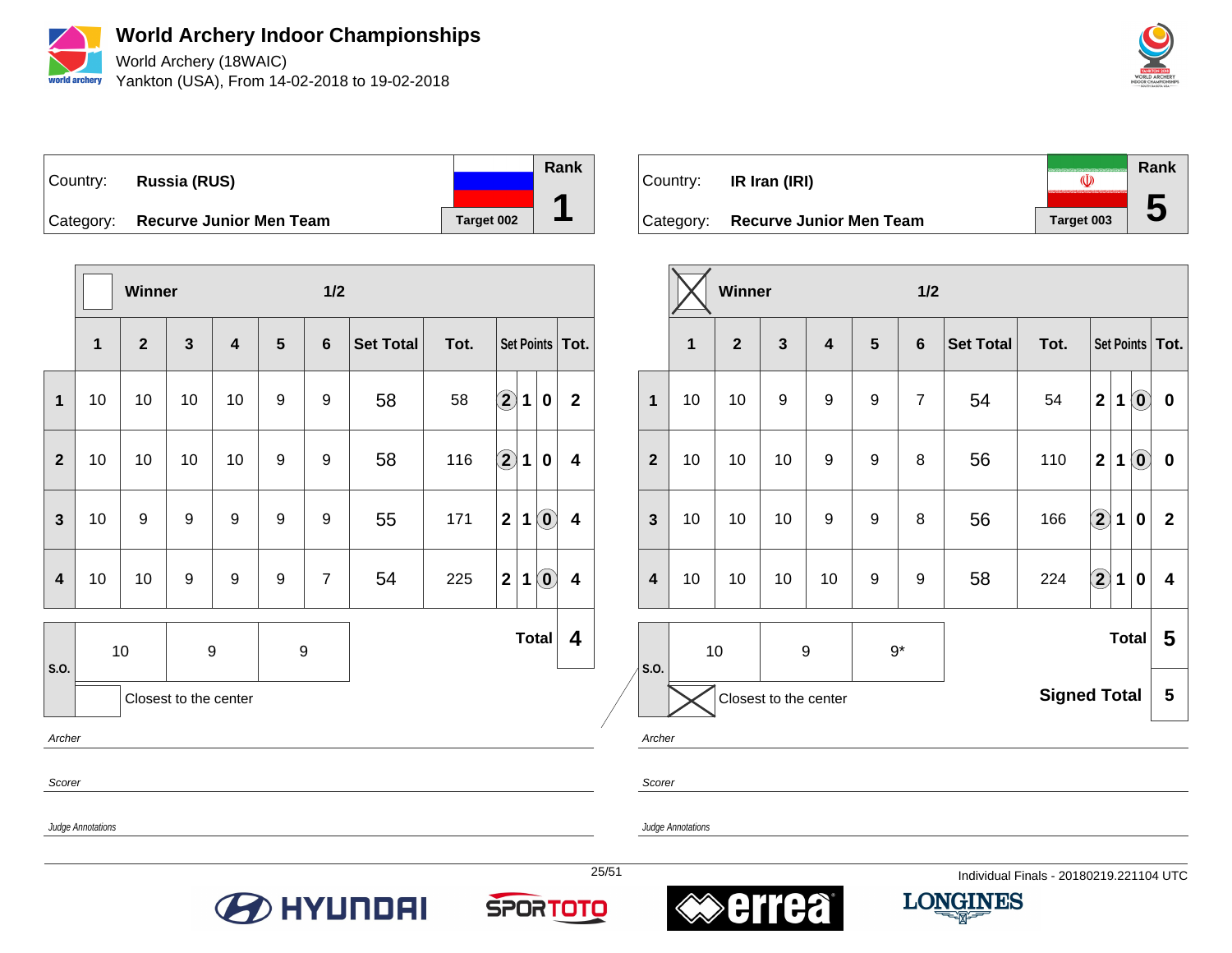

World Archery (18WAIC) Yankton (USA), From 14-02-2018 to 19-02-2018





|                         |                   | Winner         |                       |                         |    | 1/2            |                  |      |                  |                   |                                                |                   |
|-------------------------|-------------------|----------------|-----------------------|-------------------------|----|----------------|------------------|------|------------------|-------------------|------------------------------------------------|-------------------|
|                         | 1                 | $\overline{2}$ | $\mathbf{3}$          | $\overline{\mathbf{4}}$ | 5  | $6\phantom{1}$ | <b>Set Total</b> | Tot. |                  |                   |                                                | Set Points   Tot. |
| 1                       | 10                | 10             | 9                     | 9                       | 9  | 9              | 56               | 56   | $\boldsymbol{2}$ | 1                 | $\left( \begin{matrix} 0 \end{matrix} \right)$ | $\bf{0}$          |
| $\overline{2}$          | 10                | 10             | 10                    | 9                       | 9  | 9              | 57               | 113  | $\mathbf 2$      | 1                 | $\mathbf{0}$                                   | $\boldsymbol{0}$  |
| $\mathbf{3}$            | 10                | 10             | 10                    | 10                      | 10 | 9              | 59               | 172  | $\mathbf 2$      | $\left( 1\right)$ | $\pmb{0}$                                      | 1                 |
| $\overline{\mathbf{4}}$ |                   |                |                       |                         |    |                |                  |      | $\mathbf{2}$     | 1                 | 0                                              |                   |
|                         |                   |                |                       |                         |    |                |                  |      |                  | <b>Total</b>      |                                                | 1                 |
| S.O.                    |                   |                | Closest to the center |                         |    |                |                  |      |                  |                   |                                                |                   |
|                         | Archer            |                |                       |                         |    |                |                  |      |                  |                   |                                                |                   |
|                         | Scorer            |                |                       |                         |    |                |                  |      |                  |                   |                                                |                   |
|                         | Judge Annotations |                |                       |                         |    |                |                  |      |                  |                   |                                                |                   |

| ∣Country: | Ukraine (UKR)                     |            | Rank |
|-----------|-----------------------------------|------------|------|
|           |                                   |            |      |
|           | Category: Recurve Junior Men Team | Target 006 |      |

|                         |              | Winner         |                       |                         |    | 1/2     |                  |      |                      |                   |                  |                         |
|-------------------------|--------------|----------------|-----------------------|-------------------------|----|---------|------------------|------|----------------------|-------------------|------------------|-------------------------|
|                         | $\mathbf{1}$ | $\overline{2}$ | $\mathbf{3}$          | $\overline{\mathbf{4}}$ | 5  | $\bf 6$ | <b>Set Total</b> | Tot. |                      |                   |                  | Set Points   Tot.       |
| $\mathbf{1}$            | 10           | 10             | 10                    | 9                       | 9  | 9       | 57               | 57   | $\bigcirc \!\! \! 2$ | 1                 | $\boldsymbol{0}$ | $\overline{2}$          |
| $\overline{2}$          | 10           | 10             | 10                    | 10                      | 10 | 9       | 59               | 116  | $\bigcirc \!\! \! 2$ | $\mathbf 1$       | $\pmb{0}$        | 4                       |
| $\overline{\mathbf{3}}$ | 10           | 10             | 10                    | 10                      | 10 | 9       | 59               | 175  | $\mathbf{2}$         | $\left( 1\right)$ | 0                | $\overline{\mathbf{5}}$ |
| $\overline{\mathbf{4}}$ |              |                |                       |                         |    |         |                  |      | $\mathbf 2$          | 1                 | $\boldsymbol{0}$ |                         |
|                         |              |                |                       |                         |    |         |                  |      |                      | <b>Total</b>      |                  | 5                       |
| S.O.                    |              |                | Closest to the center |                         |    |         |                  |      |                      |                   |                  |                         |

Archer

Scorer







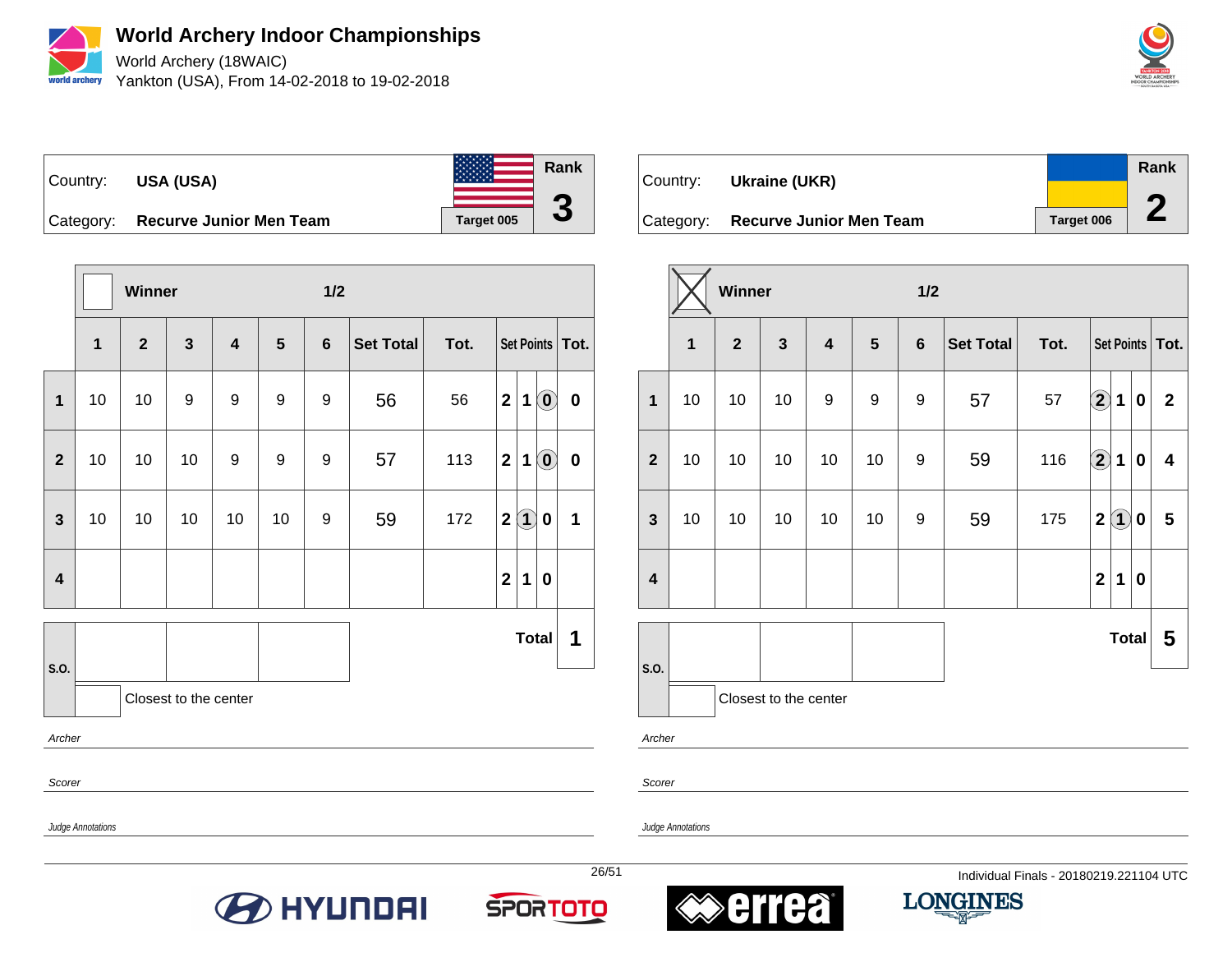

World Archery (18WAIC) Yankton (USA), From 14-02-2018 to 19-02-2018



Country: **Russia (RUS)** Category: **Recurve Junior Men Team** Target 005 **Rank 1**

|                         |                       | <b>Winner</b>  |              |                         |                | <b>Bronze</b> |                  |      |              |                   |                                                |                   |
|-------------------------|-----------------------|----------------|--------------|-------------------------|----------------|---------------|------------------|------|--------------|-------------------|------------------------------------------------|-------------------|
|                         | 1                     | $\overline{2}$ | $\mathbf{3}$ | $\overline{\mathbf{4}}$ | $5\phantom{1}$ | 6             | <b>Set Total</b> | Tot. |              |                   |                                                | Set Points   Tot. |
| $\mathbf{1}$            | 10                    | 10             | 10           | 9                       | 9              | 9             | 57               | 57   | $\mathbf{2}$ | 1                 | $\left( \begin{matrix} 0 \end{matrix} \right)$ | $\mathbf 0$       |
| $\overline{2}$          | 10                    | 9              | 9            | 9                       | 9              | 8             | 54               | 111  | $\mathbf{2}$ | 1                 | $\left( \begin{matrix} 0 \end{matrix} \right)$ | $\pmb{0}$         |
| $\mathbf{3}$            | 10                    | 10             | 10           | 9                       | 9              | 9             | 57               | 168  | $\mathbf 2$  | $\left( 1\right)$ | $\boldsymbol{0}$                               | 1                 |
| $\overline{\mathbf{4}}$ |                       |                |              |                         |                |               |                  |      | $\mathbf{2}$ | 1                 | 0                                              |                   |
| S.O.                    |                       |                |              |                         |                |               |                  |      |              | <b>Total</b>      |                                                | 1                 |
|                         | Closest to the center |                |              |                         |                |               |                  |      |              |                   |                                                |                   |
|                         | Archer                |                |              |                         |                |               |                  |      |              |                   |                                                |                   |
| Scorer                  |                       |                |              |                         |                |               |                  |      |              |                   |                                                |                   |
|                         | Judge Annotations     |                |              |                         |                |               |                  |      |              |                   |                                                |                   |

Country: **USA (USA)** Category: **Recurve Junior Men Team** | Target 006 **Rank 3**

|                         |    | Winner         |                         |                         |                | <b>Bronze</b>  |                  |      |                   |                            |   |                   |
|-------------------------|----|----------------|-------------------------|-------------------------|----------------|----------------|------------------|------|-------------------|----------------------------|---|-------------------|
|                         | 1  | $\overline{2}$ | $\overline{\mathbf{3}}$ | $\overline{\mathbf{4}}$ | $5\phantom{1}$ | $6\phantom{1}$ | <b>Set Total</b> | Tot. |                   |                            |   | Set Points   Tot. |
| $\mathbf{1}$            | 10 | 10             | 10                      | 10                      | 9              | 9              | 58               | 58   | $\mathbf{Q}$      | $\mathbf 1$                | 0 | $\mathbf{2}$      |
| $\overline{\mathbf{2}}$ | 10 | 10<br>10       |                         |                         | 9              | 9              | 58               | 116  | $\bigcirc \!\! 2$ | 1                          | 0 | 4                 |
| $\mathbf{3}$            | 10 | 10             | 10                      | 9                       | 9              | 9              | 57               | 173  | $\mathbf{2}$      | $\left( \mathbf{1}\right)$ | 0 | 5                 |
| $\overline{\mathbf{4}}$ |    |                |                         |                         |                |                |                  |      | $\overline{2}$    | 1                          | 0 |                   |
|                         |    |                |                         |                         |                |                |                  |      |                   | <b>Total</b>               |   | 5                 |
| S.O.                    |    |                |                         |                         |                |                |                  |      |                   |                            |   |                   |
|                         |    |                | Closest to the center   |                         |                |                |                  |      |                   |                            |   |                   |

Archer

Scorer

Judge Annotations







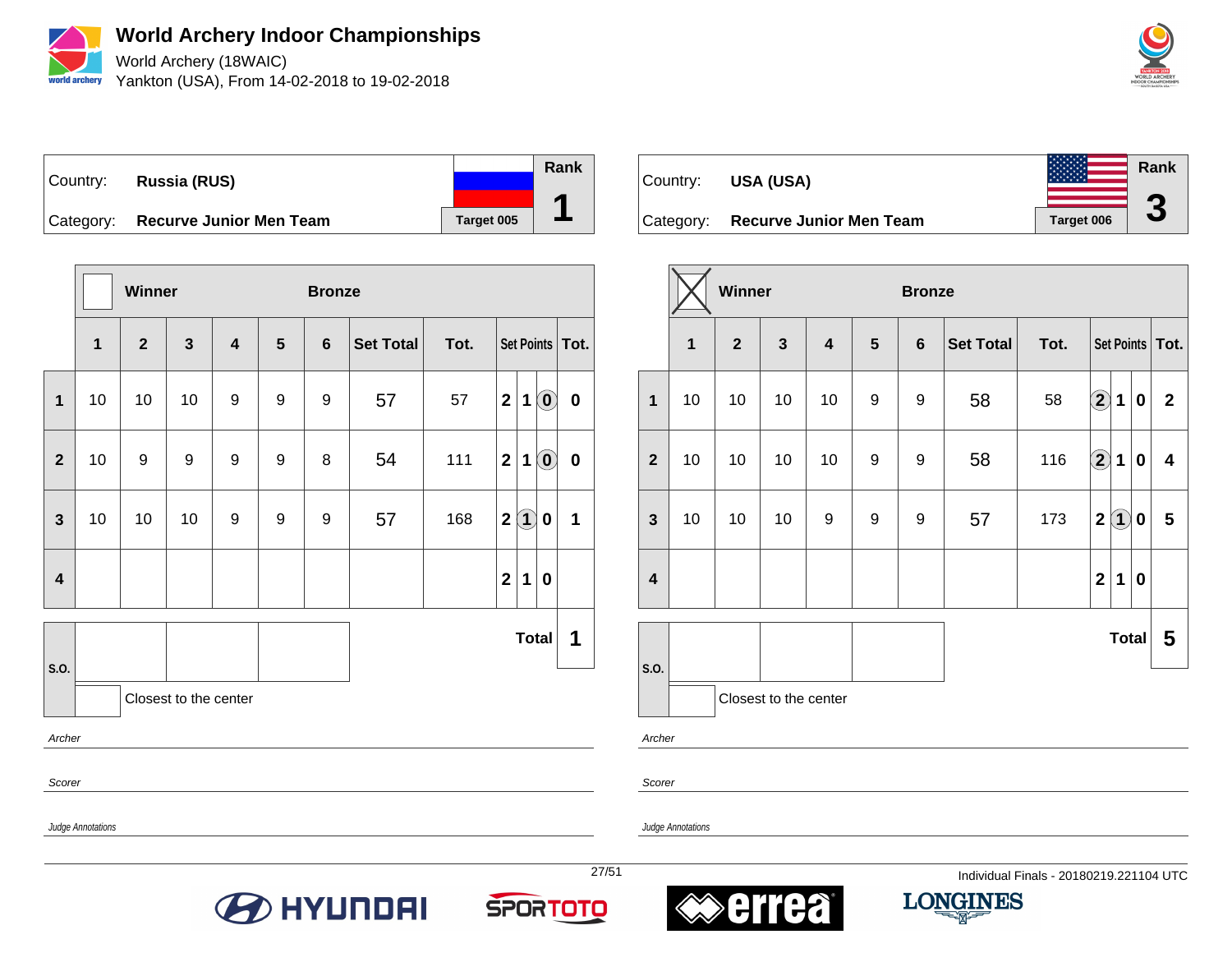

World Archery (18WAIC) Yankton (USA), From 14-02-2018 to 19-02-2018



**Rank** Country: **IR Iran (IRI)**  $\mathbf{U}$ **5** Category: **Recurve Junior Men Team** | Target 001

|                         |    | Winner         |                       |    |                  | Gold           |                  |                     |                            |             |                                                |                   |
|-------------------------|----|----------------|-----------------------|----|------------------|----------------|------------------|---------------------|----------------------------|-------------|------------------------------------------------|-------------------|
|                         | 1  | $\overline{2}$ | $\mathbf{3}$          | 4  | 5                | $6\phantom{1}$ | <b>Set Total</b> | Tot.                |                            |             |                                                | Set Points   Tot. |
| 1                       | 10 | 9              | 10                    | 9  | 9                | 9              | 56               | 56                  | $\mathbf{2}$               | 1           | $\odot$                                        | $\bf{0}$          |
| $\overline{2}$          | 10 | 9              | 10                    | 10 | 9                | 9              | 57               | 113                 | $\mathbf{2}$               | $\mathbf 1$ | $\left( \begin{matrix} 0 \end{matrix} \right)$ | $\bf{0}$          |
| $\mathbf{3}$            | 9  | 10             | 10                    | 10 | 9                | 10             | 58               | 171                 | $\bf \overline{2}$         | $\mathbf 1$ | $\pmb{0}$                                      | $\mathbf{2}$      |
| $\overline{\mathbf{4}}$ | 10 | 9              | 10                    | 9  | 10               | 10             | 58               | 229                 | $\left( \mathbf{2}\right)$ | $\mathbf 1$ | $\bf{0}$                                       | 4                 |
|                         |    | $\bf 8$        | 9                     |    | $\boldsymbol{9}$ |                | <b>Total</b>     |                     |                            |             |                                                | 5                 |
| S.O.                    |    |                | Closest to the center |    |                  |                |                  | <b>Signed Total</b> |                            |             |                                                | 5                 |

Country: **Ukraine (UKR)** Category: **Recurve Junior Men Team** Target 002 **Rank 2**

|                         |              | <b>Winner</b>  |                       |    |           | Gold           |           |      |                                 |              |                            |                         |
|-------------------------|--------------|----------------|-----------------------|----|-----------|----------------|-----------|------|---------------------------------|--------------|----------------------------|-------------------------|
|                         | $\mathbf{1}$ | $\overline{2}$ | $\mathbf{3}$          | 4  | ${\bf 5}$ | $6\phantom{1}$ | Set Total | Tot. |                                 |              |                            | Set Points   Tot.       |
| $\mathbf 1$             | 10           | 9              | 9                     | 10 | 10        | 9              | 57        | 57   | $\Large{\textbf{2}}$            | 1            | $\boldsymbol{0}$           | $\mathbf{2}$            |
| $\overline{2}$          | 9            | 10             | $\boldsymbol{9}$      | 10 | 10        | 10             | 58        | 115  | $\large \textcircled{\small 2}$ | $\mathbf 1$  | $\boldsymbol{0}$           | 4                       |
| $\mathbf{3}$            | 10           | 9              | 10                    | 9  | 10        | 9              | 57        | 172  | $\overline{2}$                  | 1            | $\left( \mathbf{0}\right)$ | $\overline{\mathbf{4}}$ |
| $\overline{\mathbf{4}}$ | 10           | 9              | 9                     | 10 | 9         | 10             | 57        | 229  | $\overline{2}$                  | $\mathbf 1$  | $\left( \mathbf{0}\right)$ | $\overline{\mathbf{4}}$ |
|                         |              | 10             | 6                     |    | 9         |                |           |      |                                 | <b>Total</b> |                            | 4                       |
| S.O.                    |              |                | Closest to the center |    |           |                |           |      |                                 |              |                            |                         |

Archer

Scorer

Judge Annotations

Archer

Scorer

Judge Annotations







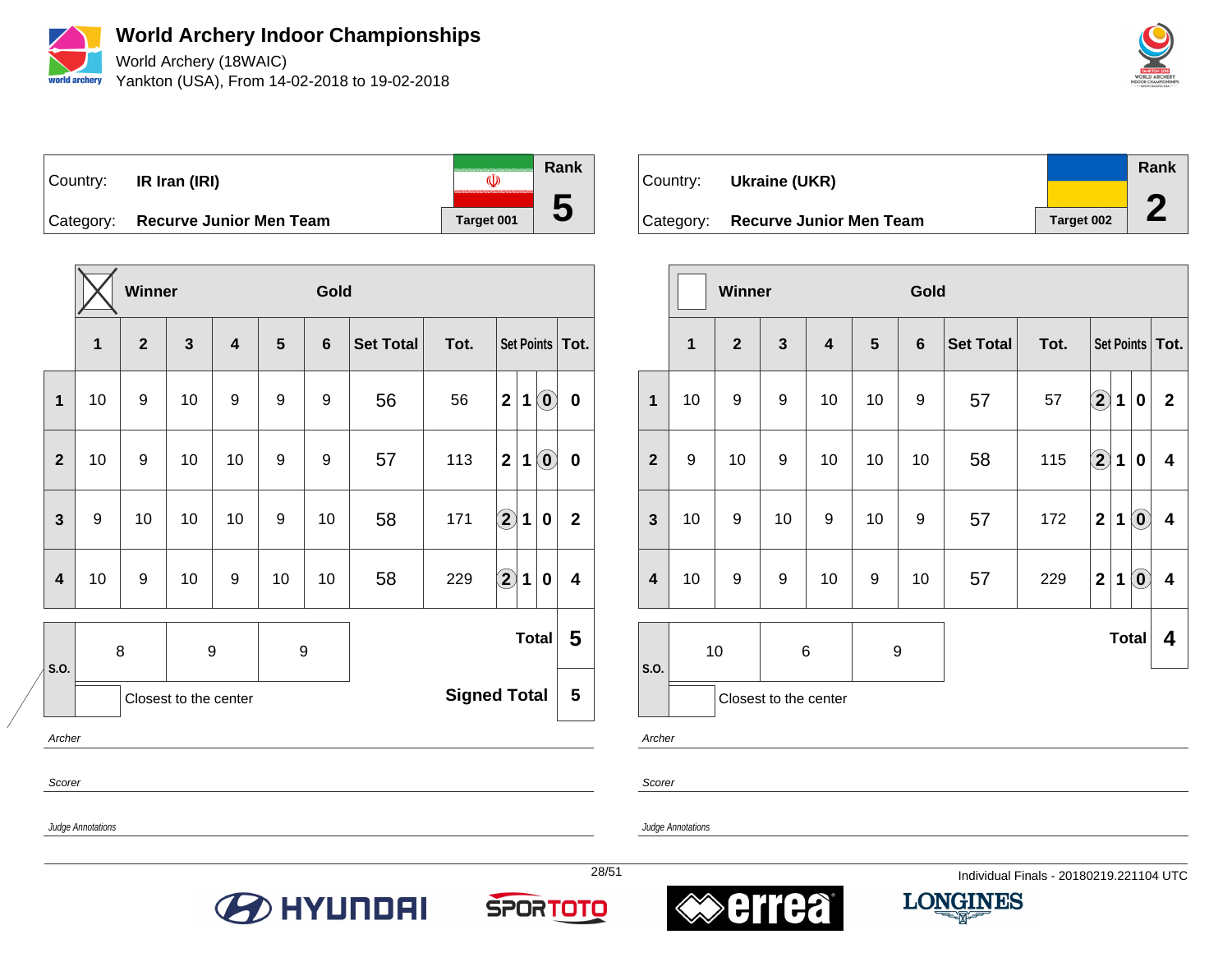

World Archery (18WAIC) Yankton (USA), From 14-02-2018 to 19-02-2018



Country: **USA (USA)** Category: **Recurve Junior Women Team** | Target 014 **Rank 5**

|                         |              | <b>Winner</b> |                       |    |                | 1/4              |                  |      |                                                                                 |                |
|-------------------------|--------------|---------------|-----------------------|----|----------------|------------------|------------------|------|---------------------------------------------------------------------------------|----------------|
|                         | $\mathbf{1}$ | $\mathbf{2}$  | $\mathbf{3}$          | 4  | 5              | $6\phantom{1}$   | <b>Set Total</b> | Tot. | Set Points   Tot.                                                               |                |
| $\mathbf 1$             | 10           | 10            | 10                    | 10 | 10             | 9                | 59               | 59   | $\bigcirc \!\! \! 2$<br>1<br>$\mathbf 0$                                        | $\overline{2}$ |
| $\overline{2}$          | 10           | 10            | 10                    | 9  | $\overline{7}$ | 6                | 52               | 111  | $\left( \mathbf{0}\right)$<br>$\mathbf{2}$<br>$\mathbf 1$                       | $\mathbf 2$    |
| $\mathbf{3}$            | 10           | 10            | 9                     | 9  | 9              | $\boldsymbol{9}$ | 56               | 167  | 2 <sub>1</sub><br>$\left( \begin{matrix} 0 \end{matrix} \right)$<br>$\mathbf 1$ | $\mathbf{2}$   |
| $\overline{\mathbf{4}}$ | 10           | 10            | 10                    | 9  | 9              | 9                | 57               | 224  | 2(1)<br>0                                                                       | $\mathbf{3}$   |
|                         |              |               |                       |    |                |                  |                  |      | <b>Total</b>                                                                    | $\mathbf{3}$   |
| S.O.                    |              |               | Closest to the center |    |                |                  |                  |      |                                                                                 |                |
| Archer                  |              |               |                       |    |                |                  |                  |      |                                                                                 |                |
| Scorer                  |              |               |                       |    |                |                  |                  |      |                                                                                 |                |

| Country: Ukraine (UKR)              |            | Rank |
|-------------------------------------|------------|------|
| Category: Recurve Junior Women Team | Target 015 |      |

|                         |             | Winner       |                       |                         |                  | 1/4              |                  |      |                   |                   |                            |             |
|-------------------------|-------------|--------------|-----------------------|-------------------------|------------------|------------------|------------------|------|-------------------|-------------------|----------------------------|-------------|
|                         | $\mathbf 1$ | $\mathbf{2}$ | 3                     | $\overline{\mathbf{4}}$ | 5                | $6\phantom{1}$   | <b>Set Total</b> | Tot. |                   |                   | Set Points                 | Tot.        |
| $\mathbf{1}$            | 10          | 10           | 10                    | 10                      | 8                | $\overline{7}$   | 55               | 55   | $\mathbf{2}$      | 1                 | $\left( \mathbf{0}\right)$ | $\bf{0}$    |
| $\overline{\mathbf{2}}$ | 10          | 10           | 10                    | 9                       | 9                | $\overline{7}$   | 55               | 110  | $\bigcirc \!\! 2$ | 1                 | $\bf{0}$                   | $\mathbf 2$ |
| $\mathbf{3}$            | 10          | 10           | 10                    | 9                       | 9                | 9                | 57               | 167  | $\bigcirc \!\! 2$ | 1                 | $\bf{0}$                   | 4           |
| $\overline{\mathbf{4}}$ | 10          | 10           | 10                    | 9                       | $\boldsymbol{9}$ | $\boldsymbol{9}$ | 57               | 224  | $\mathbf{2}$      | $\left( 1\right)$ | 0                          | 5           |
|                         |             |              |                       |                         |                  |                  |                  |      |                   | <b>Total</b>      |                            | 5           |
| S.O.                    |             |              | Closest to the center |                         |                  |                  |                  |      |                   |                   |                            |             |

Archer

Scorer

Judge Annotations

Judge Annotations







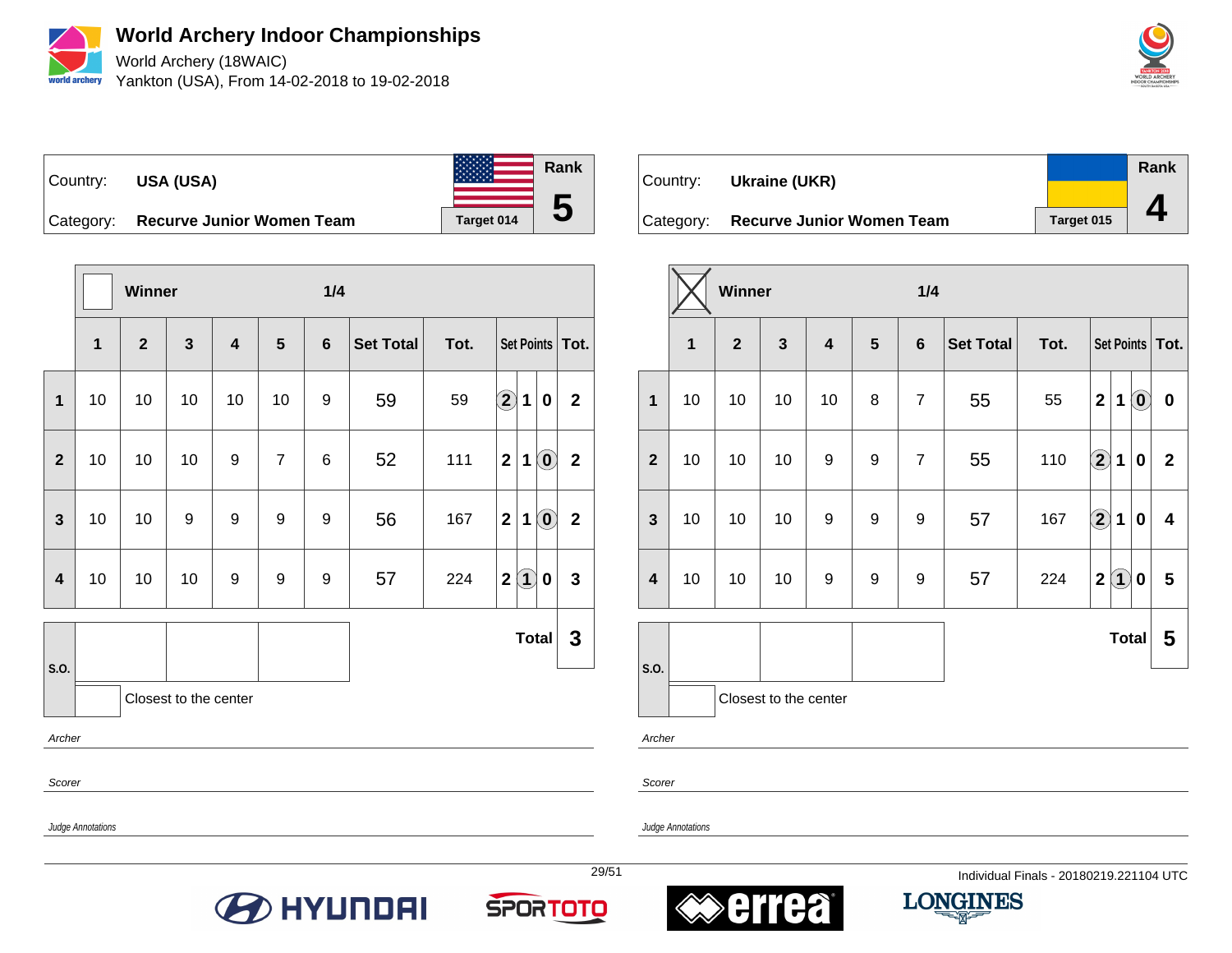

World Archery (18WAIC) Yankton (USA), From 14-02-2018 to 19-02-2018



Country: **Russia (RUS)**



Category: **Recurve Junior Women Team** | Target 011

|                         |    | Winner       |                       |    |                | 1/2            |                  |      |                   |                          |                   |
|-------------------------|----|--------------|-----------------------|----|----------------|----------------|------------------|------|-------------------|--------------------------|-------------------|
|                         | 1  | $\mathbf{2}$ | $\mathbf{3}$          | 4  | $5\phantom{1}$ | $6\phantom{1}$ | <b>Set Total</b> | Tot. |                   |                          | Set Points   Tot. |
| 1                       | 10 | 10           | 10                    | 10 | 9              | 6              | 55               | 55   | $\bigcirc \!\! 2$ | $\mathbf 1$<br>$\pmb{0}$ | $\mathbf{2}$      |
| $\overline{\mathbf{2}}$ | 10 | 10           | 10                    | 9  | 9              | 9              | 57               | 112  | $\bigcirc \!\! 2$ | $\mathbf 1$<br>$\pmb{0}$ | 4                 |
| $\mathbf{3}$            | 10 | 10           | 10                    | 10 | 9              | 9              | 58               | 170  | $\bf{2}$          | $\mathbf 1$<br>0         | $6\phantom{1}$    |
| $\overline{\mathbf{4}}$ |    |              |                       |    |                |                |                  |      | $\mathbf{2}$      | 1<br>$\pmb{0}$           |                   |
|                         |    |              |                       |    |                |                |                  |      |                   | <b>Total</b>             | 6                 |
| S.O.                    |    |              | Closest to the center |    |                |                |                  |      |                   |                          |                   |
| Archer                  |    |              |                       |    |                |                |                  |      |                   |                          |                   |

Scorer

Scorer

Judge Annotations

Judge Annotations











|                         |             | Winner                  |                       |                         |   | 1/2            |                  |      |                         |             |                                                         |                   |
|-------------------------|-------------|-------------------------|-----------------------|-------------------------|---|----------------|------------------|------|-------------------------|-------------|---------------------------------------------------------|-------------------|
|                         | $\mathbf 1$ | $\overline{\mathbf{2}}$ | $\mathbf{3}$          | $\overline{\mathbf{4}}$ | 5 | $6\phantom{a}$ | <b>Set Total</b> | Tot. |                         |             |                                                         | Set Points   Tot. |
| 1                       | 10          | $\boldsymbol{9}$        | 9                     | 9                       | 8 | 8              | 53               | 53   | $\mathbf 2$             | $\mathbf 1$ | $\left( \begin{matrix} \textbf{0} \end{matrix} \right)$ | $\pmb{0}$         |
| $\overline{2}$          | 10          | $\boldsymbol{9}$        | 9                     | 9                       | 9 | $\overline{7}$ | 53               | 106  | $\mathbf 2$             | 1           | $\odot$                                                 | $\pmb{0}$         |
| $\mathbf{3}$            | 10          | 10                      | 10                    | 9                       | 9 | 9              | 57               | 163  | $\overline{\mathbf{2}}$ | 1           | $\left( \begin{matrix} 0 \end{matrix} \right)$          | $\pmb{0}$         |
| $\overline{\mathbf{4}}$ |             |                         |                       |                         |   |                |                  |      | $\mathbf{2}$            | 1           | 0                                                       |                   |
|                         |             |                         |                       |                         |   |                |                  |      |                         |             | <b>Total</b>                                            | $\boldsymbol{0}$  |
| S.O.                    |             |                         | Closest to the center |                         |   |                |                  |      |                         |             |                                                         |                   |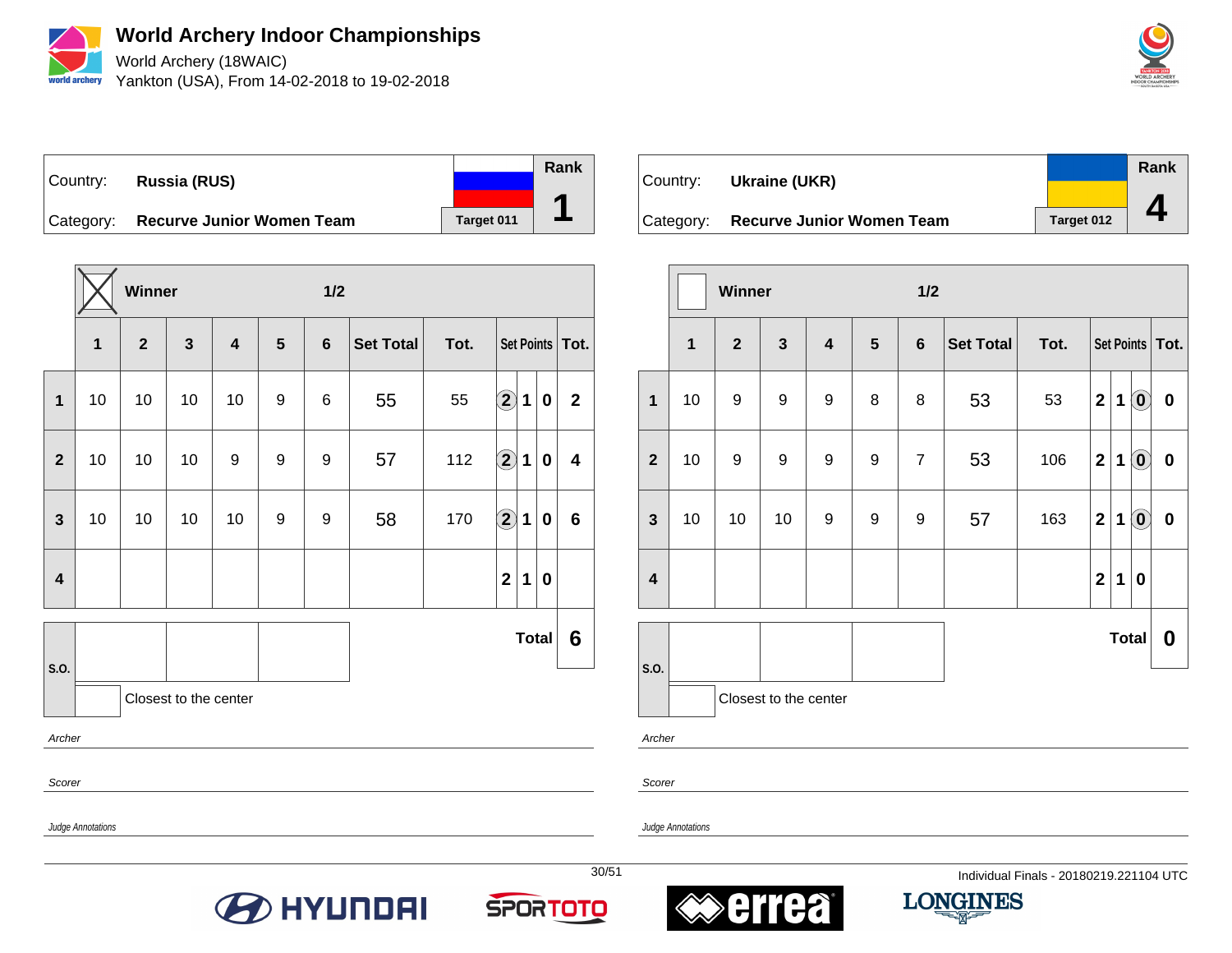

World Archery (18WAIC) Yankton (USA), From 14-02-2018 to 19-02-2018



Country: **Mexico (MEX)**



Category: **Recurve Junior Women Team** | Target 014

|                         |                       | <b>Winner</b>    |              |     |   | 1/2            |                  |      |                                                                     |              |  |  |
|-------------------------|-----------------------|------------------|--------------|-----|---|----------------|------------------|------|---------------------------------------------------------------------|--------------|--|--|
|                         | $\mathbf{1}$          | $\mathbf{2}$     | $\mathbf{3}$ | 4   | 5 | $6\phantom{1}$ | <b>Set Total</b> | Tot. | Set Points   Tot.                                                   |              |  |  |
| $\mathbf{1}$            | 10                    | 10               | 10           | 9   | 9 | 9              | 57               | 57   | $\bf \overline{2}$<br>$\bf{0}$<br>1                                 | $\mathbf{2}$ |  |  |
| $\mathbf{2}$            | 10                    | 9                | 9            | 9   | 9 | $\overline{7}$ | 53               | 110  | $\left( \begin{matrix} 0 \end{matrix} \right)$<br>$\mathbf{2}$<br>1 | $\mathbf{2}$ |  |  |
| $\mathbf{3}$            | 10                    | 10               | 10           | $9$ | 9 | $9$            | 57               | 167  | $\bigcirc$<br>1<br>$\bf{0}$                                         | 4            |  |  |
| $\overline{\mathbf{4}}$ | 10                    | 10               | 10           | 9   | 9 | 8              | 56               | 223  | $\mathbf{0}$<br>$\overline{2}$<br>1                                 | 4            |  |  |
| S.O.                    |                       | $\boldsymbol{9}$ | 9            |     | 8 |                |                  |      | <b>Total</b>                                                        | 4            |  |  |
|                         | Closest to the center |                  |              |     |   |                |                  |      |                                                                     |              |  |  |
| Archer                  |                       |                  |              |     |   |                |                  |      |                                                                     |              |  |  |

Country: **Italy (ITA)** Category: **Recurve Junior Women Team** Target 015 **Rank 2**

|                         |    | Winner       |                       |                         |   | 1/2            |                                                                                 |                     |                   |   |                            |                         |
|-------------------------|----|--------------|-----------------------|-------------------------|---|----------------|---------------------------------------------------------------------------------|---------------------|-------------------|---|----------------------------|-------------------------|
|                         | 1  | $\mathbf{2}$ | 3                     | $\overline{\mathbf{4}}$ | 5 | $6\phantom{1}$ | <b>Set Total</b>                                                                | Tot.                |                   |   |                            | Set Points   Tot.       |
| 1                       | 10 | 10           | 10                    | 9                       | 9 | 8              | 56                                                                              | 56                  | $\mathbf{2}$      | 1 | $\left( \mathbf{0}\right)$ | $\bf{0}$                |
| $\overline{2}$          | 10 | 10           | 10                    | 10                      | 9 | 9              | $\bigcirc \!\! \! 2$<br>58<br>114<br>$\mathbf 1$<br>$\overline{2}$<br>$\pmb{0}$ |                     |                   |   |                            |                         |
| $\overline{\mathbf{3}}$ | 10 | 10           | 9                     | $\boldsymbol{9}$        | 9 | 8              | $\textcircled{\small{0}}$<br>$\mathbf 2$<br>1<br>55<br>169                      |                     |                   |   |                            | $\mathbf 2$             |
| $\overline{\mathbf{4}}$ | 10 | 10           | 10                    | 9                       | 9 | 9              | 57                                                                              | 226                 | $\bigcirc \!\! 2$ | 1 | $\bf{0}$                   | $\overline{\mathbf{4}}$ |
|                         |    | 10           | 9                     |                         | 8 |                |                                                                                 |                     |                   |   | <b>Total</b>               | 5                       |
| S.O.                    |    |              | Closest to the center |                         |   |                |                                                                                 | <b>Signed Total</b> |                   |   |                            | 5                       |

Archer

Scorer

Judge Annotations

Scorer









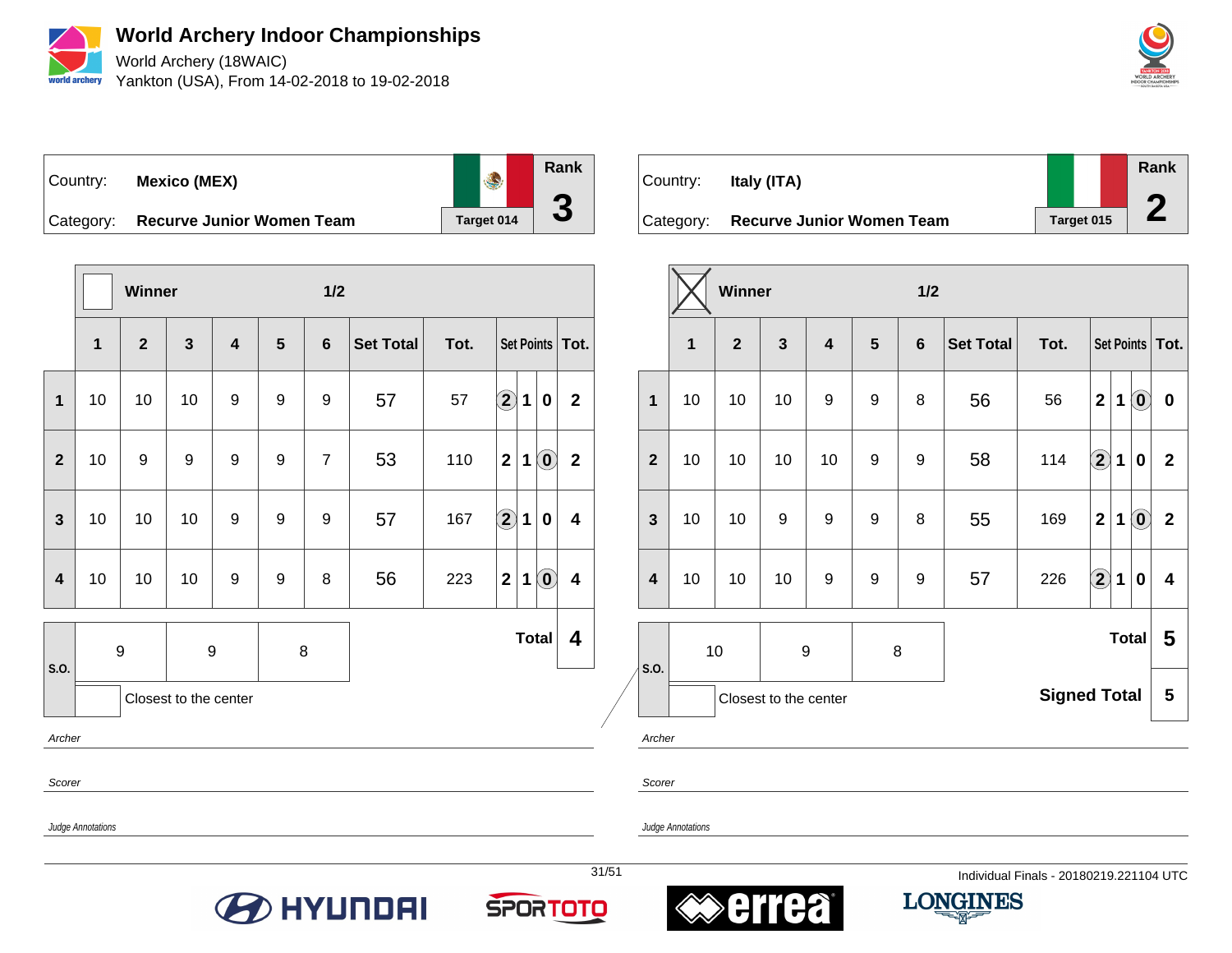

World Archery (18WAIC) Yankton (USA), From 14-02-2018 to 19-02-2018



Country: **Ukraine (UKR)**

**Rank 4**

Category: **Recurve Junior Women Team** | Target 011

|                         |    | Winner       |              |   |                  | <b>Bronze</b>   |                  |      |                                                 |              |
|-------------------------|----|--------------|--------------|---|------------------|-----------------|------------------|------|-------------------------------------------------|--------------|
|                         | 1  | $\mathbf{2}$ | $\mathbf{3}$ | 4 | $5\phantom{1}$   | $6\phantom{1}6$ | <b>Set Total</b> | Tot. | Set Points   Tot.                               |              |
| $\mathbf{1}$            | 10 | 10           | 10           | 9 | 9                | 8               | 56               | 56   | $\mathbf{2}$<br>1<br>$\left( \mathbf{0}\right)$ | $\pmb{0}$    |
| $\mathbf{2}$            | 10 | 10           | 9            | 9 | 9                | 8               | 55               | 111  | $\bf(1)$<br>$\boldsymbol{2}$<br>$\mathbf 0$     | 1            |
| $\mathbf{3}$            | 10 | 10           | 10           | 9 | 9                | 9               | 57               | 168  | $\bf \Omega$<br>$\mathbf 1$<br>0                | $\mathbf{3}$ |
| $\overline{\mathbf{4}}$ | 10 | 10           | 9            | 9 | $\boldsymbol{9}$ | 9               | 56               | 224  | $\bigcirc \!\! 2$<br>1<br>0                     | 5            |
|                         |    |              |              |   |                  |                 |                  |      | <b>Total</b>                                    | 5            |
| S.O.                    |    |              |              |   |                  |                 |                  |      |                                                 |              |
| Archer                  |    |              |              |   |                  |                 |                  |      |                                                 |              |
| Scorer                  |    |              |              |   |                  |                 |                  |      |                                                 |              |



|                         |    | Winner       |                       |                         |                  | <b>Bronze</b>  |                  |      |                            |                             |                        |                   |
|-------------------------|----|--------------|-----------------------|-------------------------|------------------|----------------|------------------|------|----------------------------|-----------------------------|------------------------|-------------------|
|                         | 1  | $\mathbf{2}$ | $\mathbf{3}$          | $\overline{\mathbf{4}}$ | $5\phantom{1}$   | $6\phantom{1}$ | <b>Set Total</b> | Tot. |                            |                             |                        | Set Points   Tot. |
| $\mathbf{1}$            | 10 | 10           | 10                    | 9                       | 9                | 9              | 57               | 57   | $\left( \mathbf{2}\right)$ | 1                           | $\pmb{0}$              | $\boldsymbol{2}$  |
| $\mathbf{2}$            | 10 | 10           | 9                     | 9                       | 9                | 8              | 55               | 112  | $\mathbf{2}$               | $\mathbf{\mathbf{\Omega}}%$ | 0                      | $\mathbf 3$       |
| $\overline{\mathbf{3}}$ | 10 | 10           | 9                     | 9                       | $\boldsymbol{9}$ | 8              | 55               | 167  | $\overline{2}$             | 1                           | $\widehat{\mathbf{0}}$ | $\mathbf{3}$      |
| $\overline{\mathbf{4}}$ | 10 | 10           | 10                    | 9                       | 8                | $\overline{7}$ | 54               | 221  | $\mathbf{2}$               | 1                           | $\mathbf{0}$           | $\mathbf{3}$      |
|                         |    |              |                       |                         |                  |                |                  |      |                            | <b>Total</b>                |                        | 3                 |
| S.O.                    |    |              | Closest to the center |                         |                  |                |                  |      |                            |                             |                        |                   |

Archer

Scorer

Judge Annotations









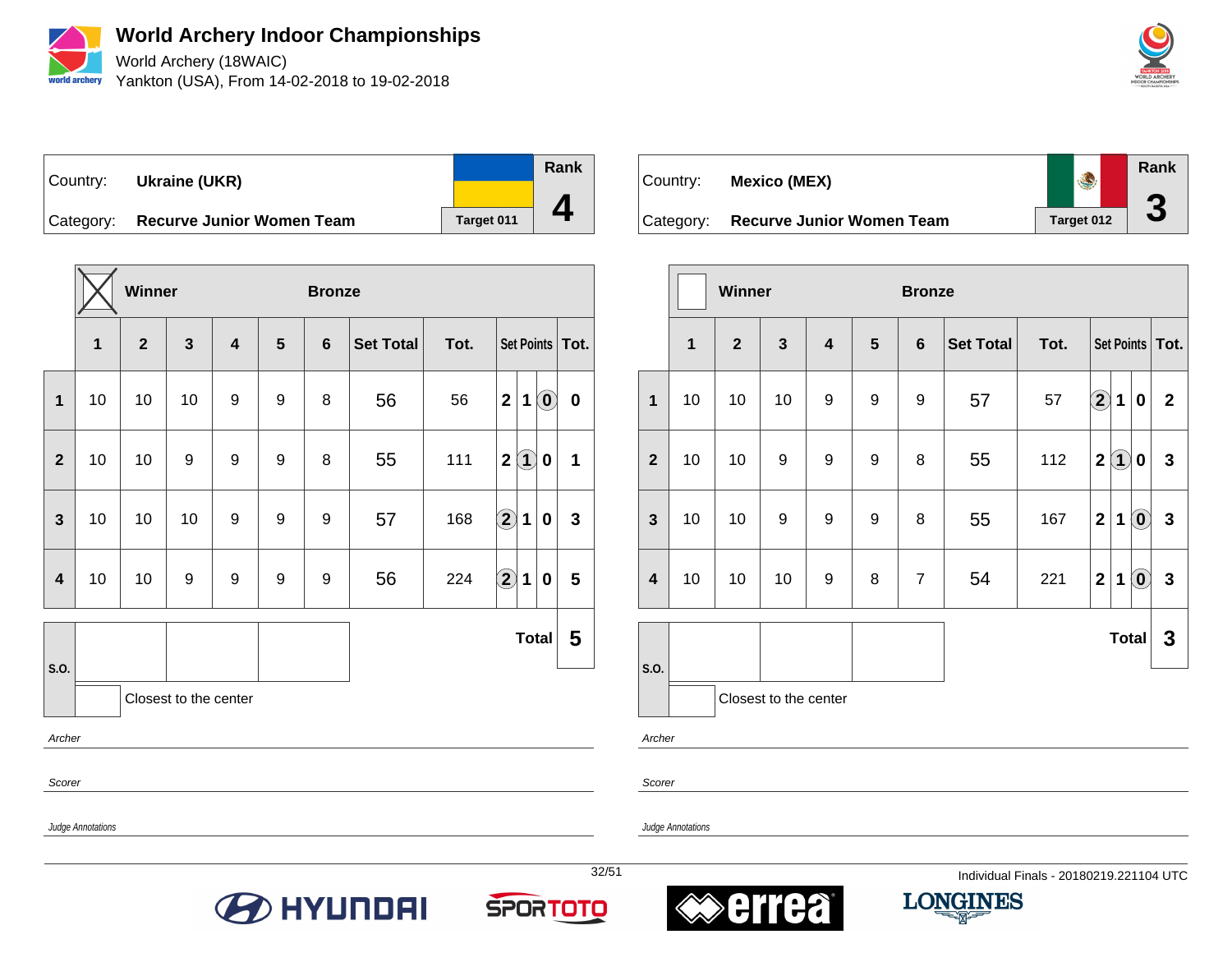

World Archery (18WAIC) Yankton (USA), From 14-02-2018 to 19-02-2018



Country: **Russia (RUS)** Category: **Recurve Junior Women Team** | Target 001 **Rank 1**

|                               |                   | Winner       |              |    |                | Gold            |                  |      |                         |             |                                                         |                   |
|-------------------------------|-------------------|--------------|--------------|----|----------------|-----------------|------------------|------|-------------------------|-------------|---------------------------------------------------------|-------------------|
|                               | 1                 | $\mathbf{2}$ | $\mathbf{3}$ | 4  | $5\phantom{1}$ | $6\phantom{1}6$ | <b>Set Total</b> | Tot. |                         |             |                                                         | Set Points   Tot. |
| 1                             | 8                 | 10           | 10           | 9  | 9              | 10              | 56               | 56   | $\mathbf{2}$            | $\mathbf 1$ | $\left( \begin{matrix} 0 \end{matrix} \right)$          | $\pmb{0}$         |
| $\mathbf{2}$                  | 10                | 9            | 10           | 10 | 10             | 9               | 58               | 114  | $\overline{\mathbf{2}}$ | 1           | $\left( \begin{matrix} 0 \end{matrix} \right)$          | $\pmb{0}$         |
| $\mathbf{3}$                  | 10                | 9            | 10           | 8  | 10             | 10              | 57               | 171  | $\mathbf{2}$            | 1           | $\left( \begin{matrix} \mathbf{0} \end{matrix} \right)$ | $\pmb{0}$         |
| $\overline{\mathbf{4}}$       |                   |              |              |    |                |                 |                  |      | $\mathbf{2}$            | 1           | $\boldsymbol{0}$                                        |                   |
|                               |                   |              |              |    |                |                 |                  |      |                         |             | <b>Total</b>                                            | $\boldsymbol{0}$  |
| S.O.<br>Closest to the center |                   |              |              |    |                |                 |                  |      |                         |             |                                                         |                   |
| Archer                        |                   |              |              |    |                |                 |                  |      |                         |             |                                                         |                   |
| Scorer                        |                   |              |              |    |                |                 |                  |      |                         |             |                                                         |                   |
|                               | Judge Annotations |              |              |    |                |                 |                  |      |                         |             |                                                         |                   |

Country: **Italy (ITA)** Category: **Recurve Junior Women Team** Target 002 **Rank 2**

|                         |                         | <b>Winner</b> |                       |                         |    | Gold           |                  |      |                  |              |           |                         |
|-------------------------|-------------------------|---------------|-----------------------|-------------------------|----|----------------|------------------|------|------------------|--------------|-----------|-------------------------|
|                         | $\overline{\mathbf{1}}$ | $\mathbf{2}$  | $\mathbf{3}$          | $\overline{\mathbf{4}}$ | 5  | $6\phantom{1}$ | <b>Set Total</b> | Tot. |                  |              |           | Set Points   Tot.       |
| 1                       | $\boldsymbol{9}$        | $9$           | 10                    | 10                      | 10 | 10             | 58               | 58   | $\boxed{2}$      | 1            | $\pmb{0}$ | $\mathbf{2}$            |
| $\overline{2}$          | 10                      | 10            | 10                    | 10                      | 9  | 10             | 59               | 117  | $\bigcircled{2}$ | $\mathbf 1$  | $\pmb{0}$ | $\overline{\mathbf{4}}$ |
| $\mathbf{3}$            | 9                       | 10            | 10                    | 10                      | 10 | 10             | 59               | 176  | $\boxed{2}$      | 1            | $\bf{0}$  | $\bf 6$                 |
| $\overline{\mathbf{4}}$ |                         |               |                       |                         |    |                |                  |      | $\mathbf{2}$     | 1            | $\bf{0}$  |                         |
|                         |                         |               |                       |                         |    |                |                  |      |                  | <b>Total</b> |           | 6                       |
| S.O.                    |                         |               | Closest to the center |                         |    |                |                  |      |                  |              |           |                         |

Archer

Scorer

Judge Annotations









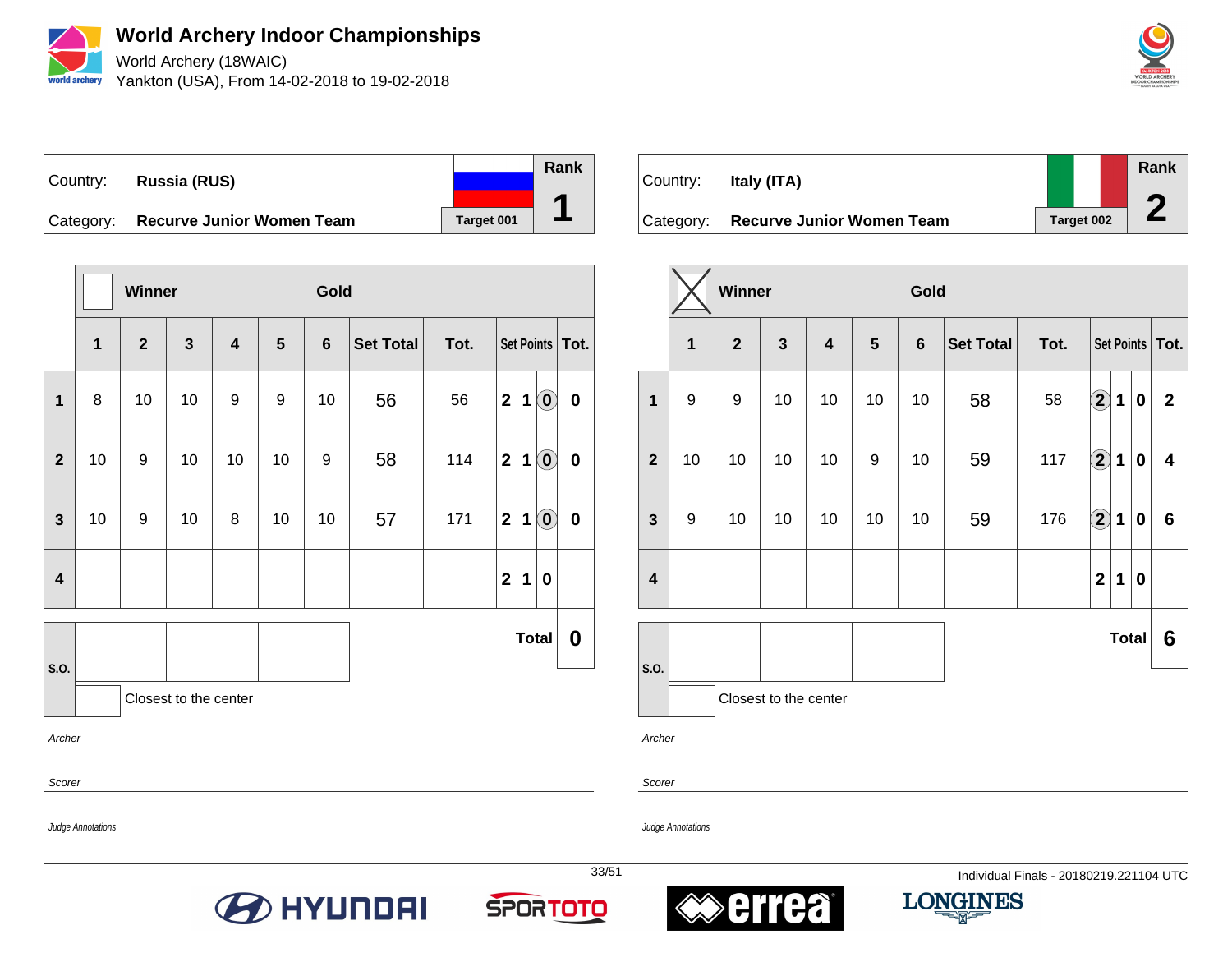

World Archery (18WAIC) Yankton (USA), From 14-02-2018 to 19-02-2018



Country: **Germany (GER)** Category: **Recurve Men Team Target 003 Rank 9**

|                         |    | Winner         |                         |                         |    | 1/8            |                  |      |              |          |                                                         |                   |
|-------------------------|----|----------------|-------------------------|-------------------------|----|----------------|------------------|------|--------------|----------|---------------------------------------------------------|-------------------|
|                         | 1  | $\overline{2}$ | $\overline{\mathbf{3}}$ | $\overline{\mathbf{4}}$ | 5  | $6\phantom{1}$ | <b>Set Total</b> | Tot. |              |          |                                                         | Set Points   Tot. |
| 1                       | 10 | 10             | 10                      | 10                      | 10 | 9              | 59               | 59   | $\mathbf 2$  | 1        | $\left( \begin{matrix} \textbf{0} \end{matrix} \right)$ | $\bf{0}$          |
| $\overline{2}$          | 10 | 10             | 10                      | 10                      | 9  | 8              | 57               | 116  | $\mathbf 2$  | 1        | $\left( \begin{matrix} \textbf{0} \end{matrix} \right)$ | $\bf{0}$          |
| $\overline{\mathbf{3}}$ | 10 | 10             | 10                      | 9                       | 9  | 9              | 57               | 173  | $\mathbf{2}$ | $\bf(1)$ | 0                                                       | 1                 |
| $\overline{\mathbf{4}}$ |    |                |                         |                         |    |                |                  |      | $\mathbf{2}$ | 1        | 0                                                       |                   |
|                         |    |                |                         |                         |    |                |                  |      |              |          | <b>Total</b>                                            | 1                 |
| S.O.                    |    |                | Closest to the center   |                         |    |                |                  |      |              |          |                                                         |                   |
| Archer                  |    |                |                         |                         |    |                |                  |      |              |          |                                                         |                   |
| Scorer                  |    |                |                         |                         |    |                |                  |      |              |          |                                                         |                   |

Country: **France (FRA)** Category: **Recurve Men Team Tanget 004 Rank 8**

|                         |             | Winner       |                       |                         |                | 1/8            |                  |      |                      |                   |             |                         |
|-------------------------|-------------|--------------|-----------------------|-------------------------|----------------|----------------|------------------|------|----------------------|-------------------|-------------|-------------------------|
|                         | $\mathbf 1$ | $\mathbf{2}$ | $\mathbf{3}$          | $\overline{\mathbf{4}}$ | $5\phantom{1}$ | $6\phantom{a}$ | <b>Set Total</b> | Tot. |                      |                   |             | Set Points   Tot.       |
| $\mathbf{1}$            | 10          | 10           | 10                    | 10                      | 10             | 10             | 60               | 60   | $\bigcirc \!\! \! 2$ | 1                 | 0           | $\mathbf{2}$            |
| $\overline{2}$          | 10          | 10           | 10                    | 10                      | 9              | 9              | 58               | 118  | $\bigcirc \!\! 2$    | $\mathbf 1$       | $\mathbf 0$ | $\overline{\mathbf{4}}$ |
| $\mathbf{3}$            | 10          | 10           | 10                    | 10                      | 9              | 8              | 57               | 175  | $\boldsymbol{2}$     | $\left( 1\right)$ | 0           | 5                       |
| $\overline{\mathbf{4}}$ |             |              |                       |                         |                |                |                  |      | $\mathbf{2}$         | 1                 | 0           |                         |
|                         |             |              |                       |                         |                |                |                  |      |                      | <b>Total</b>      |             | 5                       |
| S.O.                    |             |              | Closest to the center |                         |                |                |                  |      |                      |                   |             |                         |

Archer

Scorer

Judge Annotations

Judge Annotations







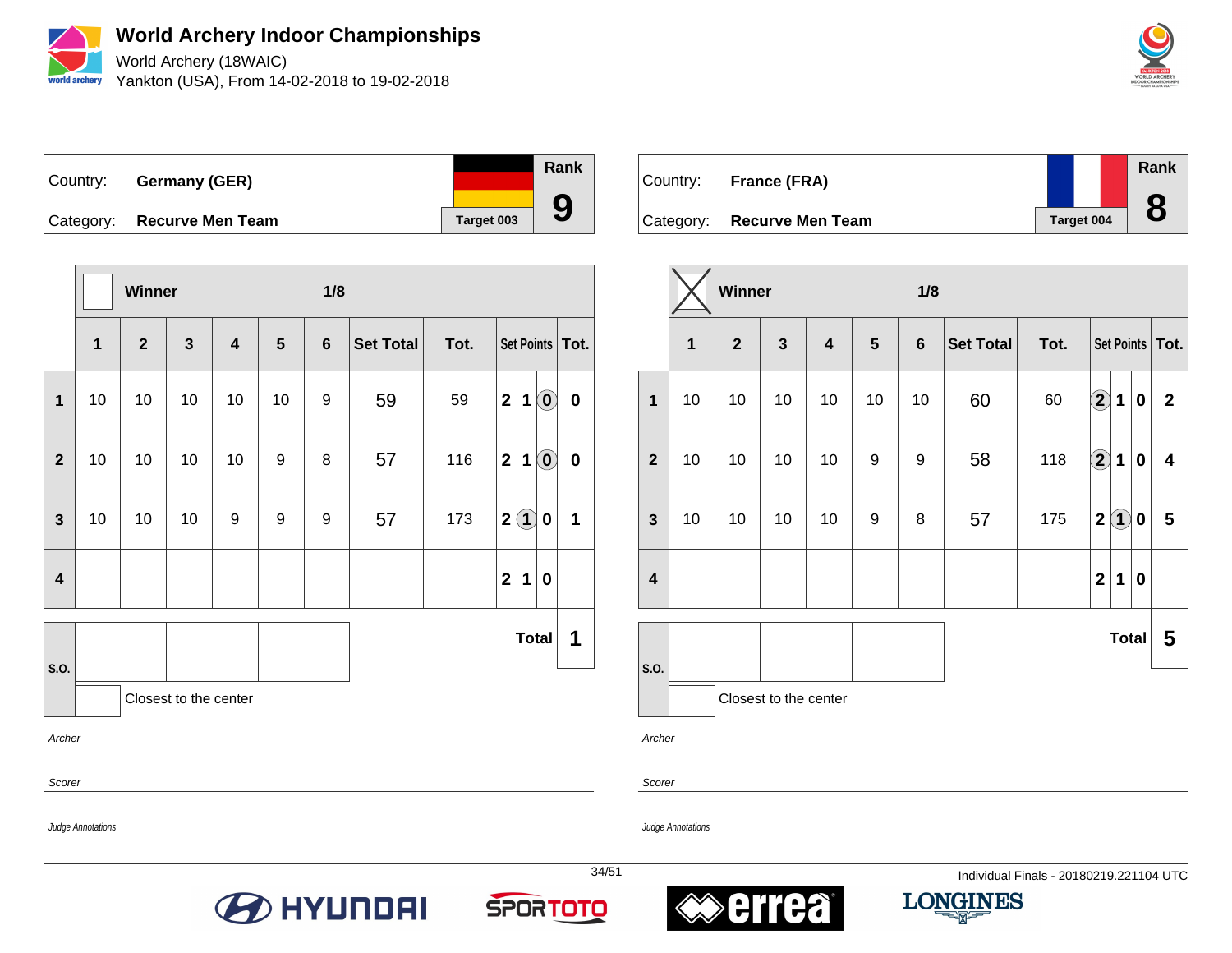

World Archery (18WAIC) Yankton (USA), From 14-02-2018 to 19-02-2018



**Rank** Country: **IR Iran (IRI)**  $\overline{\mathbb{Q}}$ **11** Category: **Recurve Men Team Target 010** 

|                                                                                                                                            |                               | Winner         |              |                         |    | 1/8            |                  |      |                |                   |                                                |                   |
|--------------------------------------------------------------------------------------------------------------------------------------------|-------------------------------|----------------|--------------|-------------------------|----|----------------|------------------|------|----------------|-------------------|------------------------------------------------|-------------------|
|                                                                                                                                            | $\mathbf{1}$                  | $\overline{2}$ | $\mathbf{3}$ | $\overline{\mathbf{4}}$ | 5  | $6\phantom{1}$ | <b>Set Total</b> | Tot. |                |                   |                                                | Set Points   Tot. |
| $\mathbf{1}$                                                                                                                               | 10                            | 10             | 10           | 10                      | 9  | 9              | 58               | 58   | $\overline{2}$ | 1                 | $\left( \begin{matrix} 0 \end{matrix} \right)$ | $\mathbf 0$       |
| $\overline{2}$                                                                                                                             | 10                            | 10             | 10           | 10                      | 10 | 9              | 59               | 117  | $\mathbf{2}$   | $\left( 1\right)$ | 0                                              | 1                 |
| 56<br>$\mathbf{2}$<br>$\left( \begin{matrix} 0 \end{matrix} \right)$<br>10<br>10<br>9<br>173<br>$\mathbf{3}$<br>9<br>9<br>9<br>$\mathbf 1$ |                               |                |              |                         |    |                |                  |      |                | 1                 |                                                |                   |
| $\mathbf{2}$<br>$\overline{\mathbf{4}}$<br>$\mathbf 1$<br>$\boldsymbol{0}$                                                                 |                               |                |              |                         |    |                |                  |      |                |                   |                                                |                   |
|                                                                                                                                            |                               |                |              |                         |    |                |                  |      |                |                   | <b>Total</b>                                   | 1                 |
|                                                                                                                                            | S.O.<br>Closest to the center |                |              |                         |    |                |                  |      |                |                   |                                                |                   |
| Archer                                                                                                                                     |                               |                |              |                         |    |                |                  |      |                |                   |                                                |                   |
| Scorer                                                                                                                                     |                               |                |              |                         |    |                |                  |      |                |                   |                                                |                   |
|                                                                                                                                            | Judge Annotations             |                |              |                         |    |                |                  |      |                |                   |                                                |                   |

Country: **Russia (RUS)** Category: **Recurve Men Team Tanget 011 Rank 6**

|                         |    | Winner         |                       |                         |                | 1/8            |                  |      |                            |                            |                  |                   |
|-------------------------|----|----------------|-----------------------|-------------------------|----------------|----------------|------------------|------|----------------------------|----------------------------|------------------|-------------------|
|                         | 1  | $\overline{2}$ | $\mathbf{3}$          | $\overline{\mathbf{4}}$ | $5\phantom{1}$ | $6\phantom{1}$ | <b>Set Total</b> | Tot. |                            |                            |                  | Set Points   Tot. |
| 1                       | 10 | 10             | 10                    | 10                      | 10             | 10             | 60               | 60   | $\bigcircled{2}$           | 1                          | $\boldsymbol{0}$ | $\mathbf{2}$      |
| $\mathbf{2}$            | 10 | 10             | 10                    | 10                      | 10             | 9              | 59               | 119  | $\overline{2}$             | $\left( \mathbf{1}\right)$ | $\boldsymbol{0}$ | 3                 |
| $\overline{\mathbf{3}}$ | 10 | 10             | 10                    | 10                      | 9              | 9              | 58               | 177  | $\left( \mathbf{2}\right)$ | 1                          | $\bf{0}$         | 5                 |
| $\overline{\mathbf{4}}$ |    |                |                       |                         |                |                |                  |      | $\overline{2}$             | 1                          | $\mathbf 0$      |                   |
|                         |    |                |                       |                         |                |                |                  |      |                            | <b>Total</b>               |                  | 5                 |
| S.O.                    |    |                | Closest to the center |                         |                |                |                  |      |                            |                            |                  |                   |

Archer

Scorer

Judge Annotations







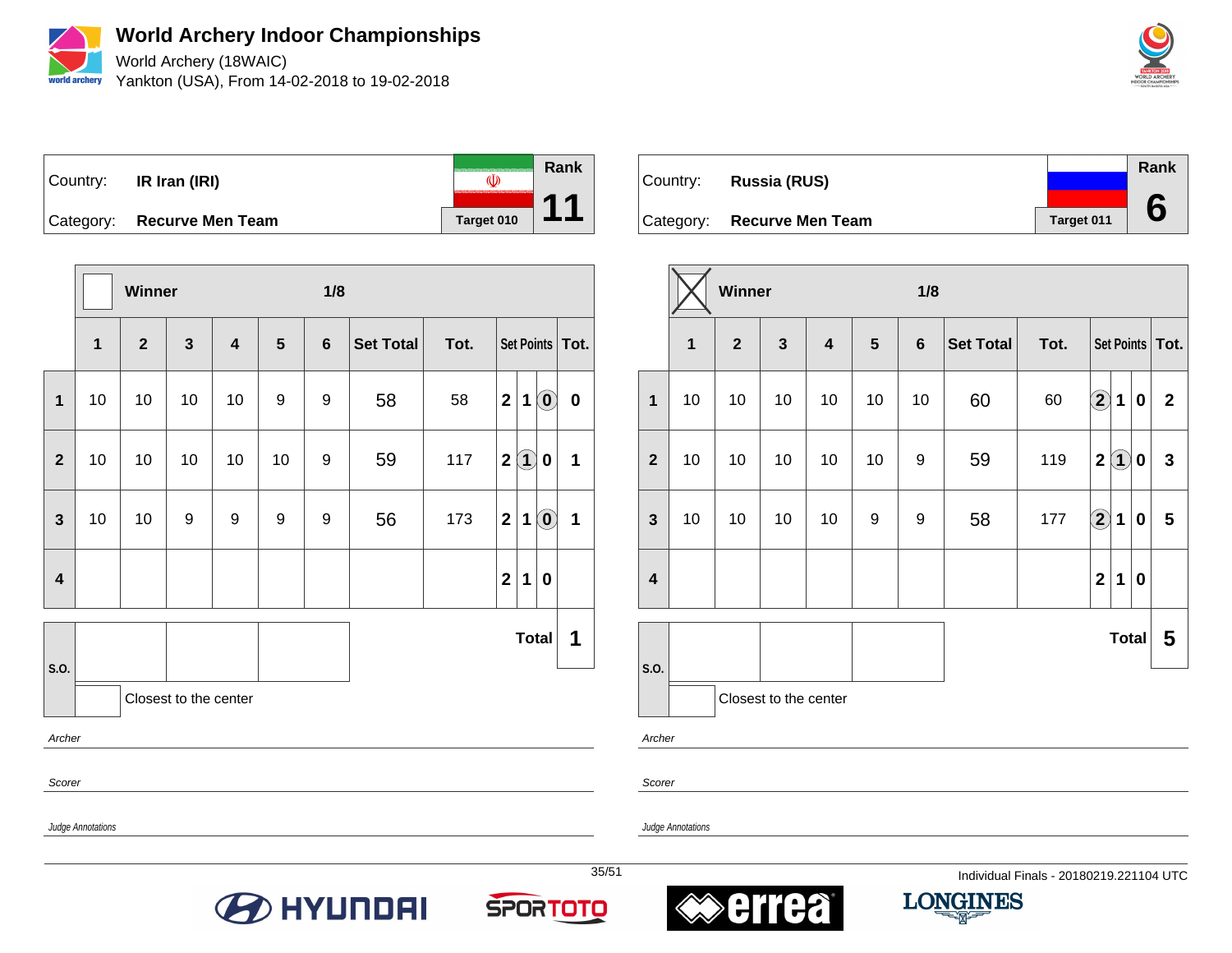

**World Archery Indoor Championships** World Archery (18WAIC)

Yankton (USA), From 14-02-2018 to 19-02-2018



**Rank** Country: **Australia (AUS) 7**  $\ast$ Category: **Recurve Men Team Target 013** 

|                         |    | Winner       |                       |                         |    | 1/8            |                  |      |                      |              |                  |                   |
|-------------------------|----|--------------|-----------------------|-------------------------|----|----------------|------------------|------|----------------------|--------------|------------------|-------------------|
|                         | 1  | $\mathbf{2}$ | $\mathbf{3}$          | $\overline{\mathbf{4}}$ | 5  | $6\phantom{1}$ | <b>Set Total</b> | Tot. |                      |              |                  | Set Points   Tot. |
| $\mathbf 1$             | 10 | 10           | 10                    | 10                      | 9  | 9              | 58               | 58   | $\bf{2}$             | 1            | $\boldsymbol{0}$ | $\mathbf 2$       |
| $\overline{2}$          | 10 | 10           | 10                    | 10                      | 10 | 10             | 60               | 118  | $\bigcirc \!\! \! 2$ | 1            | $\boldsymbol{0}$ | 4                 |
| $\mathbf{3}$            | 10 | 10           | 10                    | 10                      | 10 | 10             | 60               | 178  | $\bf \overline{2}$   | 1            | $\boldsymbol{0}$ | $6\phantom{1}$    |
| $\overline{\mathbf{4}}$ |    |              |                       |                         |    |                |                  |      | $\mathbf{2}$         | 1            | $\boldsymbol{0}$ |                   |
|                         |    |              |                       |                         |    |                |                  |      |                      | <b>Total</b> |                  | 6                 |
| S.O.                    |    |              | Closest to the center |                         |    |                |                  |      |                      |              |                  |                   |
| Archer                  |    |              |                       |                         |    |                |                  |      |                      |              |                  |                   |
| Scorer                  |    |              |                       |                         |    |                |                  |      |                      |              |                  |                   |

| Country: | Slovenia (SLO)             |            | Rank<br>10 |
|----------|----------------------------|------------|------------|
|          | Category: Recurve Men Team | Target 014 |            |

|                         |             | <b>Winner</b>  |                       |                         |   | 1/8              |                  |      |                |   |                                                         |                   |
|-------------------------|-------------|----------------|-----------------------|-------------------------|---|------------------|------------------|------|----------------|---|---------------------------------------------------------|-------------------|
|                         | $\mathbf 1$ | $\overline{2}$ | $\mathbf{3}$          | $\overline{\mathbf{4}}$ | 5 | $\boldsymbol{6}$ | <b>Set Total</b> | Tot. |                |   |                                                         | Set Points   Tot. |
| $\mathbf 1$             | 10          | 10             | 10                    | 9                       | 9 | 9                | 57               | 57   | $\mathbf{2}$   | 1 | $\left( \begin{matrix} \mathbf{0} \end{matrix} \right)$ | $\pmb{0}$         |
| $\overline{2}$          | 10          | 10             | 10                    | 9                       | 8 | $\bf 8$          | 55               | 112  | $\mathbf 2$    | 1 | $\textcircled{\textbf{0}}$                              | $\pmb{0}$         |
| $\mathbf{3}$            | 10          | 10             | 10                    | 10                      | 9 | $\boldsymbol{9}$ | 58               | 170  | $\overline{2}$ | 1 | $\left( \begin{matrix} \textbf{0} \end{matrix} \right)$ | $\pmb{0}$         |
| $\overline{\mathbf{4}}$ |             |                |                       |                         |   |                  |                  |      | $\mathbf{2}$   | 1 | $\pmb{0}$                                               |                   |
|                         |             |                |                       |                         |   |                  |                  |      |                |   | <b>Total</b>                                            | 0                 |
| S.O.                    |             |                | Closest to the center |                         |   |                  |                  |      |                |   |                                                         |                   |

Archer

Scorer

Judge Annotations







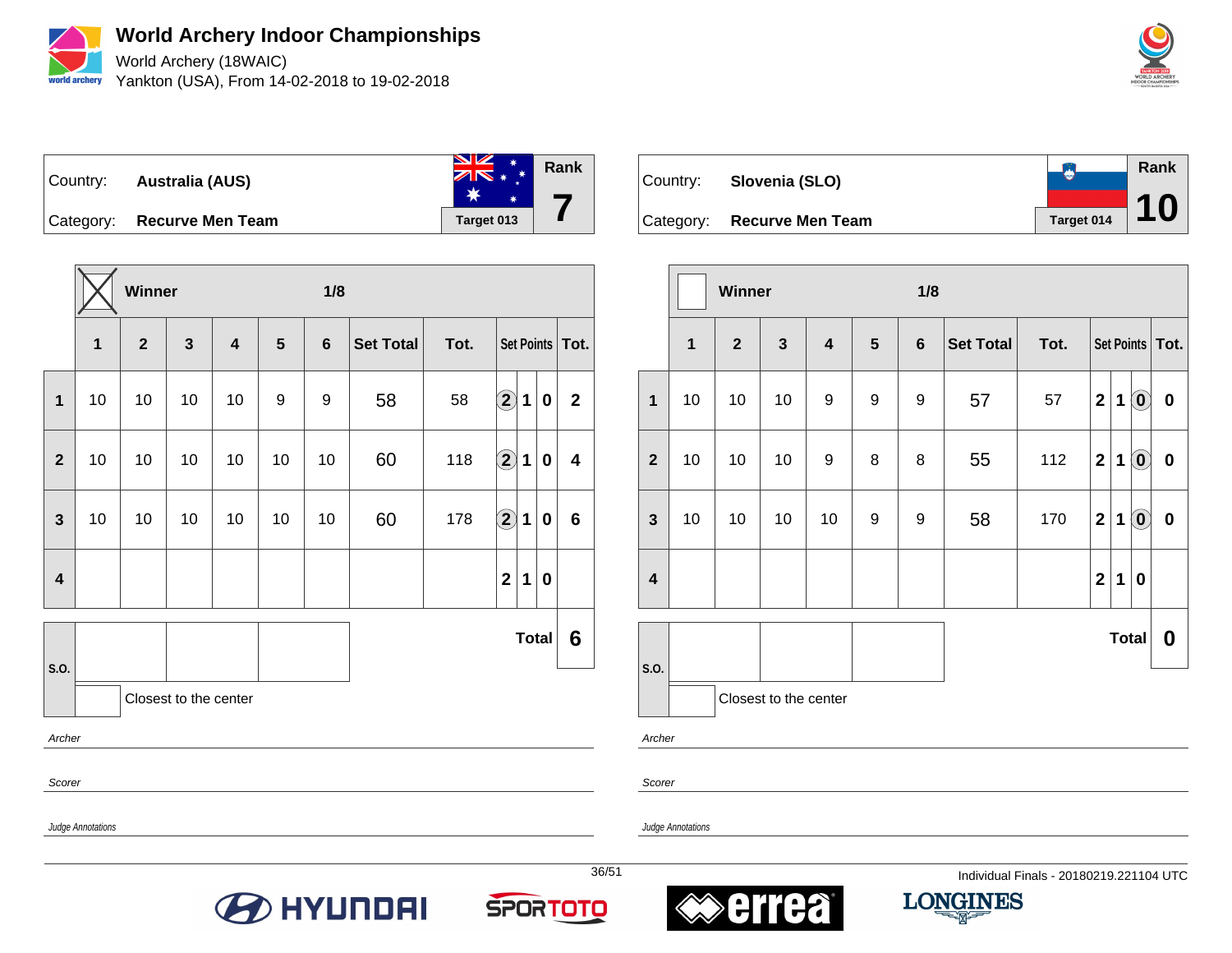

World Archery (18WAIC) Yankton (USA), From 14-02-2018 to 19-02-2018



Country: **Netherlands (NED)** Category: **Recurve Men Team Target 001 Rank 1**

|                                                                                                                 |                          | Winner         |              |                         |    | 1/4            |                  |      |                      |                         |              |                   |
|-----------------------------------------------------------------------------------------------------------------|--------------------------|----------------|--------------|-------------------------|----|----------------|------------------|------|----------------------|-------------------------|--------------|-------------------|
|                                                                                                                 | $\overline{\mathbf{1}}$  | $\overline{2}$ | $\mathbf{3}$ | $\overline{\mathbf{4}}$ | 5  | $6\phantom{1}$ | <b>Set Total</b> | Tot. |                      |                         |              | Set Points   Tot. |
| $\mathbf{1}$                                                                                                    | 10                       | 10             | $10$         | 10                      | 10 | 10             | 60               | 60   | $\bigcirc \!\! \! 2$ | 1                       | $\pmb{0}$    | $\mathbf{2}$      |
| $\overline{2}$                                                                                                  | 10                       | 10             | 10           | 10                      | 10 | 10             | 60               | 120  | $\bigcirc \!\! \! 2$ | $\mathbf 1$             | 0            | 4                 |
| $\left( \mathbf{1}\right)$<br>58<br>$\mathbf{2}$<br>$\mathbf{3}$<br>10<br>10<br>10<br>10<br>8<br>178<br>10<br>0 |                          |                |              |                         |    |                |                  |      |                      | $\overline{\mathbf{5}}$ |              |                   |
| 1<br>$\mathbf 2$<br>$\overline{\mathbf{4}}$<br>0                                                                |                          |                |              |                         |    |                |                  |      |                      |                         |              |                   |
| S.O.                                                                                                            |                          |                |              |                         |    |                |                  |      |                      |                         | <b>Total</b> | 5                 |
|                                                                                                                 | Closest to the center    |                |              |                         |    |                |                  |      |                      |                         |              |                   |
| Archer                                                                                                          |                          |                |              |                         |    |                |                  |      |                      |                         |              |                   |
|                                                                                                                 | Scorer                   |                |              |                         |    |                |                  |      |                      |                         |              |                   |
|                                                                                                                 | <b>Judge Annotations</b> |                |              |                         |    |                |                  |      |                      |                         |              |                   |

Country: **France (FRA)** Category: **Recurve Men Team Target 002 Rank 8**

|                         |    | Winner         |                       |                         |    | 1/4     |                  |      |                |                   |                                                         |                   |
|-------------------------|----|----------------|-----------------------|-------------------------|----|---------|------------------|------|----------------|-------------------|---------------------------------------------------------|-------------------|
|                         | 1  | $\overline{2}$ | $\mathbf{3}$          | $\overline{\mathbf{4}}$ | 5  | $\bf 6$ | <b>Set Total</b> | Tot. |                |                   |                                                         | Set Points   Tot. |
| 1                       | 10 | 10             | 10                    | 10                      | 10 | 9       | 59               | 59   | $\mathbf{2}$   | $\mathbf 1$       | $\left( \begin{matrix} \textbf{0} \end{matrix} \right)$ | $\pmb{0}$         |
| $\mathbf{2}$            | 10 | 10             | 10                    | 9                       | 9  | 9       | 57               | 116  | $\mathbf 2$    | 1                 | $\left( \begin{matrix} \textbf{0} \end{matrix} \right)$ | $\pmb{0}$         |
| $\mathbf{3}$            | 10 | 10             | 10                    | 10                      | 9  | 9       | 58               | 174  | $\overline{2}$ | $\left( 1\right)$ | 0                                                       | 1                 |
| $\overline{\mathbf{4}}$ |    |                |                       |                         |    |         |                  |      | $\mathbf{2}$   | $\mathbf 1$       | $\pmb{0}$                                               |                   |
|                         |    |                |                       |                         |    |         |                  |      |                | <b>Total</b>      |                                                         | 1                 |
| S.O.                    |    |                |                       |                         |    |         |                  |      |                |                   |                                                         |                   |
|                         |    |                | Closest to the center |                         |    |         |                  |      |                |                   |                                                         |                   |

Archer

Scorer









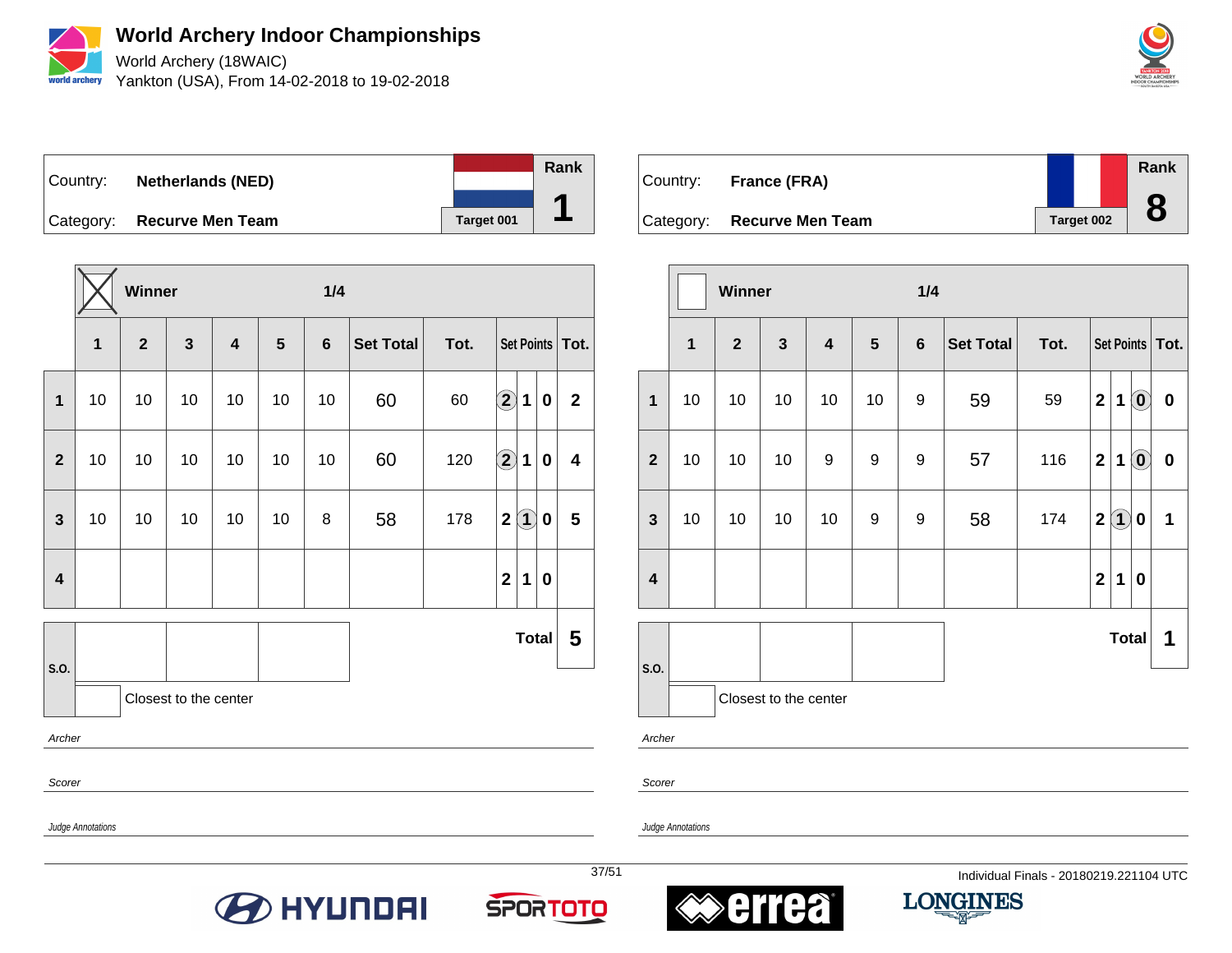

World Archery (18WAIC) Yankton (USA), From 14-02-2018 to 19-02-2018





**Winner 1/4 1 2 3 4 5 6 Set Total Tot. Set Points Tot. 1** | 10 | 10 | 10 | 10 | 10 | 9 | 59 | 59 | 2 | 1 | **0** | **0 2** 10 10 10 10 10 10 60 119 **2 1 0 1 3** 10 10 10 10 10 9 59 178 **2 1 0 2 4** 10 10 10 9 9 9 57 235 **2 1 0 2 S.O. Total 2** Closest to the center Archer Scorer

| Country: | Ukraine (UKR)              |            | Rank |
|----------|----------------------------|------------|------|
|          | Category: Recurve Men Team | Target 005 |      |

|                         |                       | Winner       |              |                                                                               |    | 1/4            |                  |      |                         |              |              |              |
|-------------------------|-----------------------|--------------|--------------|-------------------------------------------------------------------------------|----|----------------|------------------|------|-------------------------|--------------|--------------|--------------|
|                         | 1                     | $\mathbf{2}$ | $\mathbf{3}$ | $\overline{\mathbf{4}}$                                                       | 5  | $6\phantom{1}$ | <b>Set Total</b> | Tot. | <b>Set Points</b>       |              |              | Tot.         |
| $\mathbf 1$             | 10                    | 10           | 10           | 10                                                                            | 10 | 10             | 60               | 60   | $\Large{\textbf{2}}$    | 1            | 0            | $\mathbf{2}$ |
| $\overline{2}$          | 10                    | 10           | 10           | $\left( \mathbf{1}\right)$<br>60<br>120<br>$\mathbf 2$<br>10<br>10<br>10<br>0 |    |                |                  |      |                         |              | $\mathbf{3}$ |              |
| $\mathbf{3}$            | 10                    | 10           | 10           | 10                                                                            | 10 | 9              | 59               | 179  | $\overline{\mathbf{2}}$ | $\mathbf{1}$ | 0            | 4            |
| $\overline{\mathbf{4}}$ | 10                    | 10           | 10           | 10                                                                            | 10 | 10             | 60               | 239  | $\Large{\textbf{2}}$    | 1            | $\pmb{0}$    | 6            |
|                         |                       |              |              |                                                                               |    |                |                  |      |                         | <b>Total</b> |              | 6            |
| S.O.                    | Closest to the center |              |              |                                                                               |    |                |                  |      |                         |              |              |              |

Archer

Scorer

Judge Annotations







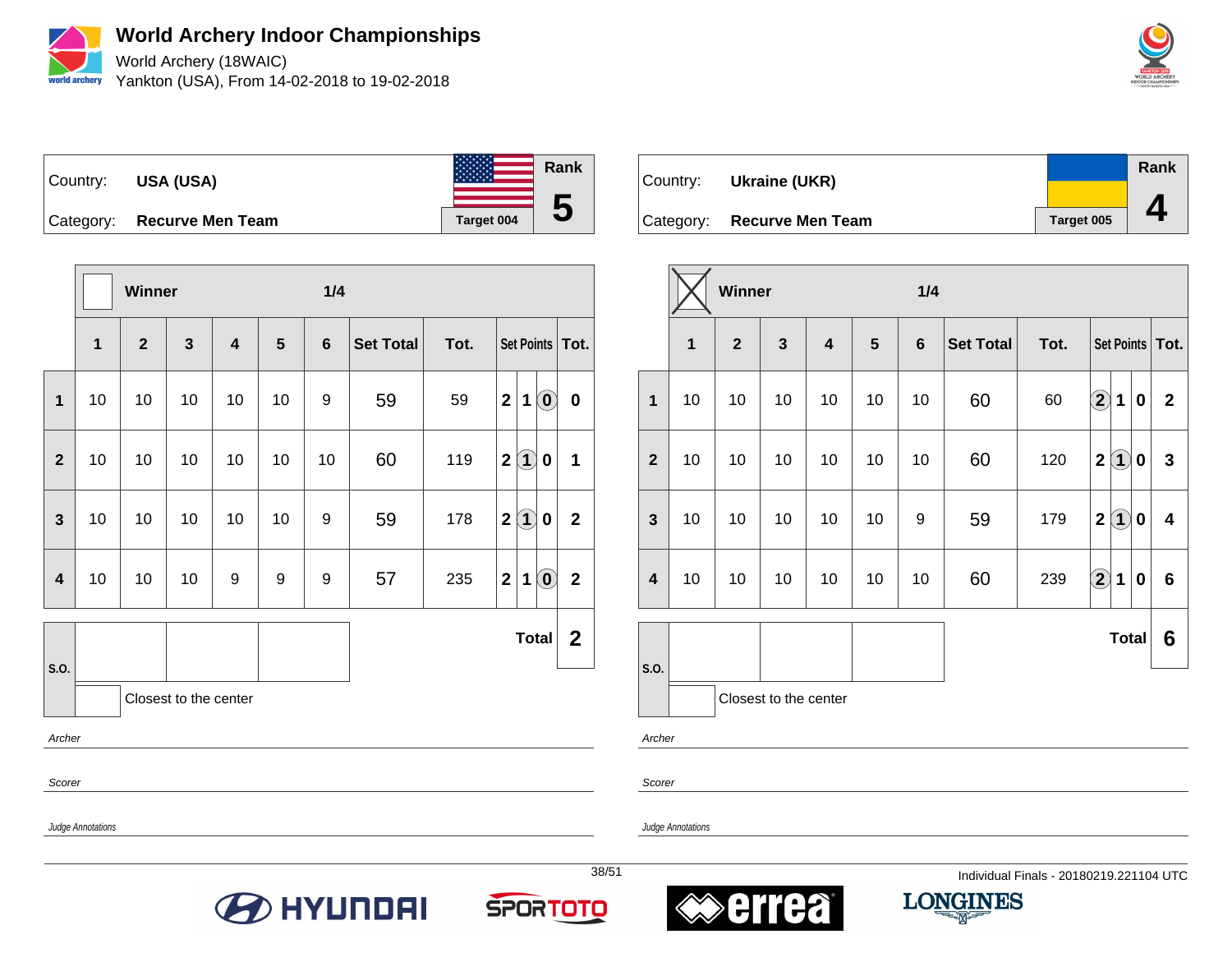

World Archery (18WAIC) Yankton (USA), From 14-02-2018 to 19-02-2018





|                         |              | <b>Winner</b>  |                       |                         |                | 1/4            |                  |      |                      |              |                                                         |                         |
|-------------------------|--------------|----------------|-----------------------|-------------------------|----------------|----------------|------------------|------|----------------------|--------------|---------------------------------------------------------|-------------------------|
|                         | $\mathbf{1}$ | $\overline{2}$ | $\mathbf{3}$          | $\overline{\mathbf{4}}$ | $5\phantom{1}$ | $6\phantom{a}$ | <b>Set Total</b> | Tot. |                      |              |                                                         | Set Points   Tot.       |
| $\mathbf{1}$            | 10           | 10             | 10                    | 10                      | 10             | 10             | 60               | 60   | $\bf \overline{2}$   | $\mathbf 1$  | 0                                                       | $\mathbf{2}$            |
| $\overline{\mathbf{2}}$ | 10           | 10             | 10                    | 10                      | 9              | 9              | 58               | 118  | $\overline{2}$       | 1            | $\left( \begin{matrix} \textbf{0} \end{matrix} \right)$ | $\mathbf 2$             |
| $\mathbf{3}$            | 10           | 10             | 10                    | 10                      | 10             | 9              | 59               | 177  | $\Large{\textbf{2}}$ | $\mathbf 1$  | 0                                                       | 4                       |
| $\overline{\mathbf{4}}$ | 10           | 10             | 10                    | 9                       | 9              | 9              | 57               | 234  | $\overline{2}$       | 1            | $\left( \mathbf{0}\right)$                              | $\overline{\mathbf{4}}$ |
| S.O.                    |              | 10             | 10                    |                         | M              |                |                  |      |                      | <b>Total</b> |                                                         | 4                       |
|                         |              |                | Closest to the center |                         |                |                |                  |      |                      |              |                                                         |                         |
| Archer                  |              |                |                       |                         |                |                |                  |      |                      |              |                                                         |                         |

Country: **Russia (RUS)** Category: **Recurve Men Team Target 008 Rank 6**

|                         |                       | Winner         |                                                            |                         |                  | 1/4            |                                                                             |                     |                         |                   |                            |              |
|-------------------------|-----------------------|----------------|------------------------------------------------------------|-------------------------|------------------|----------------|-----------------------------------------------------------------------------|---------------------|-------------------------|-------------------|----------------------------|--------------|
|                         | $\overline{1}$        | $\overline{2}$ | $\mathbf{3}$                                               | $\overline{\mathbf{4}}$ | $5\phantom{1}$   | $6\phantom{1}$ | <b>Set Total</b>                                                            | Tot.                |                         | <b>Set Points</b> |                            | Tot.         |
| $\mathbf 1$             | 10                    | 10             | 10                                                         | 10                      | 10               | 9              | 59                                                                          | 59                  | $\overline{\mathbf{2}}$ | 1                 | $\left( \mathbf{0}\right)$ | $\pmb{0}$    |
| $\overline{2}$          | 10                    | 10             | $\mathbf{2}$<br>118<br>10<br>10<br>9<br>59<br>1<br>10<br>0 |                         |                  |                |                                                                             |                     |                         |                   | $\mathbf{2}$               |              |
| $\mathbf{3}$            | 10                    | 10             | 10                                                         | 10                      | $\boldsymbol{9}$ | 9              | $\textcolor{blue}{\textbf{0}}$<br>$\overline{\mathbf{2}}$<br>58<br>176<br>1 |                     |                         |                   |                            | $\mathbf{2}$ |
| $\overline{\mathbf{4}}$ | 10                    | 10             | 10                                                         | 10                      | 10               | 9              | 59                                                                          | 235                 | $\Large{\textbf{2}}$    | 1                 | $\mathbf 0$                | 4            |
|                         | 10<br>10<br>9<br>S.O. |                |                                                            |                         |                  |                |                                                                             |                     |                         | <b>Total</b>      |                            | 5            |
|                         |                       |                | Closest to the center                                      |                         |                  |                |                                                                             | <b>Signed Total</b> |                         |                   |                            | 5            |

Archer

Scorer

Judge Annotations

Scorer









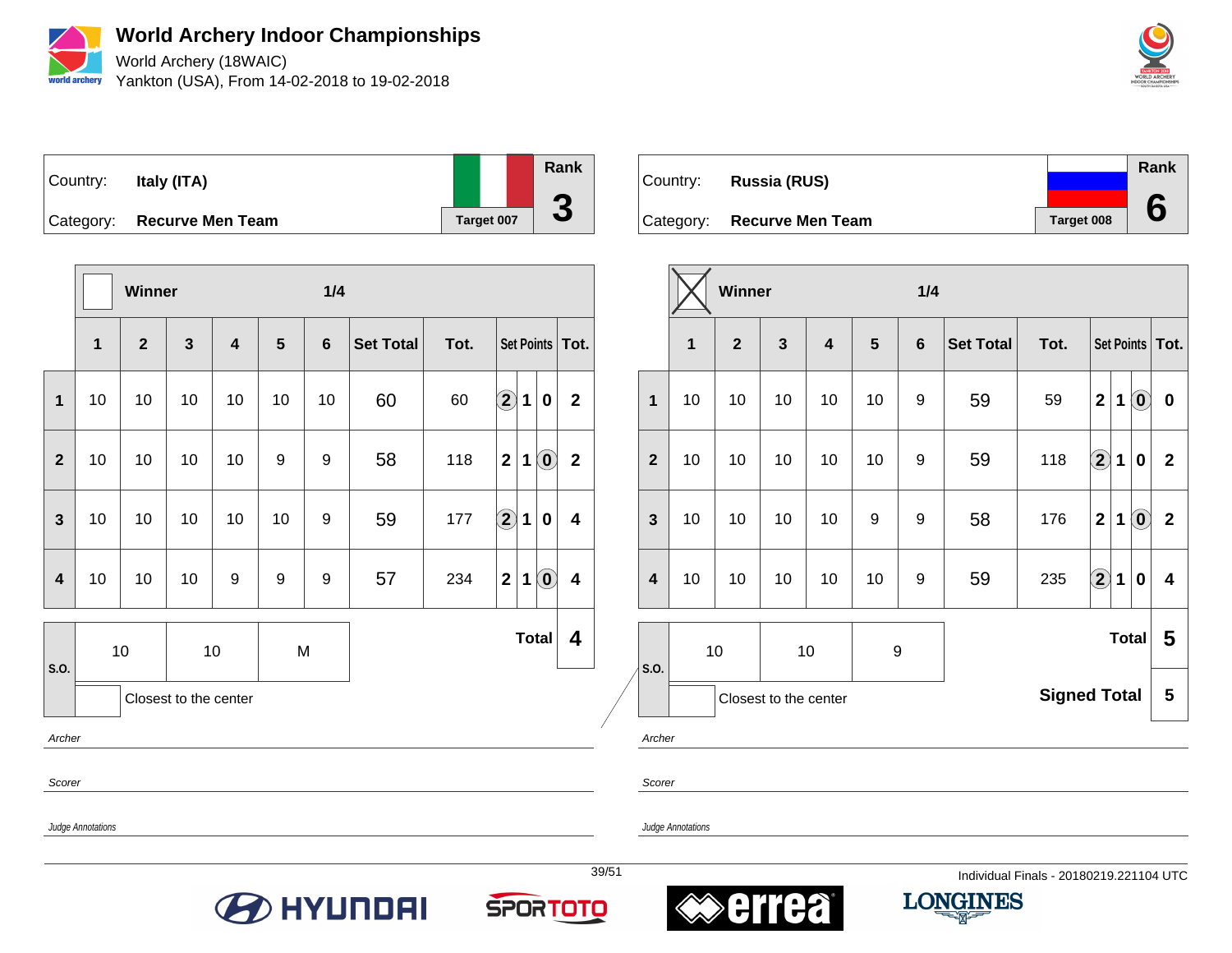

**World Archery Indoor Championships** World Archery (18WAIC)

Yankton (USA), From 14-02-2018 to 19-02-2018



**Rank** Country: **Australia (AUS) 7**  $\ast$ Category: **Recurve Men Team Target 010** 

**Winner 1/4 1 2 3 4 5 6 Set Total Tot. Set Points Tot. 1** 10 10 10 10 10 10 60 60 **2 1 0 1 2** 10 10 10 10 10 9 59 119 **2 1 0 3 3** | 10 | 10 | 10 | 10 | 9 | 9 | 58 | 177 | 2 | 1 | **0** | 3 **4** 10 10 10 10 10 8 58 235 **2 1 0 5 S.O. Total 5** Closest to the center Archer Scorer

| Country: | Japan (JPN)                |            | Rank |
|----------|----------------------------|------------|------|
|          | Category: Recurve Men Team | Target 011 | Æ    |

|                         |              | <b>Winner</b>           |                       |                         |                  | 1/4            |                  |      |                      |              |                                                         |                   |
|-------------------------|--------------|-------------------------|-----------------------|-------------------------|------------------|----------------|------------------|------|----------------------|--------------|---------------------------------------------------------|-------------------|
|                         | $\mathbf{1}$ | $\overline{\mathbf{2}}$ | $\mathbf{3}$          | $\overline{\mathbf{4}}$ | 5                | $6\phantom{1}$ | <b>Set Total</b> | Tot. |                      |              |                                                         | Set Points   Tot. |
| $\mathbf{1}$            | 10           | 10                      | 10                    | 10                      | 10               | 10             | 60               | 60   | $\mathbf{2}$         | $\bf(1)$     | 0                                                       | 1                 |
| $\mathbf{2}$            | 10           | 10                      | 10                    | 10                      | 9                | 9              | 58               | 118  | $\mathbf{2}$         | 1            | $\left( \begin{matrix} 0 \end{matrix} \right)$          | 1                 |
| $\overline{\mathbf{3}}$ | 10           | 10                      | 10                    | 10                      | 10               | 10             | 60               | 178  | $\Large{\textbf{2}}$ | 1            | 0                                                       | $\mathbf{3}$      |
| 4                       | 10           | 10                      | 9                     | 9                       | $\boldsymbol{9}$ | 8              | 55               | 233  | $\mathbf{2}$         | 1            | $\left( \begin{matrix} \textbf{0} \end{matrix} \right)$ | $\mathbf{3}$      |
|                         |              |                         |                       |                         |                  |                |                  |      |                      | <b>Total</b> |                                                         | 3                 |
| S.O.                    |              |                         | Closest to the center |                         |                  |                |                  |      |                      |              |                                                         |                   |

Archer

Scorer

Judge Annotations









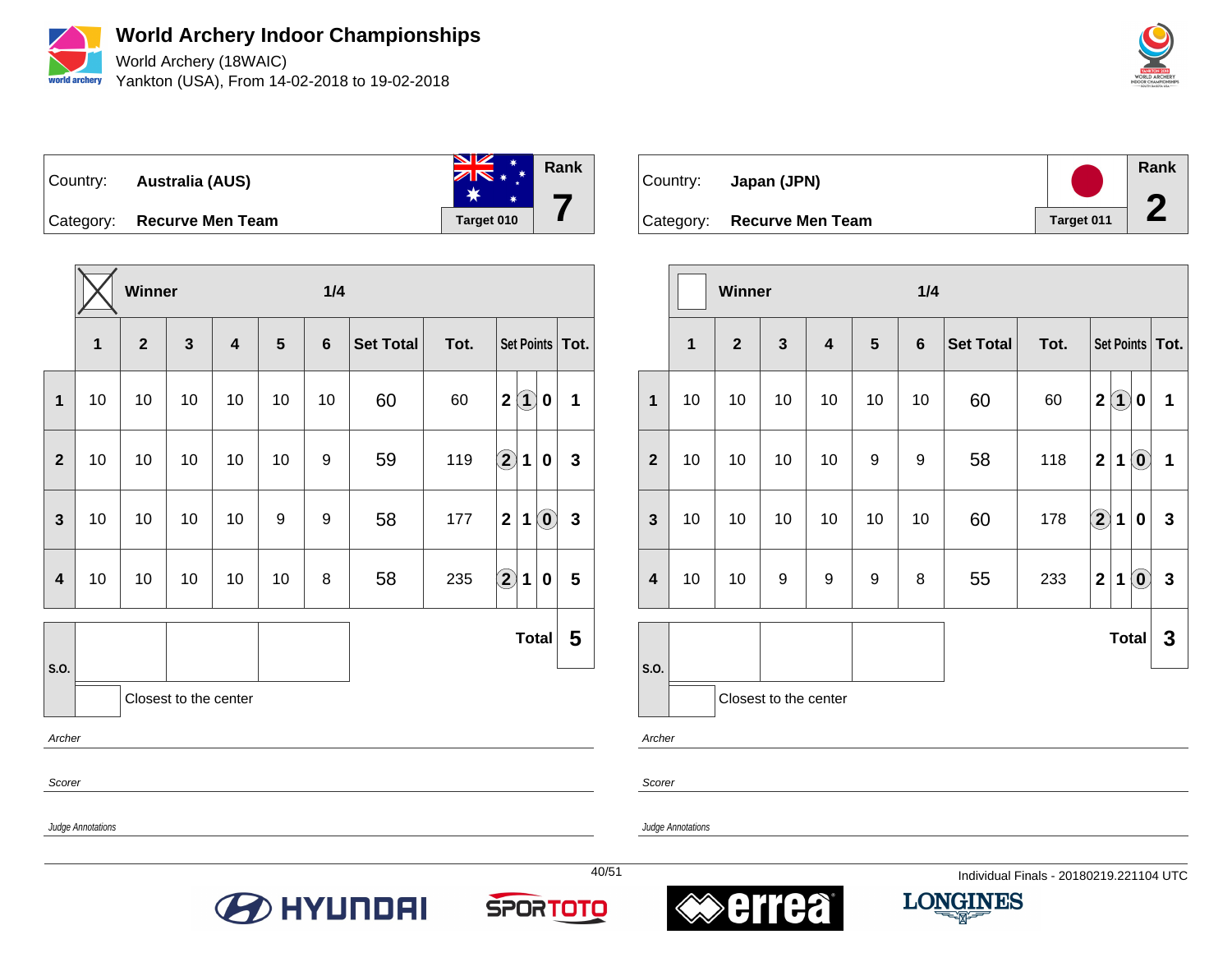

World Archery (18WAIC) Yankton (USA), From 14-02-2018 to 19-02-2018



Country: **Netherlands (NED)**



Category: **Recurve Men Team Target 004** 

|                         |    | Winner         |                       |    |    | 1/2            |                  |      |                                     |                           |              |
|-------------------------|----|----------------|-----------------------|----|----|----------------|------------------|------|-------------------------------------|---------------------------|--------------|
|                         | 1  | $\overline{2}$ | $\mathbf{3}$          | 4  | 5  | $6\phantom{1}$ | <b>Set Total</b> | Tot. | Set Points   Tot.                   |                           |              |
| $\mathbf 1$             | 10 | 10             | 10                    | 10 | 9  | 9              | 58               | 58   | $\mathbf 2$<br>$\mathbf 1$          | $\textcircled{\small{0}}$ | $\bf{0}$     |
| $\overline{2}$          | 10 | 10             | 10                    | 10 | 10 | 10             | 60               | 118  | $\bf \overline{2}$<br>1             | $\pmb{0}$                 | $\mathbf{2}$ |
| $\mathbf{3}$            | 10 | 10             | 10                    | 10 | 10 | 10             | 60               | 178  | $\Large{\textbf{2}}$<br>$\mathbf 1$ | 0                         | 4            |
| $\overline{\mathbf{4}}$ | 10 | 10             | 10                    | 10 | 10 | 9              | 59               | 237  | $\mathbf 2$<br>$\bf(1)$             | 0                         | 5            |
|                         |    |                |                       |    |    |                |                  |      | <b>Total</b>                        |                           | 5            |
| S.O.                    |    |                | Closest to the center |    |    |                |                  |      |                                     |                           |              |
| Archer                  |    |                |                       |    |    |                |                  |      |                                     |                           |              |



|                         |              | Winner       |                       |                         |                | 1/2              |                  |      |              |              |                                                |                   |
|-------------------------|--------------|--------------|-----------------------|-------------------------|----------------|------------------|------------------|------|--------------|--------------|------------------------------------------------|-------------------|
|                         | $\mathbf{1}$ | $\mathbf{2}$ | $\mathbf{3}$          | $\overline{\mathbf{4}}$ | $5\phantom{1}$ | $\boldsymbol{6}$ | <b>Set Total</b> | Tot. |              |              |                                                | Set Points   Tot. |
| $\overline{1}$          | 10           | 10           | 10                    | 10                      | 10             | 9                | 59               | 59   | $\bigcirc$   | $\mathbf 1$  | $\pmb{0}$                                      | $\mathbf{2}$      |
| $\overline{2}$          | 10           | 10           | 10                    | 10                      | 9              | 8                | 57               | 116  | $\mathbf{2}$ | 1            | $\left( \begin{matrix} 0 \end{matrix} \right)$ | $\mathbf 2$       |
| $\mathbf{3}$            | 10           | 10           | 10                    | 9                       | 9              | 9                | 57               | 173  | $\mathbf{2}$ | 1            | $\mathbf{0}$                                   | $\overline{2}$    |
| $\overline{\mathbf{4}}$ | 10           | 10           | 10                    | 10                      | 10             | 9                | 59               | 232  | $\mathbf 2$  | (1)          | 0                                              | $\mathbf{3}$      |
|                         |              |              |                       |                         |                |                  |                  |      |              | <b>Total</b> |                                                | 3                 |
| S.O.                    |              |              | Closest to the center |                         |                |                  |                  |      |              |              |                                                |                   |

Archer

Scorer

Judge Annotations

Scorer

Judge Annotations







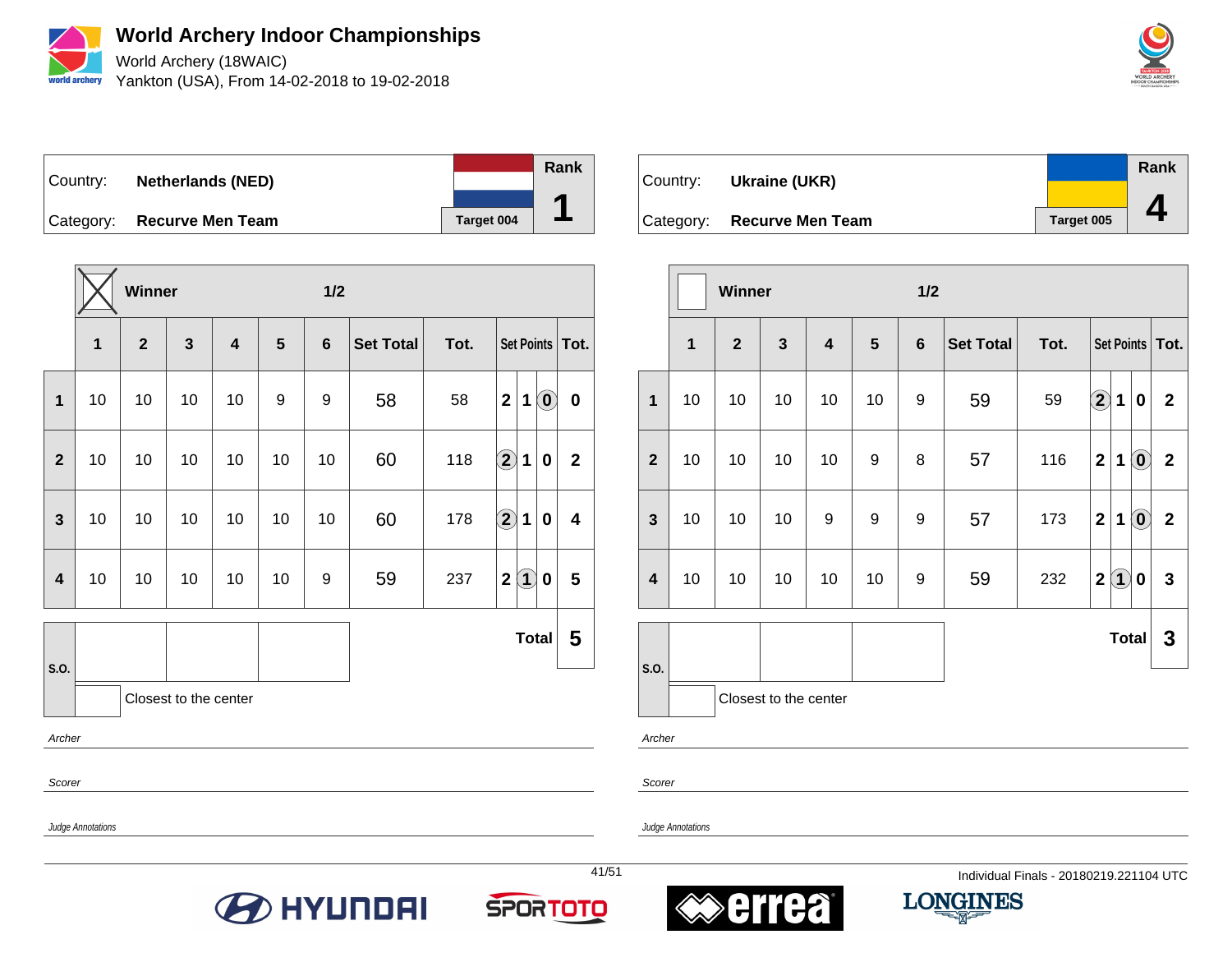

World Archery (18WAIC) Yankton (USA), From 14-02-2018 to 19-02-2018



Country: **Russia (RUS)** Category: **Recurve Men Team Target 007 Rank 6**

|                         |                   | <b>Winner</b> |                       |                         |                  | 1/2            |                  |      |              |              |                                                |                   |
|-------------------------|-------------------|---------------|-----------------------|-------------------------|------------------|----------------|------------------|------|--------------|--------------|------------------------------------------------|-------------------|
|                         | $\mathbf{1}$      | $\mathbf{2}$  | $\mathbf{3}$          | $\overline{\mathbf{4}}$ | 5                | $6\phantom{1}$ | <b>Set Total</b> | Tot. |              |              |                                                | Set Points   Tot. |
| $\mathbf 1$             | 10                | 10            | 9                     | 9                       | 9                | 9              | 56               | 56   | $\mathbf{2}$ | $\mathbf 1$  | $\left( \begin{matrix} 0 \end{matrix} \right)$ | $\pmb{0}$         |
| $\overline{\mathbf{2}}$ | 10                | 10            | 10                    | 10                      | 9                | 9              | 58               | 114  | $\mathbf{2}$ | $\bf(1)$     | $\mathbf 0$                                    | 1                 |
| $\mathbf{3}$            | 10                | 10            | 10                    | 9                       | $\boldsymbol{9}$ | 9              | 57               | 171  | $\mathbf 2$  | 1            | $\left( \begin{matrix} 0 \end{matrix} \right)$ | 1                 |
| $\overline{\mathbf{4}}$ |                   |               |                       |                         |                  |                |                  |      | $\mathbf{2}$ | 1            | $\boldsymbol{0}$                               |                   |
| S.O.                    |                   |               |                       |                         |                  |                |                  |      |              | <b>Total</b> |                                                | 1                 |
|                         |                   |               | Closest to the center |                         |                  |                |                  |      |              |              |                                                |                   |
| Archer                  |                   |               |                       |                         |                  |                |                  |      |              |              |                                                |                   |
|                         | Scorer            |               |                       |                         |                  |                |                  |      |              |              |                                                |                   |
|                         | Judge Annotations |               |                       |                         |                  |                |                  |      |              |              |                                                |                   |



|                         |    | Winner         |                       |                         |                 | 1/2            |                  |      |                         |              |           |                   |
|-------------------------|----|----------------|-----------------------|-------------------------|-----------------|----------------|------------------|------|-------------------------|--------------|-----------|-------------------|
|                         | 1  | $\overline{2}$ | $\mathbf{3}$          | $\overline{\mathbf{4}}$ | $5\phantom{.0}$ | $6\phantom{a}$ | <b>Set Total</b> | Tot. |                         |              |           | Set Points   Tot. |
| $\mathbf{1}$            | 10 | 10             | 10                    | 9                       | 9               | 9              | 57               | 57   | $\Large{\textbf{2}}$    | 1            | 0         | $\mathbf{2}$      |
| $\overline{2}$          | 10 | 10             | 10                    | 10                      | 9               | 9              | 58               | 115  | $\overline{\mathbf{2}}$ | $\hat{1}$    | 0         | 3                 |
| $\mathbf{3}$            | 10 | 10             | 10                    | 10                      | 9               | 9              | 58               | 173  | $\bigcirc \!\! 2$       | 1            | $\pmb{0}$ | 5                 |
| $\overline{\mathbf{4}}$ |    |                |                       |                         |                 |                |                  |      | $\mathbf{2}$            | 1            | 0         |                   |
|                         |    |                |                       |                         |                 |                |                  |      |                         | <b>Total</b> |           | 5                 |
| S.O.                    |    |                | Closest to the center |                         |                 |                |                  |      |                         |              |           |                   |

Archer

Scorer

Judge Annotations

Judge Annotations







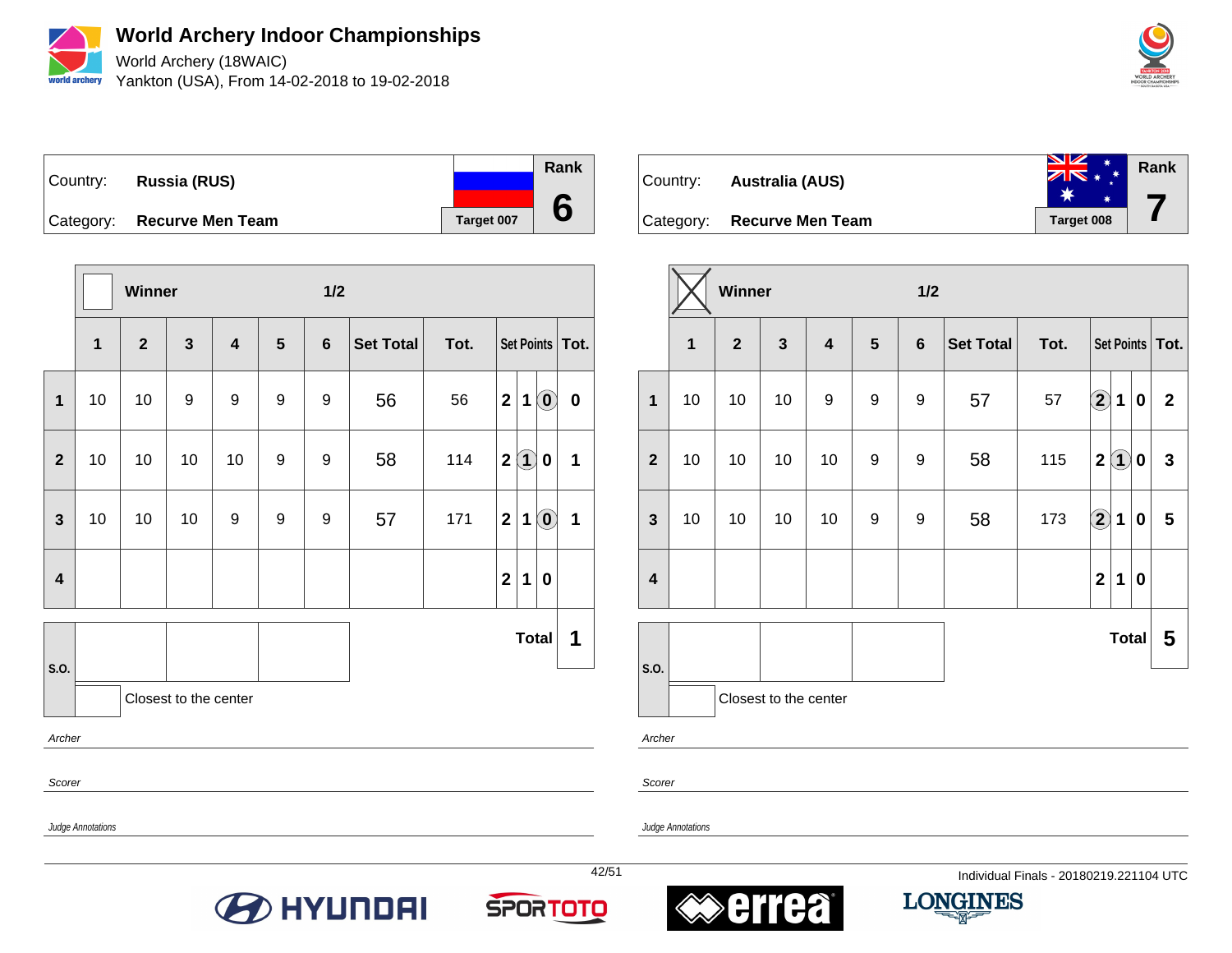

World Archery (18WAIC) Yankton (USA), From 14-02-2018 to 19-02-2018



Country: **Ukraine (UKR)** Category: **Recurve Men Team Target 001 Rank 4**

|                |    | Winner         |                       |                         |    | <b>Bronze</b>  |                  |      |                   |             |              |                   |
|----------------|----|----------------|-----------------------|-------------------------|----|----------------|------------------|------|-------------------|-------------|--------------|-------------------|
|                | 1  | $\overline{2}$ | $\mathbf{3}$          | $\overline{\mathbf{4}}$ | 5  | $6\phantom{1}$ | <b>Set Total</b> | Tot. |                   |             |              | Set Points   Tot. |
| $\mathbf{1}$   | 10 | 10             | 10                    | 10                      | 9  | 9              | 58               | 58   | $\mathbf{2}$      | $\bf(1)$    | $\bf{0}$     | 1                 |
| $\overline{2}$ | 9  | 10             | 10                    | 9                       | 10 | 10             | 58               | 116  | $\bigcirc \!\! 2$ | 1           | $\bf{0}$     | $\mathbf{3}$      |
| $\mathbf{3}$   | 10 | 9              | 10                    | 9                       | 10 | 10             | 58               | 174  | $\bigcirc \!\! 2$ | $\mathbf 1$ | $\bf{0}$     | 5                 |
| 4              |    |                |                       |                         |    |                |                  |      | $\mathbf{2}$      | 1           | $\bf{0}$     |                   |
|                |    |                |                       |                         |    |                |                  |      |                   |             | <b>Total</b> | 5                 |
| S.O.           |    |                | Closest to the center |                         |    |                |                  |      |                   |             |              |                   |
| Archer         |    |                |                       |                         |    |                |                  |      |                   |             |              |                   |
| Scorer         |    |                |                       |                         |    |                |                  |      |                   |             |              |                   |

Country: **Russia (RUS)** Category: **Recurve Men Team Target 002 Rank 6**

|                         |                  | Winner       |                       |                         |                | <b>Bronze</b>  |                  |      |                         |              |                                                |                   |
|-------------------------|------------------|--------------|-----------------------|-------------------------|----------------|----------------|------------------|------|-------------------------|--------------|------------------------------------------------|-------------------|
|                         | $\mathbf{1}$     | $\mathbf{2}$ | $\mathbf{3}$          | $\overline{\mathbf{4}}$ | $5\phantom{1}$ | $6\phantom{1}$ | <b>Set Total</b> | Tot. |                         |              |                                                | Set Points   Tot. |
| $\mathbf{1}$            | 9                | 10           | 10                    | 10                      | 9              | 10             | 58               | 58   | $\mathbf 2$             | $\bf(1)$     | 0                                              | 1                 |
| $\overline{2}$          | 10               | 10           | 10                    | 9                       | 9              | 8              | 56               | 114  | $\overline{\mathbf{2}}$ | $\mathbf 1$  | $\odot$                                        | $\mathbf 1$       |
| $\mathbf{3}$            | $\boldsymbol{9}$ | 10           | 9                     | 10                      | 9              | 10             | 57               | 171  | $\overline{\mathbf{2}}$ | 1            | $\left( \begin{matrix} 0 \end{matrix} \right)$ | 1                 |
| $\overline{\mathbf{4}}$ |                  |              |                       |                         |                |                |                  |      | $\mathbf{2}$            | 1            | $\bf{0}$                                       |                   |
|                         |                  |              |                       |                         |                |                |                  |      |                         | <b>Total</b> |                                                | 1                 |
| S.O.                    |                  |              | Closest to the center |                         |                |                |                  |      |                         |              |                                                |                   |

Archer

Scorer

Judge Annotations







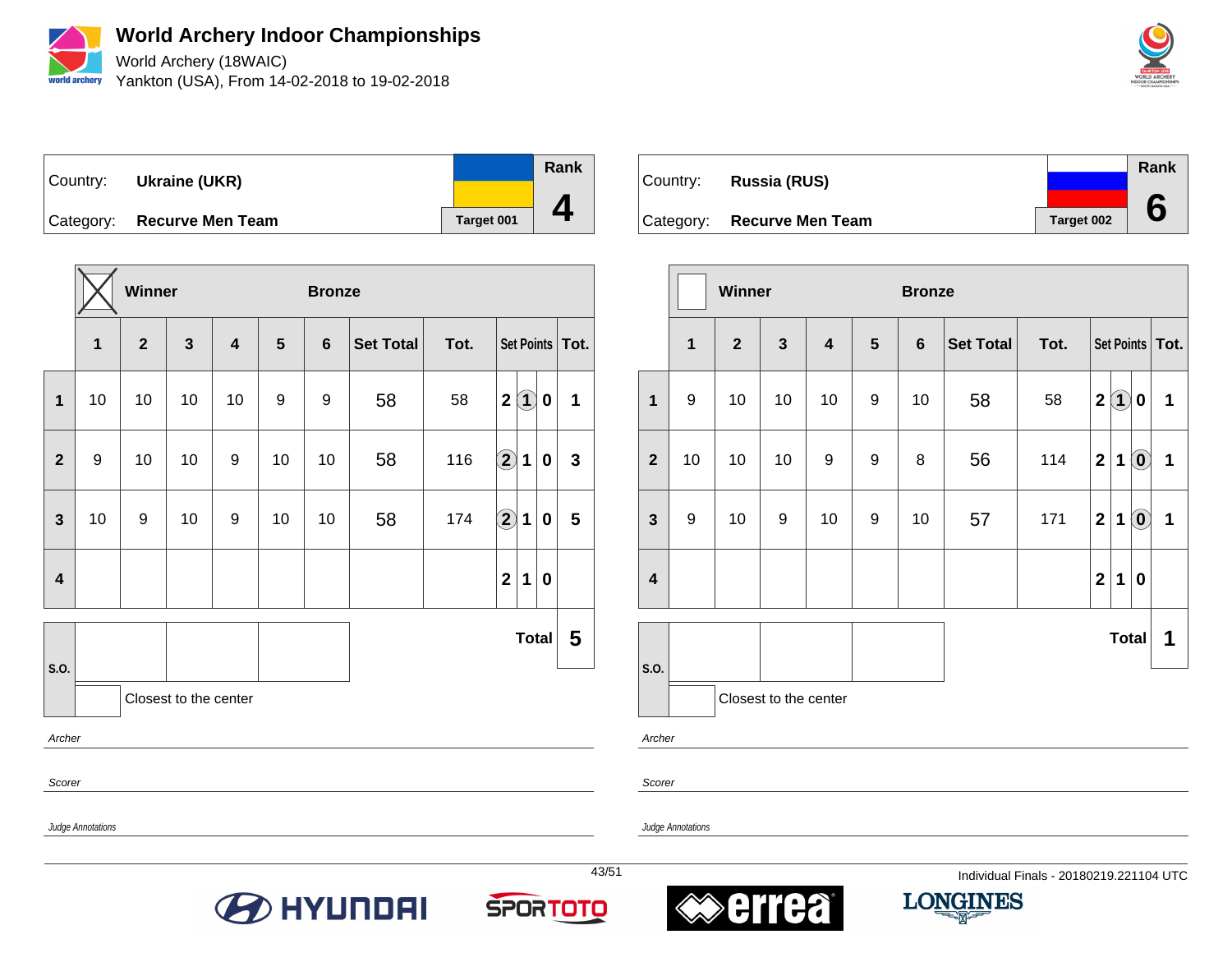

World Archery (18WAIC) Yankton (USA), From 14-02-2018 to 19-02-2018



Country: **Netherlands (NED)** Category: **Recurve Men Team Target 001 Rank 1**

|                                                          |                          | Winner         |                       |                         |                | Gold           |                  |      |                      |             |                  |                   |
|----------------------------------------------------------|--------------------------|----------------|-----------------------|-------------------------|----------------|----------------|------------------|------|----------------------|-------------|------------------|-------------------|
|                                                          | $\overline{\mathbf{1}}$  | $\overline{2}$ | $\mathbf{3}$          | $\overline{\mathbf{4}}$ | $5\phantom{1}$ | $6\phantom{1}$ | <b>Set Total</b> | Tot. |                      |             |                  | Set Points   Tot. |
| $\mathbf{1}$                                             | 10                       | 10             | 9                     | 10                      | 10             | 10             | 59               | 59   | $\bigcirc \!\! \! 2$ | 1           | $\bf{0}$         | $\mathbf{2}$      |
| $\mathbf{2}$                                             | 10                       | 10             | 9                     | 10                      | 10             | 10             | 59               | 118  | $\mathbf 2$          | $\bf(1)$    | 0                | $\mathbf{3}$      |
| $\overline{\mathbf{3}}$                                  | 10                       | 9              | 10                    | 10                      | 10             | 10             | 59               | 177  | $\Large{\textbf{2}}$ | $\mathbf 1$ | $\boldsymbol{0}$ | $5\phantom{1}$    |
| $\mathbf{2}$<br>$\overline{\mathbf{4}}$<br>1<br>$\bf{0}$ |                          |                |                       |                         |                |                |                  |      |                      |             |                  |                   |
|                                                          |                          |                |                       |                         |                |                |                  |      |                      |             | Total            | 5                 |
| S.O.                                                     |                          |                | Closest to the center |                         |                |                |                  |      |                      |             |                  |                   |
| Archer                                                   |                          |                |                       |                         |                |                |                  |      |                      |             |                  |                   |
|                                                          | Scorer                   |                |                       |                         |                |                |                  |      |                      |             |                  |                   |
|                                                          | <b>Judge Annotations</b> |                |                       |                         |                |                |                  |      |                      |             |                  |                   |



|                         |                  | Winner       |                       |                         |                | Gold             |                  |      |                  |                        |                                                         |                   |
|-------------------------|------------------|--------------|-----------------------|-------------------------|----------------|------------------|------------------|------|------------------|------------------------|---------------------------------------------------------|-------------------|
|                         | 1                | $\mathbf{2}$ | $\mathbf{3}$          | $\overline{\mathbf{4}}$ | $5\phantom{1}$ | $\boldsymbol{6}$ | <b>Set Total</b> | Tot. |                  |                        |                                                         | Set Points   Tot. |
| $\mathbf{1}$            | 10               | 8            | 9                     | 9                       | 8              | 10               | 54               | 54   | $\mathbf{2}$     | 1                      | $\left( \begin{matrix} \textbf{0} \end{matrix} \right)$ | $\bf{0}$          |
| $\overline{2}$          | 10               | 9            | 10                    | 10                      | 10             | 10               | 59               | 113  | $\boldsymbol{2}$ | $\left( \bf{1}\right)$ | $\pmb{0}$                                               | 1                 |
| $\mathbf{3}$            | $\boldsymbol{9}$ | 10           | 9                     | 10                      | 10             | 10               | 58               | 171  | $\mathbf{2}$     | 1                      | $\mathbf{0}$                                            | 1                 |
| $\overline{\mathbf{4}}$ |                  |              |                       |                         |                |                  |                  |      | $\mathbf{2}$     | 1                      | $\pmb{0}$                                               |                   |
|                         |                  |              |                       |                         |                |                  |                  |      |                  | <b>Total</b>           |                                                         | 1                 |
| S.O.                    |                  |              | Closest to the center |                         |                |                  |                  |      |                  |                        |                                                         |                   |

Archer

Scorer







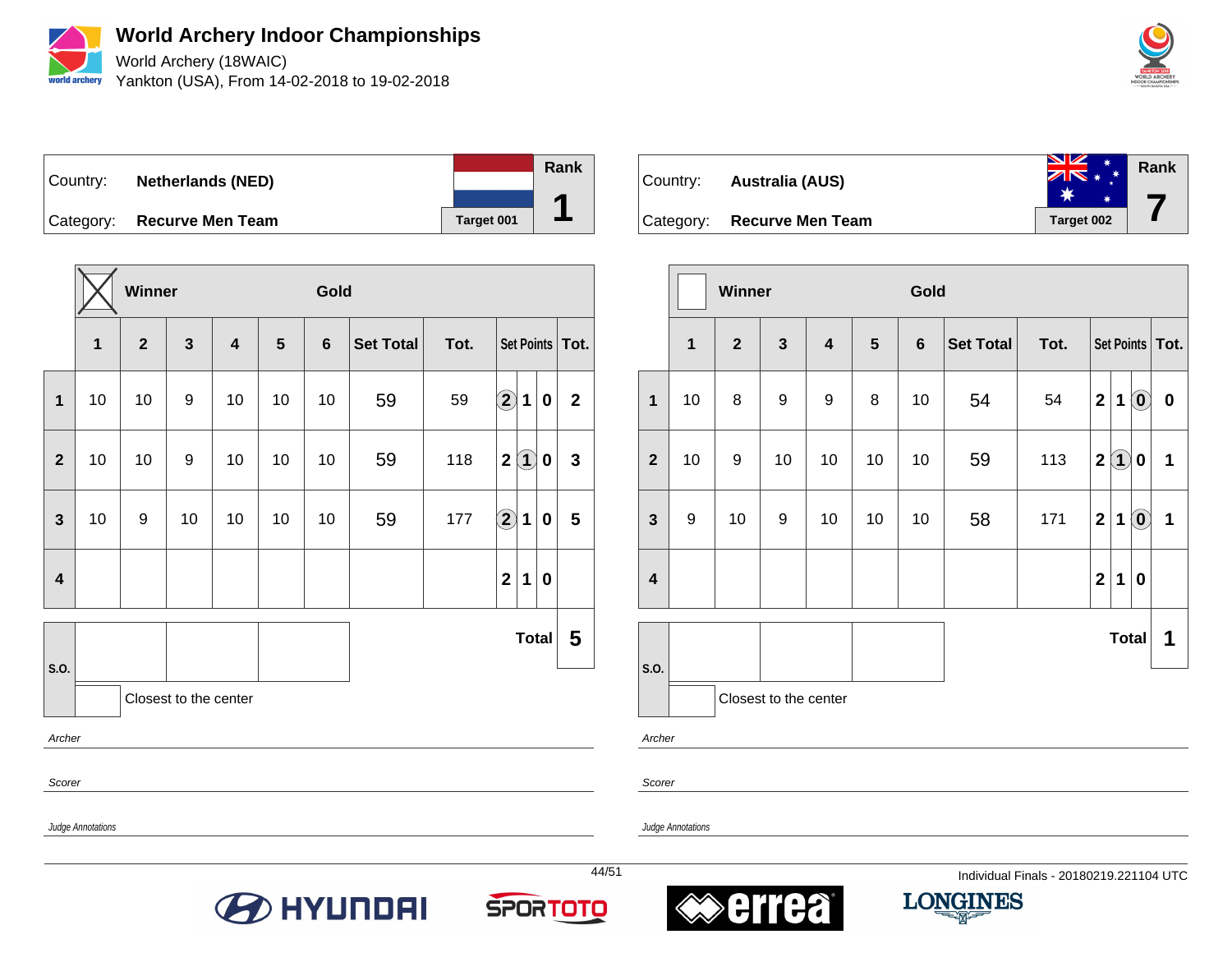

World Archery (18WAIC) Yankton (USA), From 14-02-2018 to 19-02-2018





**Winner 1/4 1 2 3 4 5 6 Set Total Tot. Set Points Tot. 1** | 10 | 10 | 10 | 10 | 9 | 8 | 57 | 57 | 2 | 1 | 0 | 0 **2** | 10 | 10 | 10 | 9 | 9 | 8 | 56 | 113 | 2 | 1 | **0** | **0 3** | 10 | 10 | 10 | 10 | 9 | 9 | 58 | 171 | 2 | 1 | **0** | **0 4 2 1 0 S.O. Total 0** Closest to the center Archer Scorer

| Country: | Ukraine (UKR)                |            | Rank |
|----------|------------------------------|------------|------|
|          | Category: Recurve Women Team | Target 018 |      |

|                         |                | Winner       |                       |                         |    | 1/4            |                  |      |                      |              |             |                   |
|-------------------------|----------------|--------------|-----------------------|-------------------------|----|----------------|------------------|------|----------------------|--------------|-------------|-------------------|
|                         | $\overline{1}$ | $\mathbf{2}$ | 3                     | $\overline{\mathbf{4}}$ | 5  | $6\phantom{1}$ | <b>Set Total</b> | Tot. |                      |              |             | Set Points   Tot. |
| $\mathbf{1}$            | 10             | 10           | 10                    | 10                      | 10 | 9              | 59               | 59   | $\bigcircled{2}$     | 1            | 0           | $\mathbf{2}$      |
| $\overline{\mathbf{2}}$ | 10             | 10           | 10                    | 10                      | 9  | 9              | 58               | 117  | $\bigcirc \!\! 2$    | 1            | $\mathbf 0$ | 4                 |
| $\mathbf{3}$            | 10             | 10           | 10                    | 10                      | 10 | 9              | 59               | 176  | $\Large{\textbf{2}}$ | 1            | $\bf{0}$    | $\bf 6$           |
| $\overline{\mathbf{4}}$ |                |              |                       |                         |    |                |                  |      | $\mathbf{2}$         | 1            | $\bf{0}$    |                   |
|                         |                |              |                       |                         |    |                |                  |      |                      | <b>Total</b> |             | 6                 |
| S.O.                    |                |              | Closest to the center |                         |    |                |                  |      |                      |              |             |                   |

Archer

Scorer

Judge Annotations

Judge Annotations







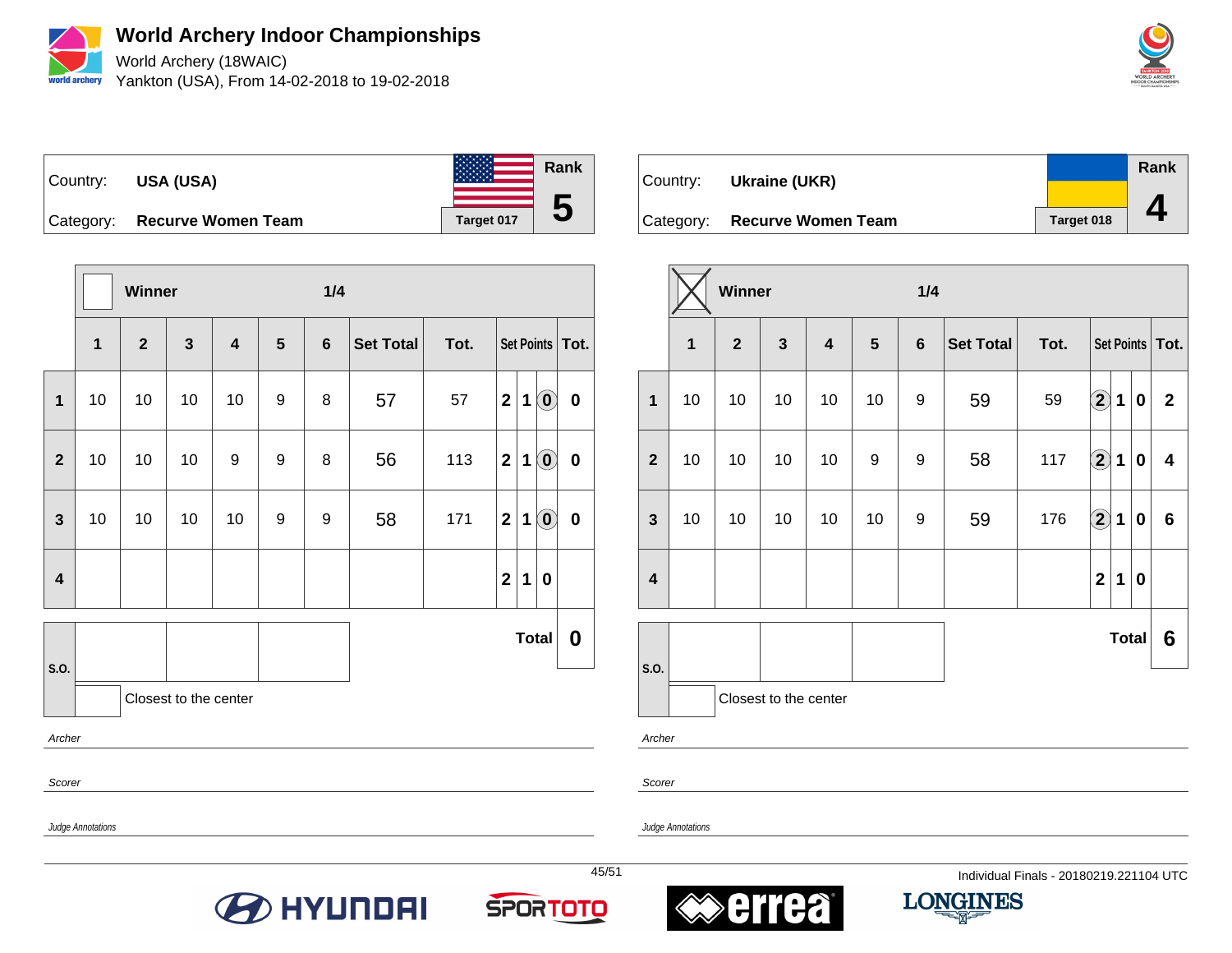

World Archery (18WAIC) Yankton (USA), From 14-02-2018 to 19-02-2018



Country: **France (FRA)** Category: **Recurve Women Team Target 020 Rank 3**

|                         |    | Winner       |                       |                         |    | 1/4            |                  |      |                      |              |                  |                   |
|-------------------------|----|--------------|-----------------------|-------------------------|----|----------------|------------------|------|----------------------|--------------|------------------|-------------------|
|                         | 1  | $\mathbf{2}$ | $\mathbf{3}$          | $\overline{\mathbf{4}}$ | 5  | $6\phantom{1}$ | <b>Set Total</b> | Tot. |                      |              |                  | Set Points   Tot. |
| 1                       | 10 | 10           | 10                    | 10                      | 10 | 9              | 59               | 59   | $\bf{(2)}$           | $\mathbf 1$  | $\boldsymbol{0}$ | $\mathbf{2}$      |
| $\mathbf{2}$            | 10 | 10           | 10                    | 10                      | 9  | 9              | 58               | 117  | $\bf{(2)}$           | $\mathbf 1$  | $\pmb{0}$        | 4                 |
| 3                       | 10 | 10           | 10                    | 10                      | 10 | 9              | 59               | 176  | $\Large{\textbf{2}}$ | 1            | $\bf{0}$         | 6                 |
| $\overline{\mathbf{4}}$ |    |              |                       |                         |    |                |                  |      | $\mathbf{2}$         | $\mathbf 1$  | $\bf{0}$         |                   |
|                         |    |              |                       |                         |    |                |                  |      |                      | <b>Total</b> |                  | 6                 |
| S.O.                    |    |              | Closest to the center |                         |    |                |                  |      |                      |              |                  |                   |
| Archer                  |    |              |                       |                         |    |                |                  |      |                      |              |                  |                   |
| Scorer                  |    |              |                       |                         |    |                |                  |      |                      |              |                  |                   |

**Rank** Country: **Mexico (MEX) 6** Category: **Recurve Women Team Target 021** 

|                         |                         | Winner         |                       |                         |                  | 1/4            |                  |      |                         |              |                                                         |           |
|-------------------------|-------------------------|----------------|-----------------------|-------------------------|------------------|----------------|------------------|------|-------------------------|--------------|---------------------------------------------------------|-----------|
|                         | $\overline{\mathbf{1}}$ | $\overline{2}$ | $\mathbf{3}$          | $\overline{\mathbf{4}}$ | $\sqrt{5}$       | $6\phantom{1}$ | <b>Set Total</b> | Tot. |                         |              | <b>Set Points</b>                                       | Tot.      |
| $\mathbf{1}$            | 10                      | 10             | 10                    | 9                       | 9                | 8              | 56               | 56   | $\mathbf 2$             | $\mathbf 1$  | $\left( \begin{matrix} \textbf{0} \end{matrix} \right)$ | $\pmb{0}$ |
| $\overline{2}$          | 10                      | 10             | 9                     | 9                       | 9                | 9              | 56               | 112  | $\overline{\mathbf{2}}$ | 1            | $\left( \begin{matrix} \textbf{0} \end{matrix} \right)$ | $\pmb{0}$ |
| $\mathbf{3}$            | 10                      | 10             | 10                    | 9                       | $\boldsymbol{9}$ | 8              | 56               | 168  | $\mathbf{2}$            | $\mathbf 1$  | $\mathbf{0}$                                            | $\pmb{0}$ |
| $\overline{\mathbf{4}}$ |                         |                |                       |                         |                  |                |                  |      | $\overline{2}$          | $\mathbf 1$  | $\pmb{0}$                                               |           |
|                         |                         |                |                       |                         |                  |                |                  |      |                         | <b>Total</b> |                                                         | 0         |
| S.O.                    |                         |                | Closest to the center |                         |                  |                |                  |      |                         |              |                                                         |           |

Archer

Scorer

Judge Annotations

Judge Annotations







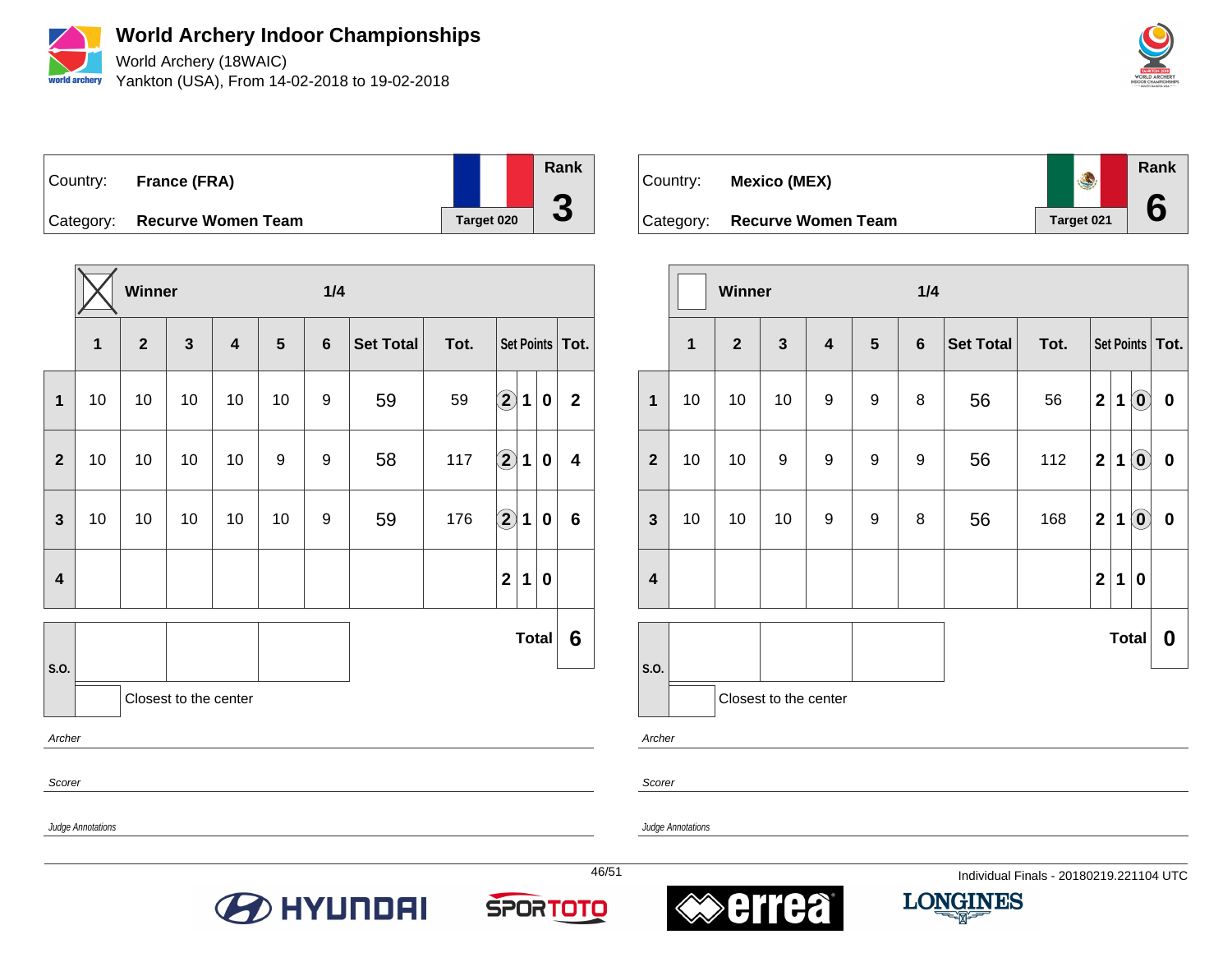

World Archery (18WAIC) Yankton (USA), From 14-02-2018 to 19-02-2018



Country: **Germany (GER)**



Category: **Recurve Women Team Target 023** 

|                         |    | Winner       |                       |                         |                | 1/4             |                  |      |                      |                   |                                                         |              |
|-------------------------|----|--------------|-----------------------|-------------------------|----------------|-----------------|------------------|------|----------------------|-------------------|---------------------------------------------------------|--------------|
|                         | 1  | $\mathbf{2}$ | $\mathbf{3}$          | $\overline{\mathbf{4}}$ | $5\phantom{1}$ | $6\phantom{1}6$ | <b>Set Total</b> | Tot. |                      |                   | <b>Set Points</b>                                       | Tot.         |
| 1                       | 10 | 10           | 10                    | 9                       | 9              | 9               | 57               | 57   | $\mathbf{2}$         | 1                 | $\left( \begin{matrix} \mathbf{0} \end{matrix} \right)$ | $\mathbf 0$  |
| $\overline{2}$          | 10 | 10           | 10                    | 10                      | 9              | 9               | 58               | 115  | $\bf \overline{2}$   | $\mathbf 1$       | $\bf{0}$                                                | $\mathbf{2}$ |
| $\overline{\mathbf{3}}$ | 10 | 10           | 10                    | 10                      | 9              | 8               | 57               | 172  | $\mathbf{2}$         | $\left( 1\right)$ | $\pmb{0}$                                               | $\mathbf{3}$ |
| $\overline{\mathbf{4}}$ | 10 | 10           | 10                    | 10                      | 10             | 10              | 60               | 232  | $\bigcirc \!\! \! 2$ | $\mathbf 1$       | $\bf{0}$                                                | 5            |
|                         |    |              |                       |                         |                |                 |                  |      |                      | <b>Total</b>      |                                                         | 5            |
| S.O.                    |    |              | Closest to the center |                         |                |                 |                  |      |                      |                   |                                                         |              |

Archer

Scorer

Scorer

Judge Annotations

Judge Annotations









| Country: | Japan (JPN)                  |            | <b>Rank</b> |
|----------|------------------------------|------------|-------------|
|          | Category: Recurve Women Team | Target 024 |             |

|                         |    | <b>Winner</b>  |                       |                         |    | 1/4              |                  |      |                         |              |                                                |                   |
|-------------------------|----|----------------|-----------------------|-------------------------|----|------------------|------------------|------|-------------------------|--------------|------------------------------------------------|-------------------|
|                         | 1  | $\overline{2}$ | $\mathbf{3}$          | $\overline{\mathbf{4}}$ | 5  | $\boldsymbol{6}$ | <b>Set Total</b> | Tot. |                         |              |                                                | Set Points   Tot. |
| $\mathbf{1}$            | 10 | 10             | 10                    | 10                      | 10 | 9                | 59               | 59   | $\bf{(2)}$              | 1            | $\bf{0}$                                       | $\mathbf{2}$      |
| $\overline{\mathbf{2}}$ | 10 | 10             | 10                    | 9                       | 9  | 9                | 57               | 116  | $\overline{2}$          | $\mathbf 1$  | $\mathbf{O}$                                   | $\boldsymbol{2}$  |
| $\mathbf{3}$            | 10 | 10             | 10                    | 10                      | 9  | 8                | 57               | 173  | $\mathbf 2$             | $\bf(1)$     | $\bf{0}$                                       | 3                 |
| $\overline{\mathbf{4}}$ | 10 | 10             | 10                    | 10                      | 10 | 9                | 59               | 232  | $\overline{\mathbf{2}}$ | 1            | $\left( \begin{matrix} 0 \end{matrix} \right)$ | $\mathbf{3}$      |
|                         |    |                |                       |                         |    |                  |                  |      |                         | <b>Total</b> |                                                | 3                 |
| S.O.                    |    |                | Closest to the center |                         |    |                  |                  |      |                         |              |                                                |                   |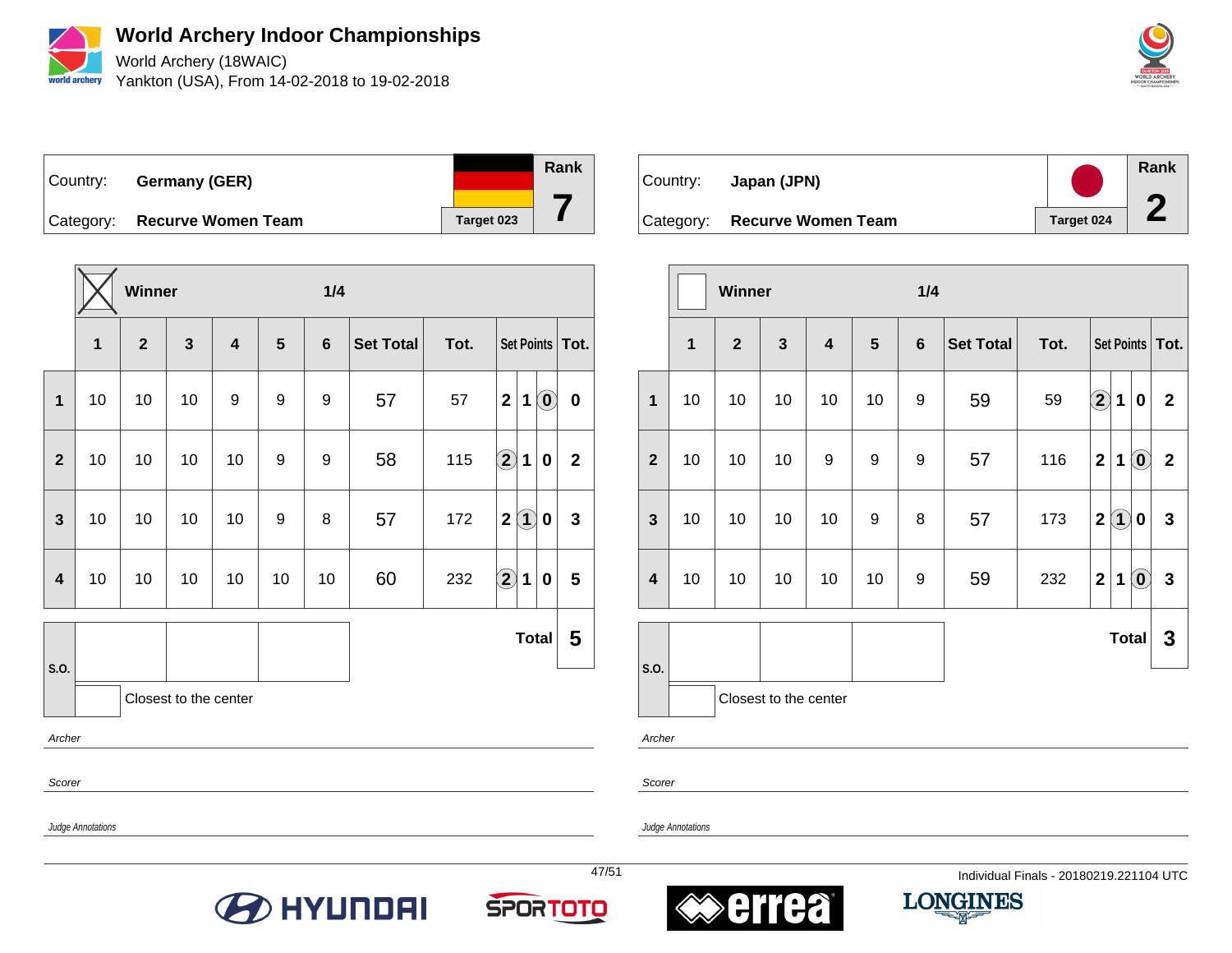

World Archery (18WAIC) Yankton (USA), From 14-02-2018 to 19-02-2018



Country: **Russia (RUS)** Category: **Recurve Women Team Target 017 Rank**

|                |    | <b>Winner</b>  |                       |                         |      | 1/2             |                  |                     |                    |   |                                                |                   |
|----------------|----|----------------|-----------------------|-------------------------|------|-----------------|------------------|---------------------|--------------------|---|------------------------------------------------|-------------------|
|                | 1  | $\overline{2}$ | 3                     | $\overline{\mathbf{4}}$ | 5    | $6\phantom{1}6$ | <b>Set Total</b> | Tot.                |                    |   |                                                | Set Points   Tot. |
| 1              | 10 | 10             | 10                    | 9                       | 8    | 8               | 55               | 55                  | $\mathbf{2}$       | 1 | $\left( \begin{matrix} 0 \end{matrix} \right)$ | $\bf{0}$          |
| $\overline{2}$ | 10 | 10             | 9                     | 9                       | 9    | 9               | 56               | 111                 | $\mathbf{2}$       | 1 | $\left( \begin{matrix} 0 \end{matrix} \right)$ | $\bf{0}$          |
| 3              | 10 | 10             | 10                    | 10                      | 10   | 9               | 59               | 170                 | $\bf \overline{2}$ | 1 | $\bf{0}$                                       | $\mathbf{2}$      |
| 4              | 10 | 10             | 10                    | 10                      | 10   | 8               | 58               | 228                 | $\bigcirc$         | 1 | 0                                              | 4                 |
|                |    | 10             |                       | 10                      | $9*$ |                 |                  |                     |                    |   | <b>Total</b>                                   | 5                 |
| S.O.           |    |                | Closest to the center |                         |      |                 |                  | <b>Signed Total</b> |                    |   |                                                | 5                 |

Country: **Ukraine (UKR)** Category: **Recurve Women Team Target 018 Rank 4**

|                         |    | Winner       |                       |                         |                  | 1/2            |                  |      |                      |              |         |                         |
|-------------------------|----|--------------|-----------------------|-------------------------|------------------|----------------|------------------|------|----------------------|--------------|---------|-------------------------|
|                         | 1  | $\mathbf{2}$ | 3                     | $\overline{\mathbf{4}}$ | 5                | $6\phantom{1}$ | <b>Set Total</b> | Tot. |                      |              |         | Set Points   Tot.       |
| $\mathbf{1}$            | 10 | 10           | 10                    | 10                      | 10               | 8              | 58               | 58   | $\Large{\textbf{2}}$ | 1            | 0       | $\mathbf{2}$            |
| $\overline{2}$          | 10 | 10           | 10                    | 10                      | 9                | 9              | 58               | 116  | $\Large{\textbf{2}}$ | 1            | 0       | 4                       |
| 3                       | 10 | 10           | 9                     | 9                       | 8                | 6              | 52               | 168  | $\mathbf 2$          | 1            | $\odot$ | $\overline{\mathbf{4}}$ |
| $\overline{\mathbf{4}}$ | 10 | 9            | 9                     | 9                       | 9                | M              | 46               | 214  | $\mathbf{2}$         | 1            | $\odot$ | $\overline{\mathbf{4}}$ |
| S.O.                    |    | 10           |                       | 10                      | $\boldsymbol{9}$ |                |                  |      |                      | <b>Total</b> |         | 4                       |
|                         |    |              | Closest to the center |                         |                  |                |                  |      |                      |              |         |                         |

Archer

Scorer

**1**

Judge Annotations

Archer

Scorer

Judge Annotations







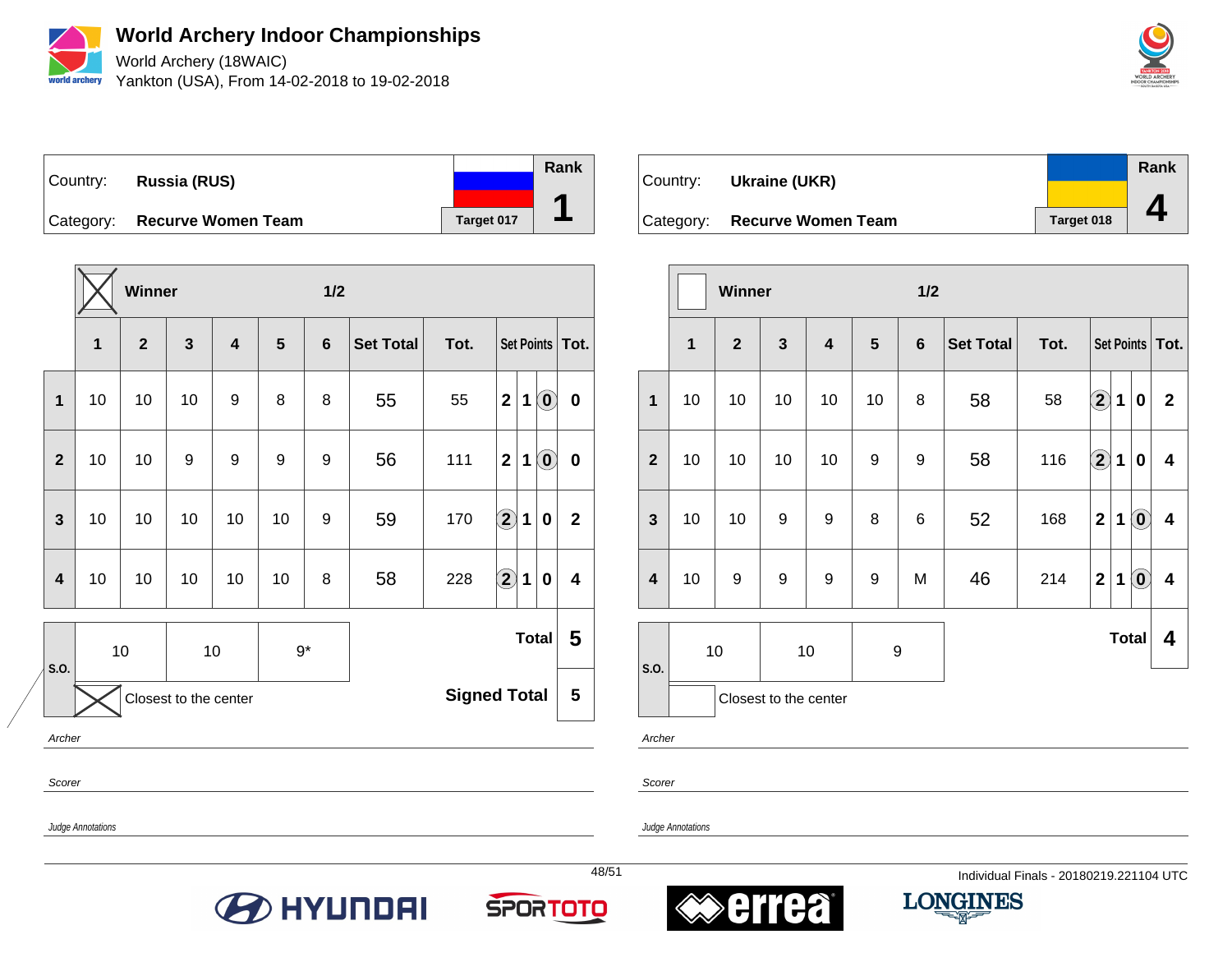

World Archery (18WAIC) Yankton (USA), From 14-02-2018 to 19-02-2018



Country: **France (FRA)** Category: **Recurve Women Team Target 020 Rank 3**

|                         |              | Winner       |                       |                         |   | 1/2            |                  |      |                         |              |                                                |                   |
|-------------------------|--------------|--------------|-----------------------|-------------------------|---|----------------|------------------|------|-------------------------|--------------|------------------------------------------------|-------------------|
|                         | $\mathbf{1}$ | $\mathbf{2}$ | $\mathbf{3}$          | $\overline{\mathbf{4}}$ | 5 | $6\phantom{1}$ | <b>Set Total</b> | Tot. |                         |              |                                                | Set Points   Tot. |
| $\mathbf{1}$            | 10           | 10           | 9                     | 9                       | 8 | 8              | 54               | 54   | $\overline{2}$          | 1            | $\left( \begin{matrix} 0 \end{matrix} \right)$ | $\bf{0}$          |
| $\mathbf{2}$            | 10           | 10           | 9                     | 9                       | 9 | 9              | 56               | 110  | $\overline{2}$          | 1            | $\left( \begin{matrix} 0 \end{matrix} \right)$ | $\bf{0}$          |
| $\mathbf{3}$            | 10           | 10           | 10                    | 10                      | 9 | 9              | 58               | 168  | $\mathbf 2$             | $\bf(1)$     | $\pmb{0}$                                      | 1                 |
| $\overline{\mathbf{4}}$ |              |              |                       |                         |   |                |                  |      | $\overline{\mathbf{2}}$ | 1            | 0                                              |                   |
|                         |              |              |                       |                         |   |                |                  |      |                         | <b>Total</b> |                                                | 1                 |
| S.O.                    |              |              | Closest to the center |                         |   |                |                  |      |                         |              |                                                |                   |
| Archer                  |              |              |                       |                         |   |                |                  |      |                         |              |                                                |                   |
| Scorer                  |              |              |                       |                         |   |                |                  |      |                         |              |                                                |                   |

| Country: Germany (GER)       |            | Rank |
|------------------------------|------------|------|
| Category: Recurve Women Team | Target 021 |      |

|                         |                         | Winner         |                       |                         |            | 1/2            |                  |      |                    |                   |             |                   |
|-------------------------|-------------------------|----------------|-----------------------|-------------------------|------------|----------------|------------------|------|--------------------|-------------------|-------------|-------------------|
|                         | $\overline{\mathbf{1}}$ | $\overline{2}$ | $\mathbf{3}$          | $\overline{\mathbf{4}}$ | $\sqrt{5}$ | $6\phantom{1}$ | <b>Set Total</b> | Tot. |                    |                   |             | Set Points   Tot. |
| $\mathbf{1}$            | 10                      | 10             | 10                    | 10                      | 9          | 9              | 58               | 58   | $\bigcirc$         | 1                 | 0           | $\mathbf{2}$      |
| $\overline{2}$          | 10                      | 10             | 10                    | 10                      | 10         | 9              | 59               | 117  | $\bf \overline{2}$ | $\mathbf 1$       | 0           | 4                 |
| $\mathbf{3}$            | 10                      | 10             | 10                    | 10                      | 9          | 9              | 58               | 175  | $\overline{2}$     | $\left( 1\right)$ | 0           | 5                 |
| $\overline{\mathbf{4}}$ |                         |                |                       |                         |            |                |                  |      | $\mathbf{2}$       | 1                 | $\mathbf 0$ |                   |
|                         |                         |                |                       |                         |            |                |                  |      |                    | <b>Total</b>      |             | 5                 |
| S.O.                    |                         |                | Closest to the center |                         |            |                |                  |      |                    |                   |             |                   |

Archer

Scorer

Judge Annotations

Judge Annotations







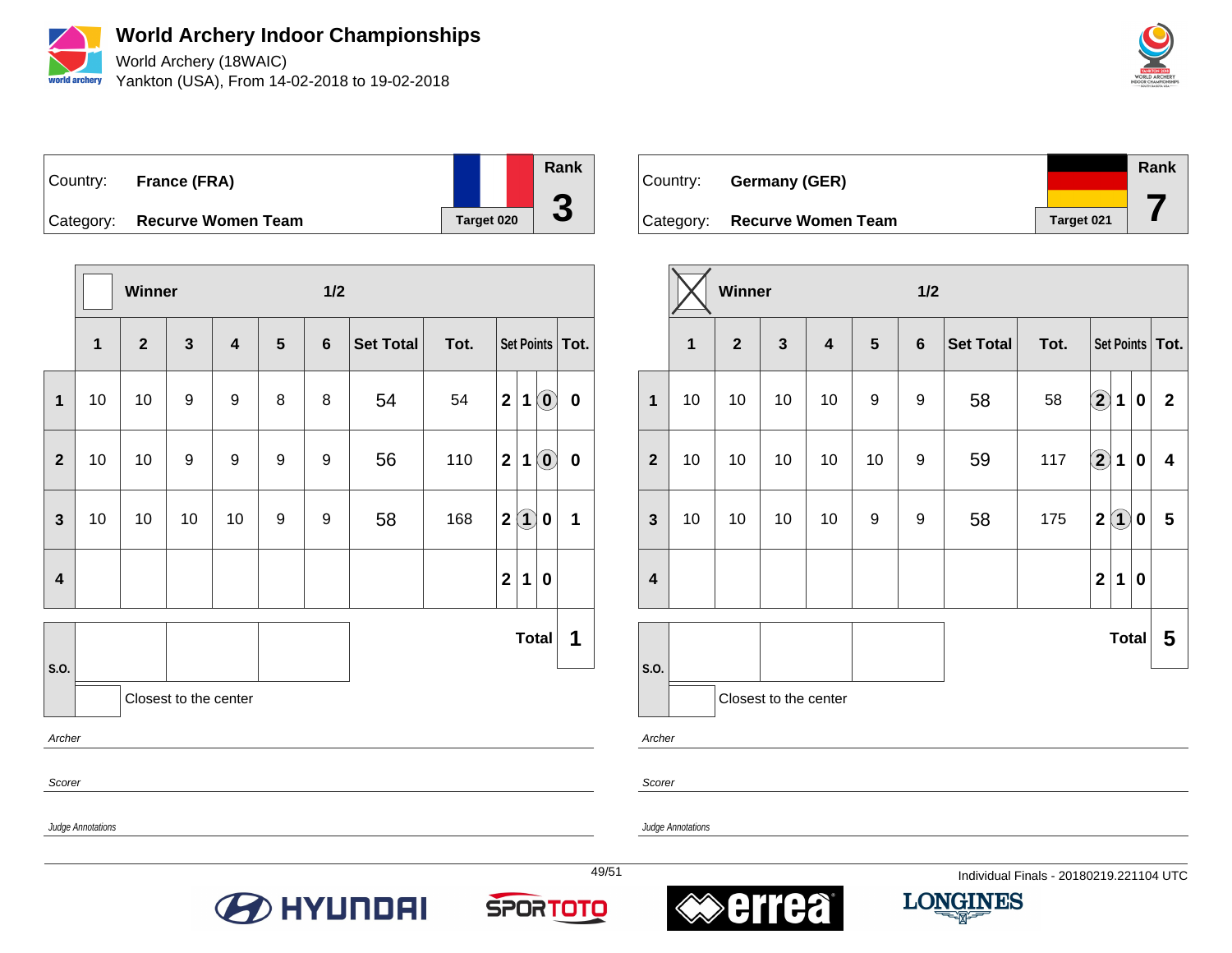

World Archery (18WAIC) Yankton (USA), From 14-02-2018 to 19-02-2018



Country: **Ukraine (UKR)**



Category: **Recurve Women Team Target 001** 

|                         |                         | Winner       |                       |    |                  | <b>Bronze</b>   |                  |      |                                          |                |
|-------------------------|-------------------------|--------------|-----------------------|----|------------------|-----------------|------------------|------|------------------------------------------|----------------|
|                         | $\overline{\mathbf{1}}$ | $\mathbf{2}$ | $\mathbf{3}$          | 4  | 5                | $6\phantom{1}6$ | <b>Set Total</b> | Tot. | Set Points   Tot.                        |                |
| $\mathbf{1}$            | 9                       | 9            | 10                    | 10 | 10               | 10              | 58               | 58   | $\bf \overline{2}$<br>1<br>0             | $\mathbf{2}$   |
| $\overline{2}$          | $\boldsymbol{9}$        | 10           | 10                    | 9  | $\boldsymbol{9}$ | 9               | 56               | 114  | $\bf(1)$<br>$\mathbf{2}$<br>0            | $\mathbf{3}$   |
| 3                       | $\boldsymbol{9}$        | 8            | 10                    | 10 | 10               | 10              | 57               | 171  | $\bf (0)$<br>$\mathbf{2}$<br>$\mathbf 1$ | $\mathbf{3}$   |
| $\overline{\mathbf{4}}$ | 10                      | 10           | 9                     | 9  | 10               | 9               | 57               | 228  | $\Large{2}$<br>1<br>0                    | $5\phantom{1}$ |
|                         |                         |              |                       |    |                  |                 |                  |      | <b>Total</b>                             | 5              |
| S.O.                    |                         |              | Closest to the center |    |                  |                 |                  |      |                                          |                |
| Archer                  |                         |              |                       |    |                  |                 |                  |      |                                          |                |

Country: **France (FRA)** Category: **Recurve Women Team Target 002 Rank 3**

|                         |              | <b>Winner</b> |                       |                         |    | <b>Bronze</b>    |                  |      |                           |                        |                   |
|-------------------------|--------------|---------------|-----------------------|-------------------------|----|------------------|------------------|------|---------------------------|------------------------|-------------------|
|                         | $\mathbf{1}$ | $\mathbf{2}$  | $\mathbf{3}$          | $\overline{\mathbf{4}}$ | 5  | $\boldsymbol{6}$ | <b>Set Total</b> | Tot. |                           |                        | Set Points   Tot. |
| $\mathbf{1}$            | 10           | 8             | 10                    | 9                       | 9  | 9                | 55               | 55   | $\mathbf 2$<br>1          | $\mathbf{O}$           | $\pmb{0}$         |
| $\mathbf{2}$            | 10           | 9             | 9                     | 10                      | 9  | 9                | 56               | 111  | $\boldsymbol{2}$          | $\left( 1\right)$<br>0 | 1                 |
| $\mathbf{3}$            | 10           | 10            | 10                    | 9                       | 10 | 9                | 58               | 169  | $\bigcirc \!\! \! 2$<br>1 | 0                      | $\mathbf{3}$      |
| $\overline{\mathbf{4}}$ | 8            | 10            | 9                     | $\boldsymbol{9}$        | 10 | 9                | 55               | 224  | $\overline{2}$<br>1       | $\odot$                | $\mathbf{3}$      |
|                         |              |               |                       |                         |    |                  |                  |      |                           | <b>Total</b>           | 3                 |
| S.O.                    |              |               | Closest to the center |                         |    |                  |                  |      |                           |                        |                   |

Archer

Scorer

Judge Annotations

Scorer

Judge Annotations